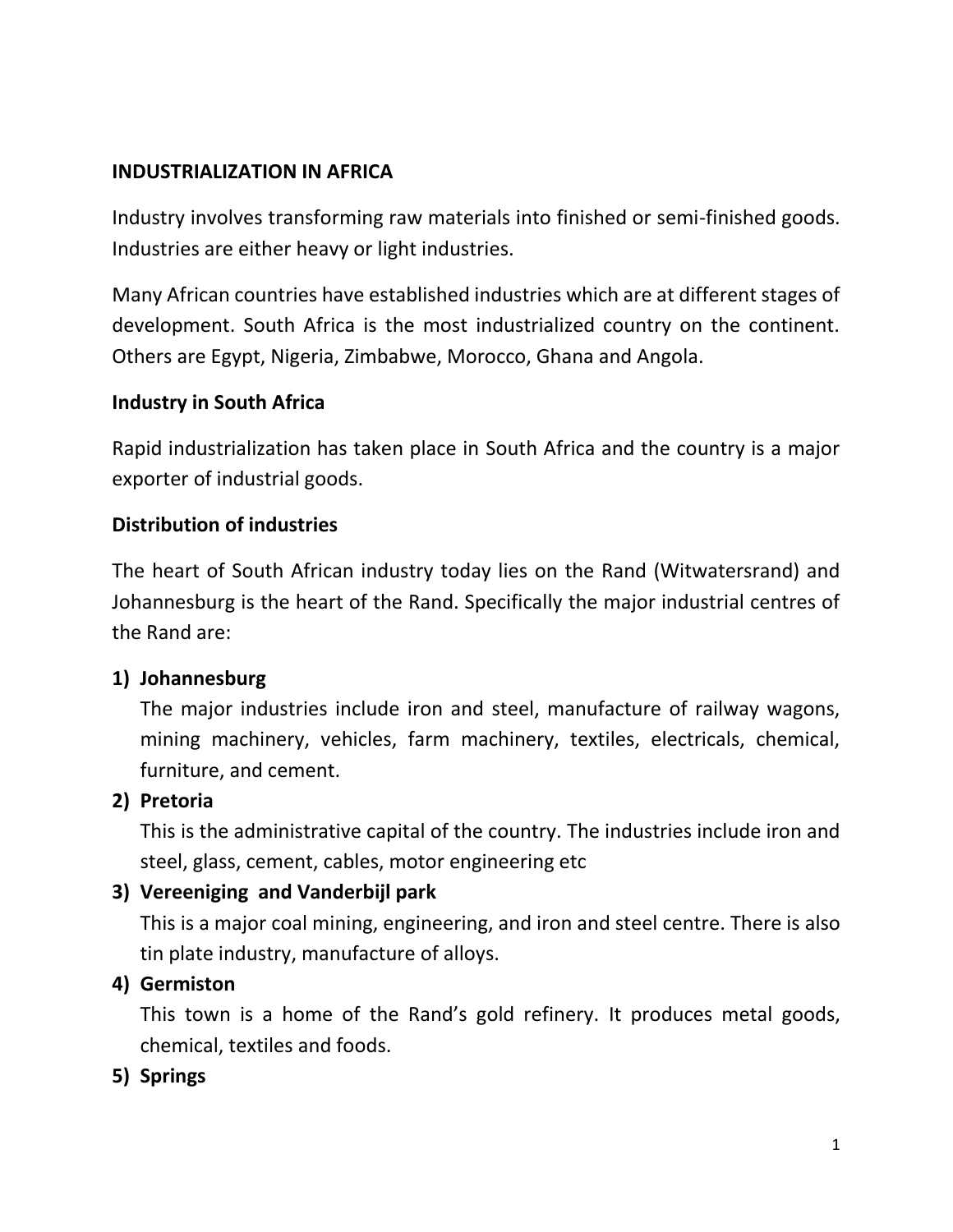The main industries are gold and coal mining, mining machinery, food processing, electrical goods, bicycles, printing machinery, glassware, paper etc

Apart from the Rand, other industrial zones of South Africa include:

## **a) Cape town**

Major industries include food processing, textiles, vehicle assembly, chemicals, leather, printing, paper.

## **b) Port Elizabeth**

Industries include food processing, vehicle assembly, tyre manufacture.

## **c) East London**

Industries include soft drinks, furniture, building materials, textiles, vehicle assembly.

## **d) Durban**

Industries include shipbuilding, oil refinery, soap manufacture, textiles, light engineering etc

## *A sketch map showing the industrial regions of South Africa*

## **Factors which have favoured industrial development in South Africa**

- 1. Availability of a wide variety /large quantities of raw materials used in industries to make goods such as mineral resources, water resources, forest resources and agricultural resources.
- 2. Availability of various sources of power to run industrial machinery in form of coal, HEP from Vaal dam.
- 3. Availability of strong capital base/ adequate capital to invest in industrial development provided by the government and private investors.
- 4. Presence of skilled and unskilled labour to work in industries. The unskilled labour is provided by the blacks and migrants from neighboring countries.
- 5. Well-developed transport system by road, railway, water and air to transport/move inputs and finished goods.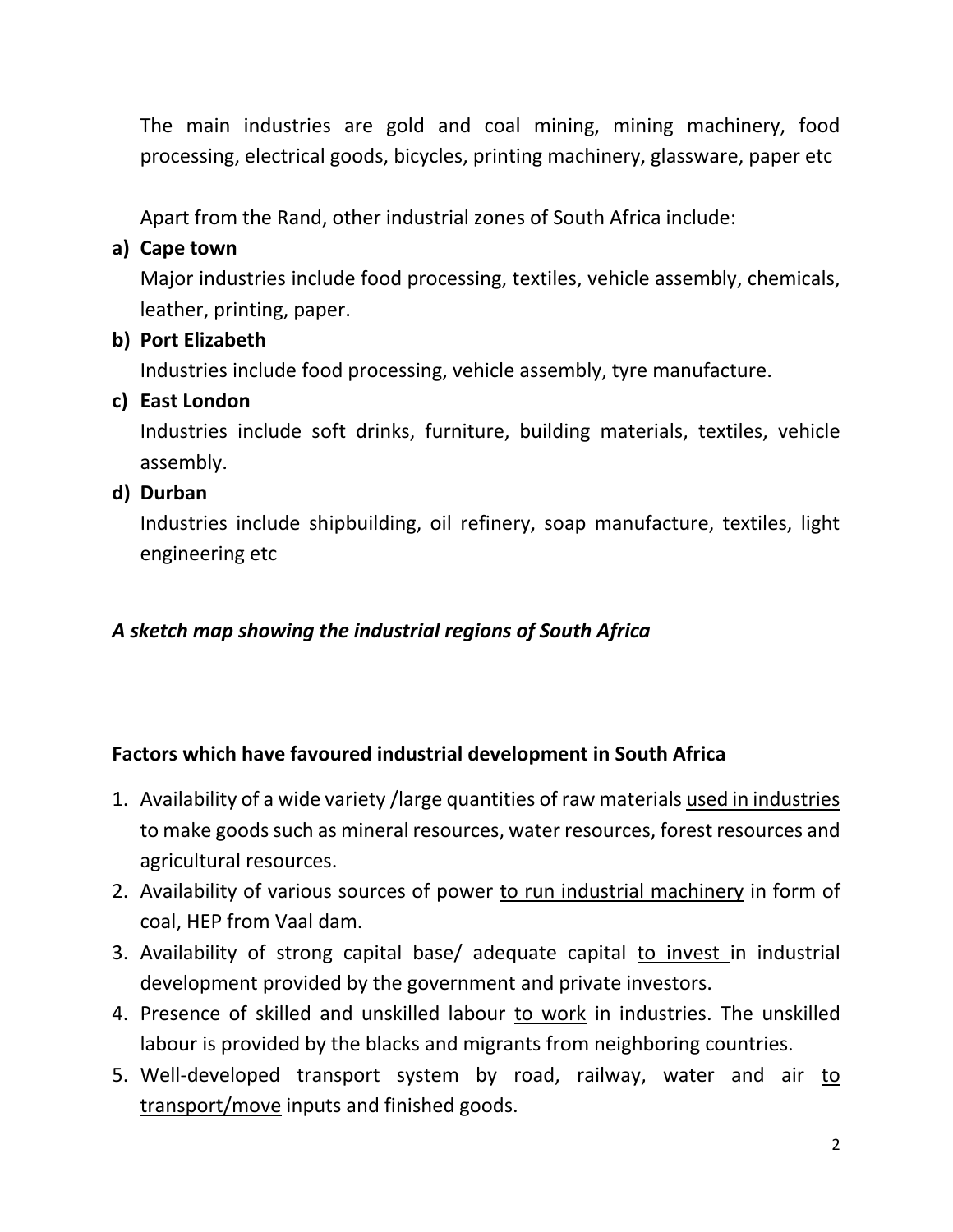- 6. Presence of a ready/large market for produced goods, both domestic and foreign.
- 7. Availability of vast land for industrial establishment and expansion.
- 8. Supportive/positive government policies to promote home production instead of importation/ carrying out market research/encouraging investors etc.
- 9. High level of technology employed to improve the quality of output copied from Japan, Europe and North America.
- 10.High industrial research such as on engineering technology and industrial products; to improve the quality and quantity of output.
- 11.Internal competition between and among industries in South Africa; which leads to high quality production.

## **Problems facing industrial development in South Africa**

- 1. Shortage of water for industrial use especially in and near the Rand, which limits production.
- 2. Artificial raw material shortages due to strikes leading to low output/ which increases the cost of production.
- 3. Racial segregation causing industrial strikes/riots which limits the quality and quantity of production.
- 4. Competition from other industrial countries which limits the exports market for output. There is also competition from imported industrial goods which limits the local market for the industries.
- 5. Inadequate supply of hydroelectric power for industries which limits production.
- 6. Environmental pollution which undermines the quality of production/ increases the costs of production (such as purifying water).
- 7. Dominance of foreign industrial investors who repatriate the profits instead of investing back in the industrial sector/ limits further investment in industry.
- 8. Fluctuations in labour supply due to migrant nature of labour which also undermines industrial production.
- 9. Shortage of land for industrial expansion in the highly industrialized zones, which also limits production.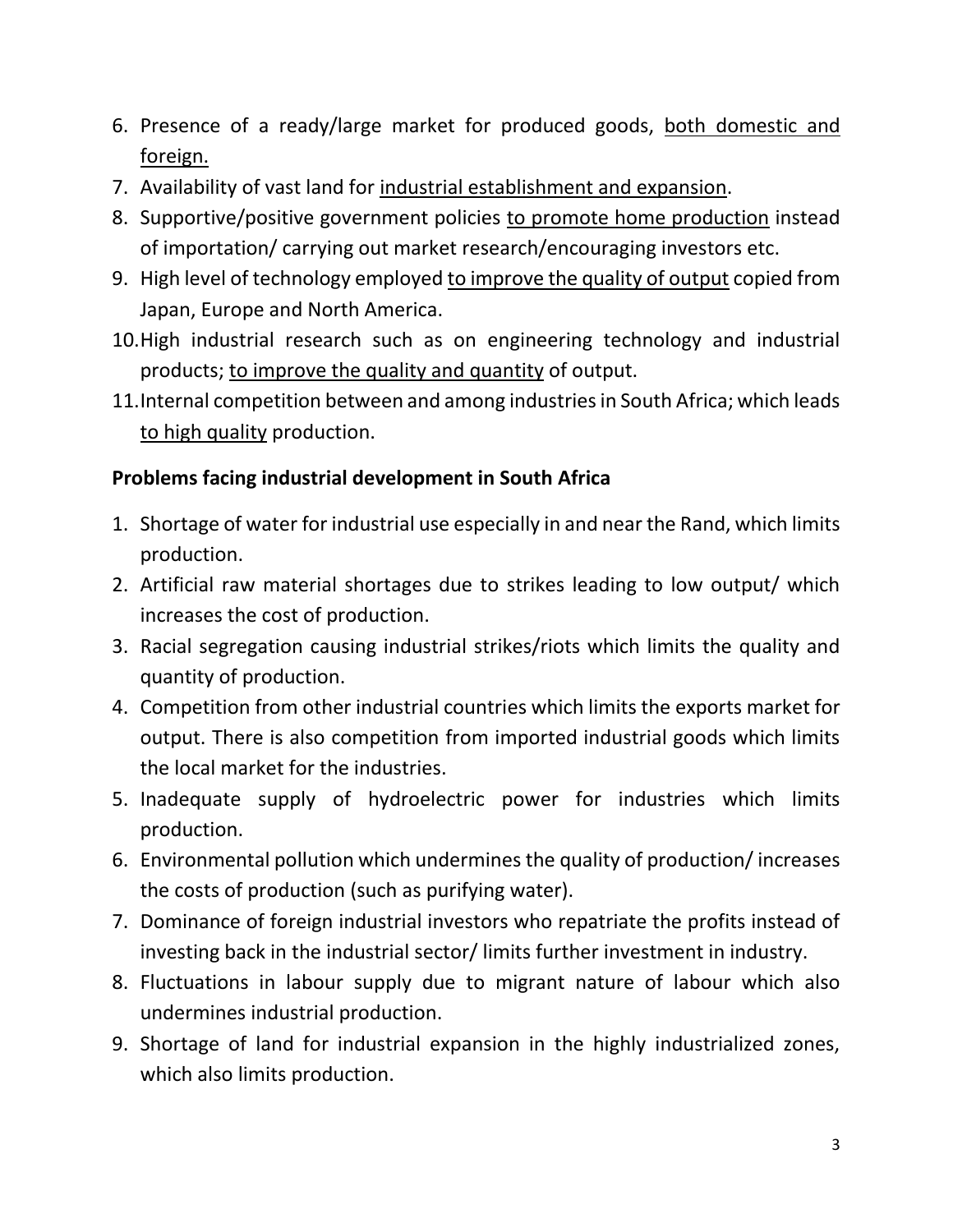10.High taxes imposed on industrial output and industries by government which increases the costs of production.

#### **Steps taken to solve the above problems**

- 1. Importation of raw materials from other countries to minimize domestic shortages and increase production.
- 2. Use of raw material saving technology such as recycling of waste material to minimize raw material shortages.
- 3. Establishment of related industries which use the products of other industries as inputs, hence increase in industrial production.
- 4. Government efforts of sensitization of the masses against racial segregation to minimize industrial unrest.
- 5. Protection of local industries from foreign competition by levying higher taxes on similar goods from abroad.
- 6. Strengthening regional cooperation to expand the markets such as south Africa is a member of COMESA.
- 7. Diversification of energy sources such as nuclear energy and HEP replacing coal to increase energy supply.
- 8. Emphasizing treatment of industrial wastes to reduce environmental pollution.
- 9. Enforcing anti-pollution laws / legislation to control pollution.
- 10.Adopting automation of industrial activities / more use of machines to minimize labour shortage.
- 11. Carrying out market research and advertising to expand market for output.

## **Industry in Egypt**

Egypt is the second most industrialized country in Africa after South Africa; and most of the industries are found in Lower Egypt.

The building of the Aswan dam provided power for expansion in industrial production. This has saved the cost of importing manufactured goods.

#### **Major industrial centres**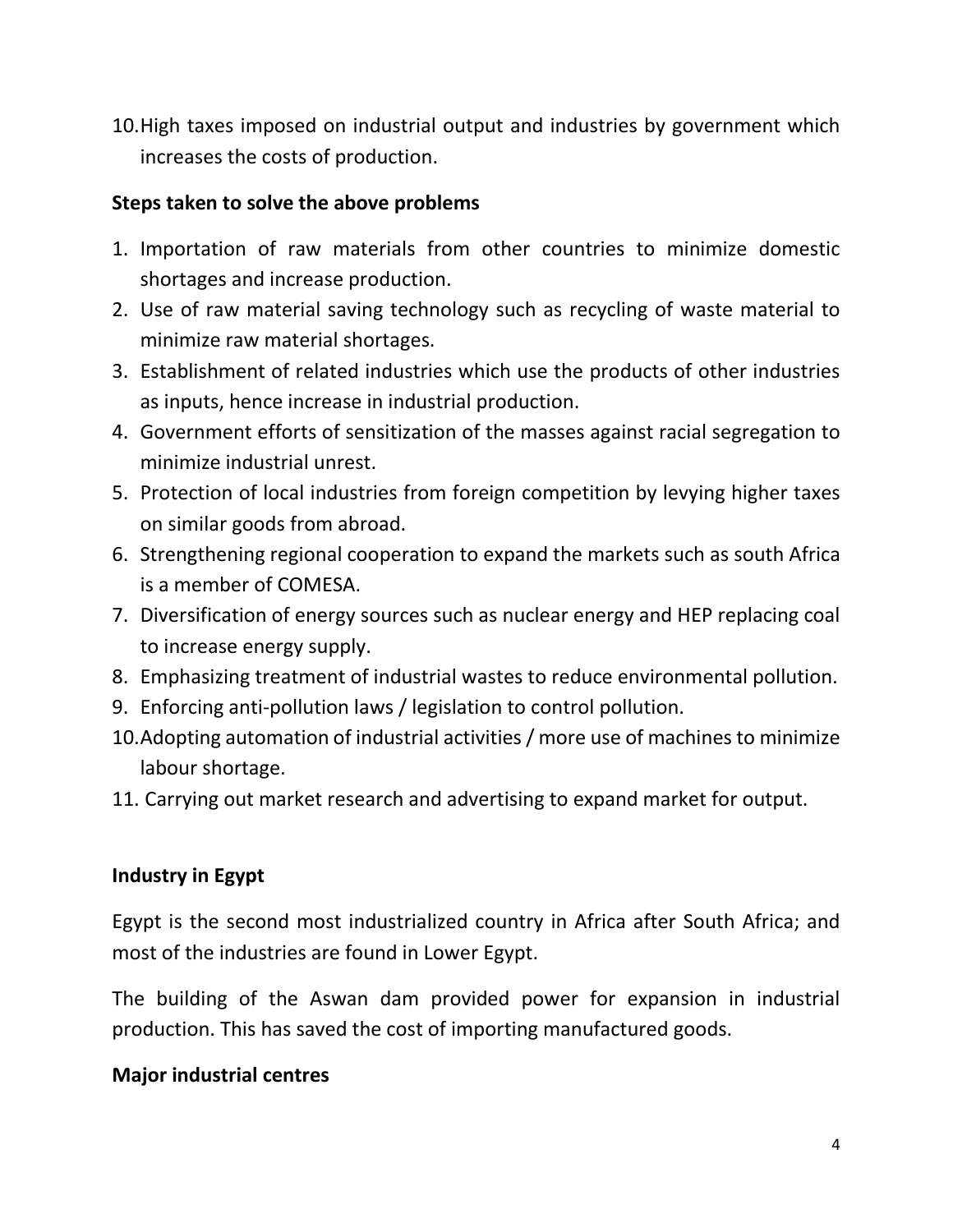## **1) Cairo**

The major industries include: oil refinery, textiles, electrical engineering, iron and steel, petro-chemical, cement, food processing, sugar refining and drinks.

## **2) Alexandria**

This is the second after Cairo city. Industries include: oil refinery, textiles, salt industry, chemicals, ship building and repair, food processing.

Other industrial centres apart from Cairo and Alexandria include:

- Helwan—with iron and steel industry expanded due to iron ore from Aswan and Bahariya oasis; textiles due to cotton growing along the Nile valley.
- Port Saidi, Giza, El Mahalla el Kubra, tenth of Ramadan, Ismailiya, Kafra and El Mansura.

## *A sketch map showing the major industrial regions of Egypt*

## **Factors which have influenced the distribution/location of industries in Egypt**

- 1. Ready /large supply of raw materials to use in industries such as cotton in the Nile delta for textiles, oil for refinery at Cairo and Alexandria.
- 2. Availability of large quantities of power to run the machines in industries for example hydroelectric power at Aswan and oil refining at Alexandria.
- 3. Presence of ready/steady water supply to use as a raw material or for cooling machines. For example water from the Nile River is used in the Delta region and along the Mediterranean coast.
- 4. Presence of abundant skilled and unskilled labour to work in the industries for example Cairo and Alexandria which are highly populated.
- 5. Availability of efficient/ improved transport network to transport raw materials to industries and finished goods to markets such as road and railway in the Nile delta region.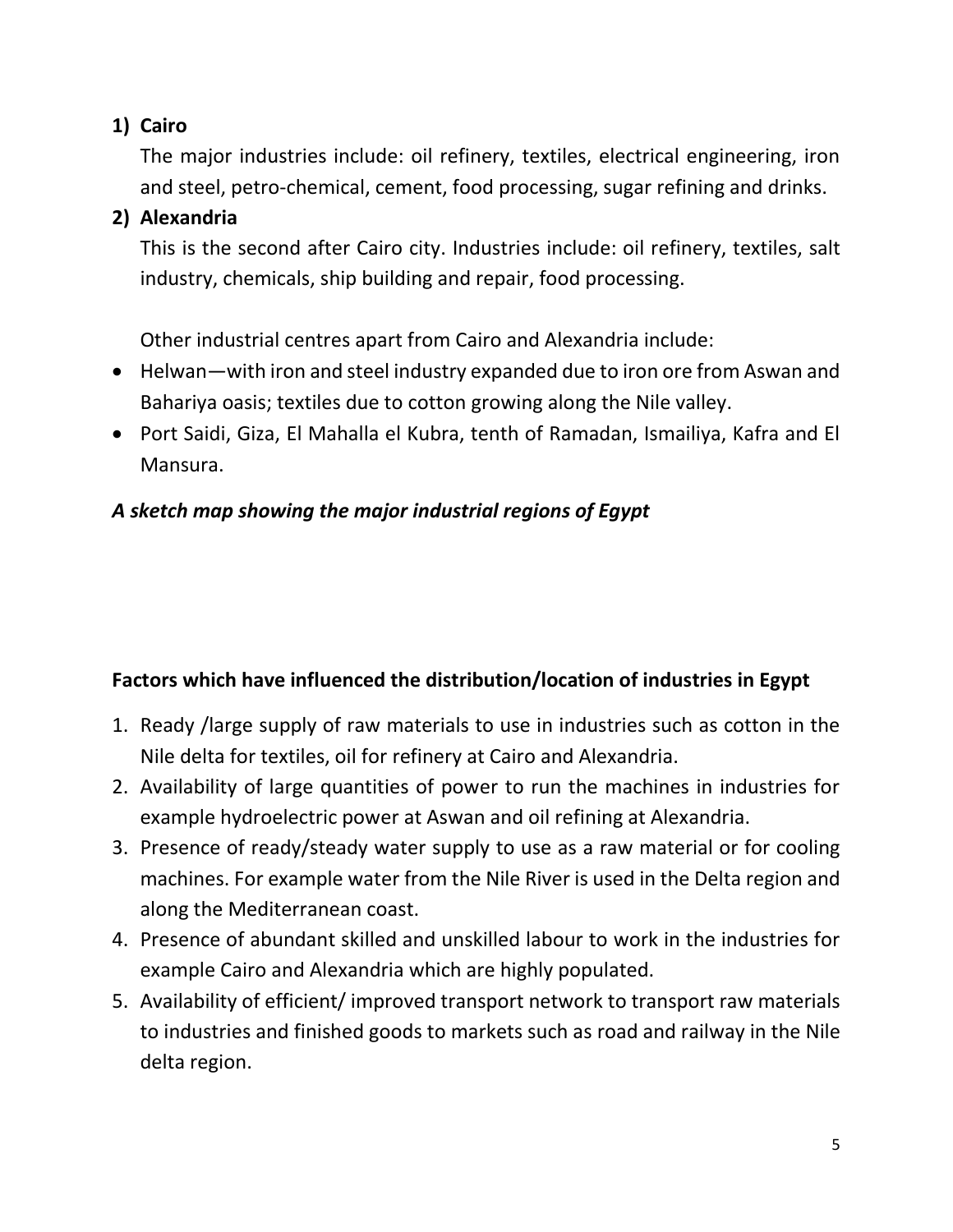- 6. Presence of a large local market in the highly populated areas such as Cairo, Alexandria, Ismailiya, and Port Said has attracted industries/ encourages many industrial investors.
- 7. Availability of adequate capital for industrial investment. Many investors in industries prefer the major urban centres where capital for industrial investment is easily obtained.
- 8. Industrial inertia—many industries located where others exist, hence concentration of primary and secondary industries in Alexandria and Ismailiya.
- 9. Political stability. Areas which are politically stable attract many industries by increasing the confidence of investors such as in Cairo.
- 10.Availability of large / extensive land to set up industries. Many industries are located where there is available land for expansion.
- 11.Supportive government policy towards industrial development. The government has set aside several industrial sites in the major urban centres like cairo and Port Saidi.

## **Problems resulting from the establishment of industries in Egypt**

- 1. High rate of profit repatriation due to foreign ownership of many industries, and this reduces the rate of re-investment in industry.
- 2. Over exploitation of resources such as minerals leading to quick depletion/ exhaustion.
- 3. Results into environmental pollution through dumping wastes and emission of gases, hence reducing the quality of life.
- 4. Results into the growth of slums due to shortage of accommodation for the many industrial workers. Slums are characterized by poor structures and poor hygiene.
- 5. Traffic congestion has resulted in the industrial towns, hence unnecessary delays in the movement of people and goods.
- 6. Results into high level of unemployment in towns due to high rural urban migration and use of capital intensive technology.
- 7. Results into regional imbalance in development in terms of infrastructure, since the major industrial centres are more developed.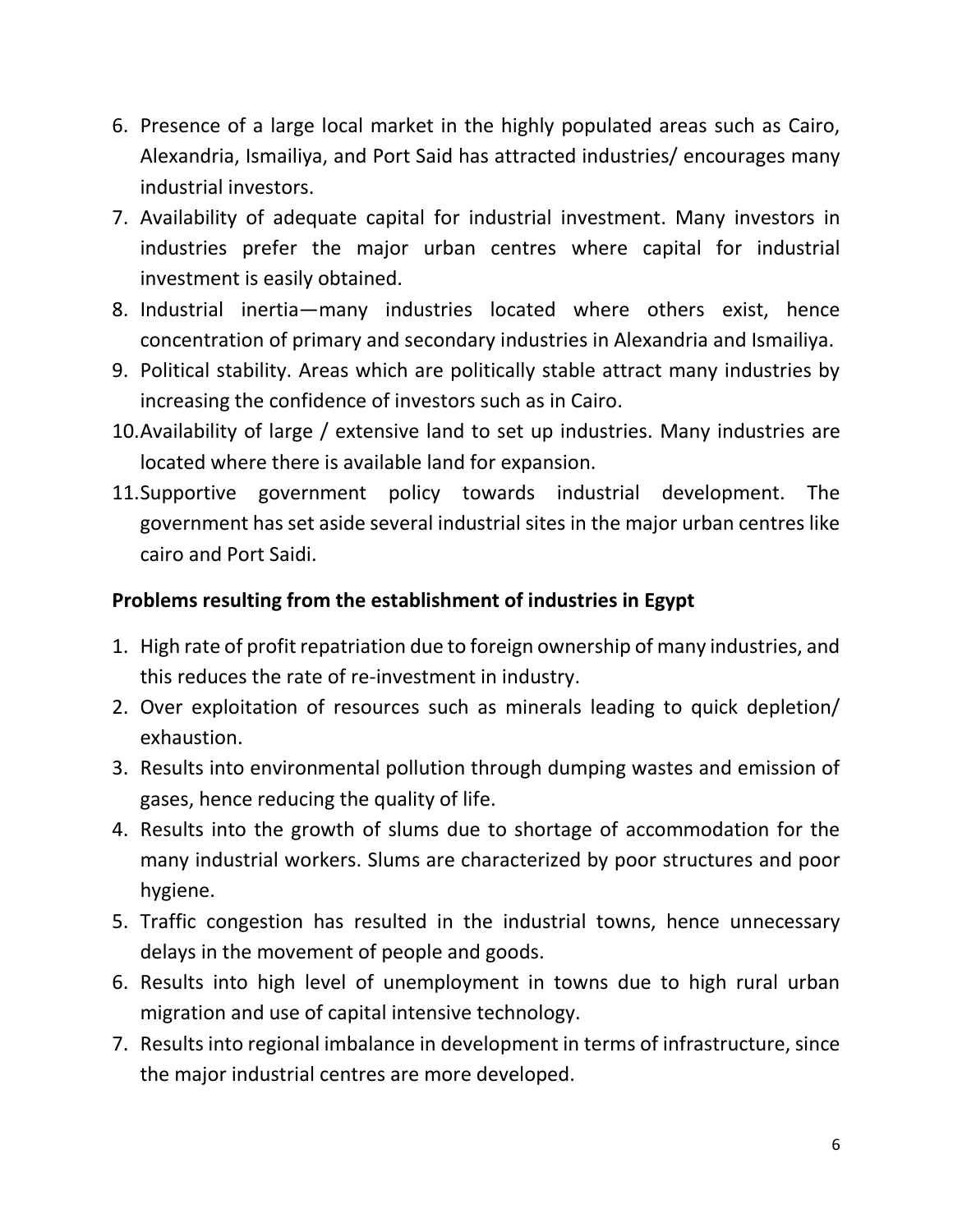- 8. Destruction of natural vegetation and swamp reclamation when clearing industrial sites, leading to environmental degradation.
- 9. Displacement of people to provide room for industrial establishment.
- 10.Reduces land for other economic activities like farming which limits the rate of economic growth.
- 11.Destruction of the ozone layer, leading to global warming due to emission od dangerous gases to the atmosphere.

## **Problems facing the industrial sector in Egypt**

- 1. Competition from imported goods and for external markets with other industrialized countries producing relatively cheaper goods, which limits the available market.
- 2. Limited/inadequate raw materials for industrial development such as few minerals of importance, which limits the quantity of industrial production.
- 3. Limited capital to invest in industrial development, and low level of output.
- 4. Repatriation of profits by foreign companies which own some industries, which limits further investment in industry.
- 5. High cost of imported raw materials which increases the cost of production.
- 6. Insecurity caused by Islamic fundamentalists and the recent change of / power struggle government which undermines industrial production/ destroys industrial establishments.
- 7. Limited land area for industrial expansion in the industrialized cities and thus limited production.
- 8. Environmental pollution which reduces the quality of output.
- 9. Limited water supply for industrial use in many parts of Egypt which limits production.

## *General factors limiting industrial development in Africa*

- 1. Inadequate capital to set up large scale industries and thus limited quantity of production.
- 2. Limited skilled labour to operate especially the large-scale industries, which limits the quality and quantity of output.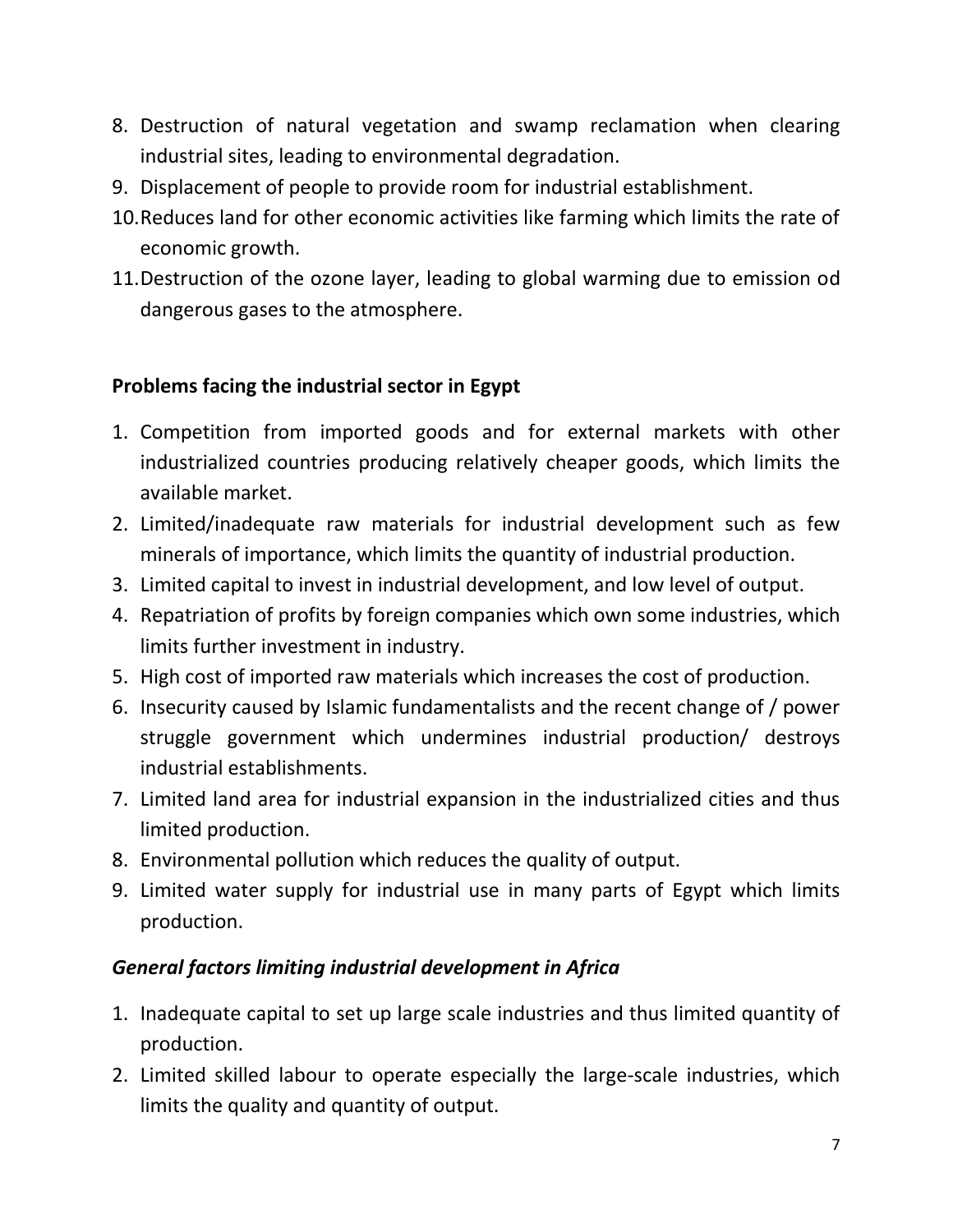- 3. Limited market domestically due to the low incomes of the people and this discourages industrial investors.
- 4. Low levels of technology leading to industrial inefficiency (low quality and quantity of output).
- 5. Landlockedness of many countries and hence high transport costs and delays in delivery of raw materials and finished goods.
- 6. Underdeveloped transport routes connecting industries and market centres which discourages local and foreign investors.
- 7. Competition from well-developed industrial countries which limits the export market for industrial output.
- 8. Political instability limiting investment in industries such as DRC, Liberia, and Somalia due to reduced confidence of investors.
- 9. Limited industrial research and hence limited quality improvement of output.
- 10.Insufficient power supply to run industrial machinery and this discourages investors.
- 11.Limited/inadequate basic raw materials for industries, hence limiting the quantity of output.
- 12.High taxes imposed on industries by government, hence increased cost of production.

## *Strategies to encourage industrial development in Africa*

- 1. Attraction of foreign investors to raise capital and upgrade industrial production.
- 2. Training more local manpower to increase the quality and quantity of industrial output.
- 3. Formation/ strengthening of regional integrations/organizations to expand market for industrial output.
- 4. Carrying out research to develop technology and increase efficiency in production.
- 5. Improving transport network for easy delivery of raw materials and output.
- 6. Carrying out market research to widen the external market for output.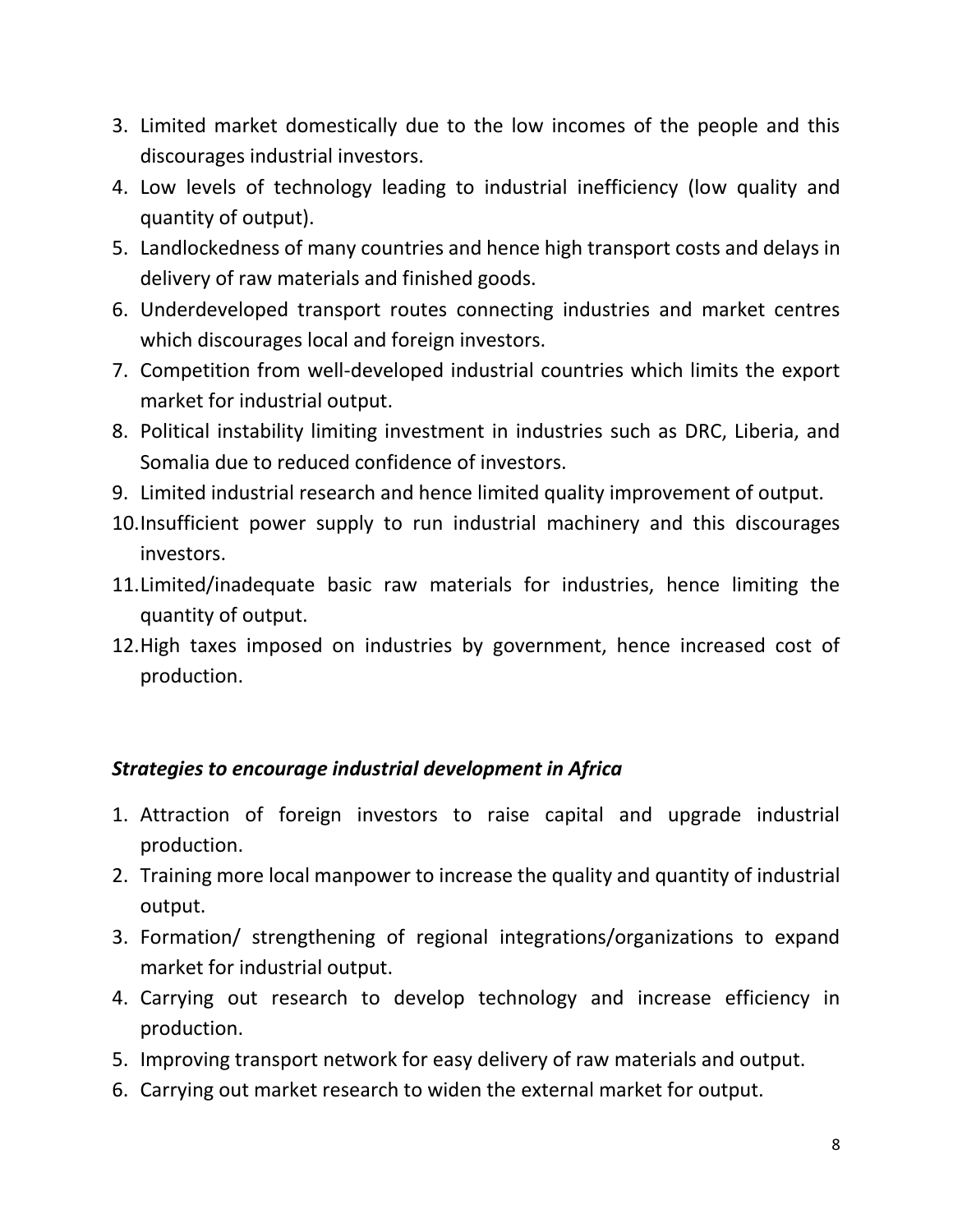- 7. Protection of some local industries from foreign competition by levying high taxes on similar imported goods.
- 8. Diversifying the sources of energy such as use of H.E.P, oil, and nuclear energy for industries.
- 9. Importation of some raw materials to supplement the limited domestic resources.
- 10.Diversification of the industrial sector to avoid over reliance on a few industrial products for exports.
- 11.Adopting raw material saving techniques such as recycling of scrap items.
- 12.Automation of industrial activities/ increase mechanization to minimize labour shortage.
- 13.Restoring peace and stability in various parts of the respective countries to increase confidence among industrialists.

#### **Large-scale irrigation projects in Africa**

Irrigation is the artificial supply of water to support plant growth in areas which have insufficient rainfall. Irrigation is either permanent or temporary, and it is carried in areas of insufficient rainfall and where flooding is common.

Under irrigation, the extra amount of water needed depends much on the type of crops grown, the prevailing temperature and humidity, the kind of soil and other conditions in the area.

## **Advantages of irrigation**

- a) The supply of water by irrigation is regular and reliable, where as rainfall is often seasonal or unpredictable. In the desert areas, the use of irrigation allows cultivation to take place where it could otherwise be difficult.
- b) Irrigation water supplied by rivers during flood times carries much silt which adds to soil fertility and hence increasing crop yields.
- c) Under irrigation, cultivation can be done all year round and not only during the rainy season. This implies better use of land.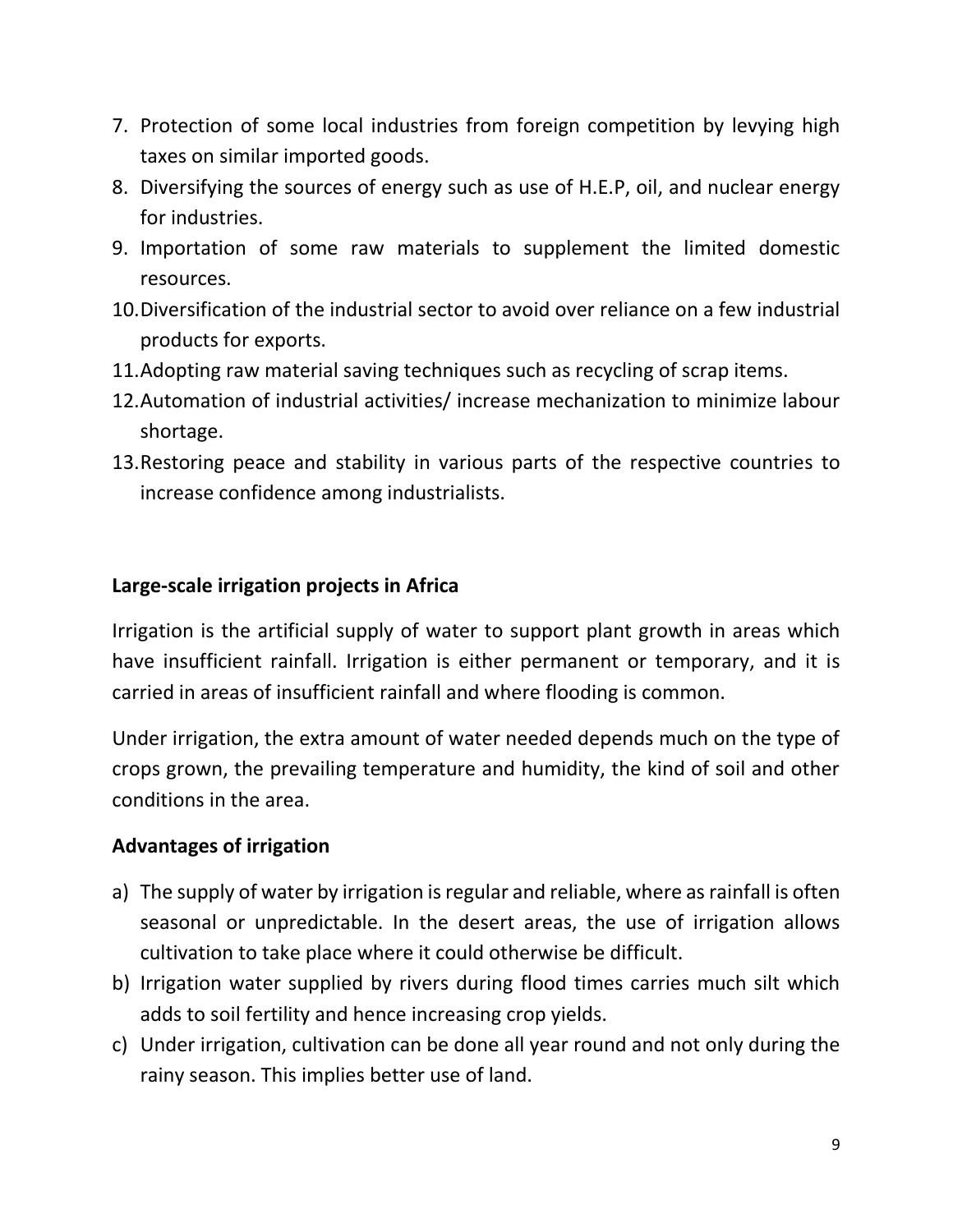- d) In desert areas the constant flow of irrigation water through the soil helps to reduce the salinity of the soil. When the water evaporates in the fields the salt content increases.
- e) Modern multi-purpose dams not only support irrigation but also help to control floods, generate power, and improve the navigability of rivers.

**Note:** Irrigation may involve artificial application of water permanently or temporarily. Irrigation is mainly in areas of low rainfall and where flooding is common. Irrigation is one of the oldest agricultural techniques practiced by man, although it has been done at different levels at different times. It deals with water management to enhance agricultural development.

Irrigation is majorly in the semi-desert or desert areas of Sub-Saharan Africa.

Examples of major irrigation schemes in Africa include:

- Gezira irrigation scheme in Sudan
- Richard toll scheme in Senegal
- **Awash valley authority in Ethiopia.**
- **IF Inducation on Niger river**

#### **GEZIRA IRRIGATION SCHEME IN SUDAN**

The Gezira scheme is located between the Blue Nile and the White Nile, north of Sennar dam but south of Khartoum in Sudan. The region receives low and unreliable rainfall less than 500mm per annum. There was need for irrigation in order to grow crops. The Sennar dam was built in 1925 in order control water and various canals leading water to the fields were constructed.

The Gezira scheme was started in 1911 by the British and Sudan government nationalized it in 1950 and set up the Sudan Gezira board to manage it up to date. The Gezira scheme is about 480,000 hectares which was earlier set up. Later in 1962, the Managil extension was completed and farmland increased. This Managil extension is about 324,000 hectares.

There are two main canals from which thousands of kilometers of smaller channels developed on rectangular system carrying water throughout the whole scheme.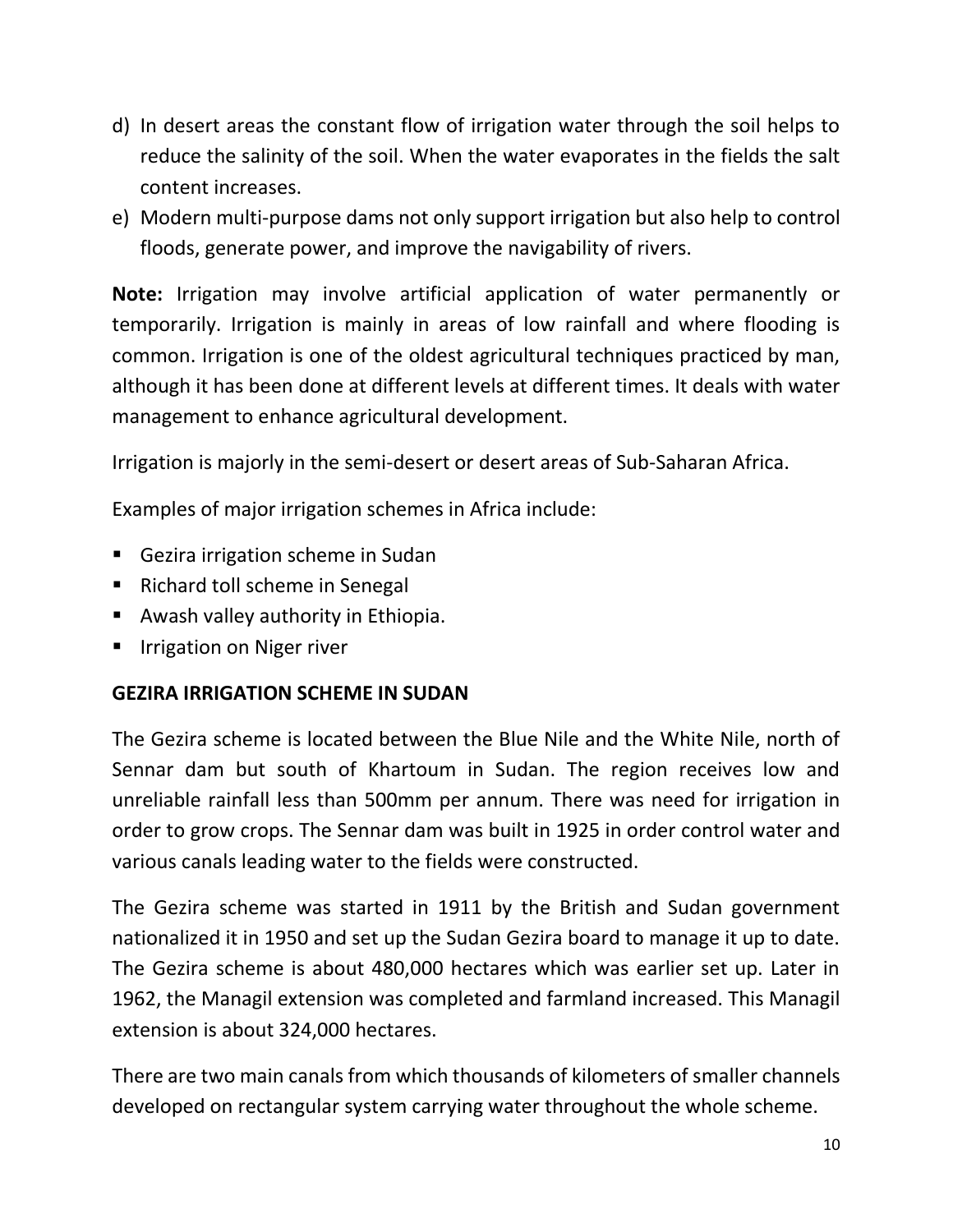#### *A sketch map showing the location of Gezira irrigation scheme*

#### **Organization of the Gezira scheme**

The Sudan government and the Gezira board jointly own the Gezira scheme. The Sudan government provides the land and is responsible for its irrigation. The tenants (over 10,000 today) work on the land and produce crops **especially cotton**. They use the land rent-free only to work satisfactorily. There are also grow other crops for food as well as cash. These crops include: groundnuts, Dura, maize, lubia (a bean for food and cattle fodder), rice, sorghum, and sugarcane.

The Sudan Gezira board manages the processing and selling of crops, supplies seeds, fertilizers and gives advice to farmers. It also looks after the light railway system, farm machinery and distribution of profits. The income depends on the price of cotton. After all expenses have been deducted the distribution is as follows: 36%nto government, 50% to the tenants, 4% to village councils and social services, and 10% to the Sudan Gezira board.

#### **Objectives of the Gezira irrigation scheme**

- To open up more land for both settlement and farming
- To provide water for irrigation all year round.
- To modernize the economy from pastoral nomadism to settled agriculture
- To diversify the agricultural sector( to grow food crops in addition to cotton)
- To control flooding from the blue Nile.
- To encourage economic development of Sudan.

## **Factors which have favoured the establishment and development of Gezira irrigation scheme in Sudan**

1. Availability of ready water supply for irrigation from the Blue Nile and White Nile throughout the year for growing of cotton, maize, rice, lubia, groundnuts.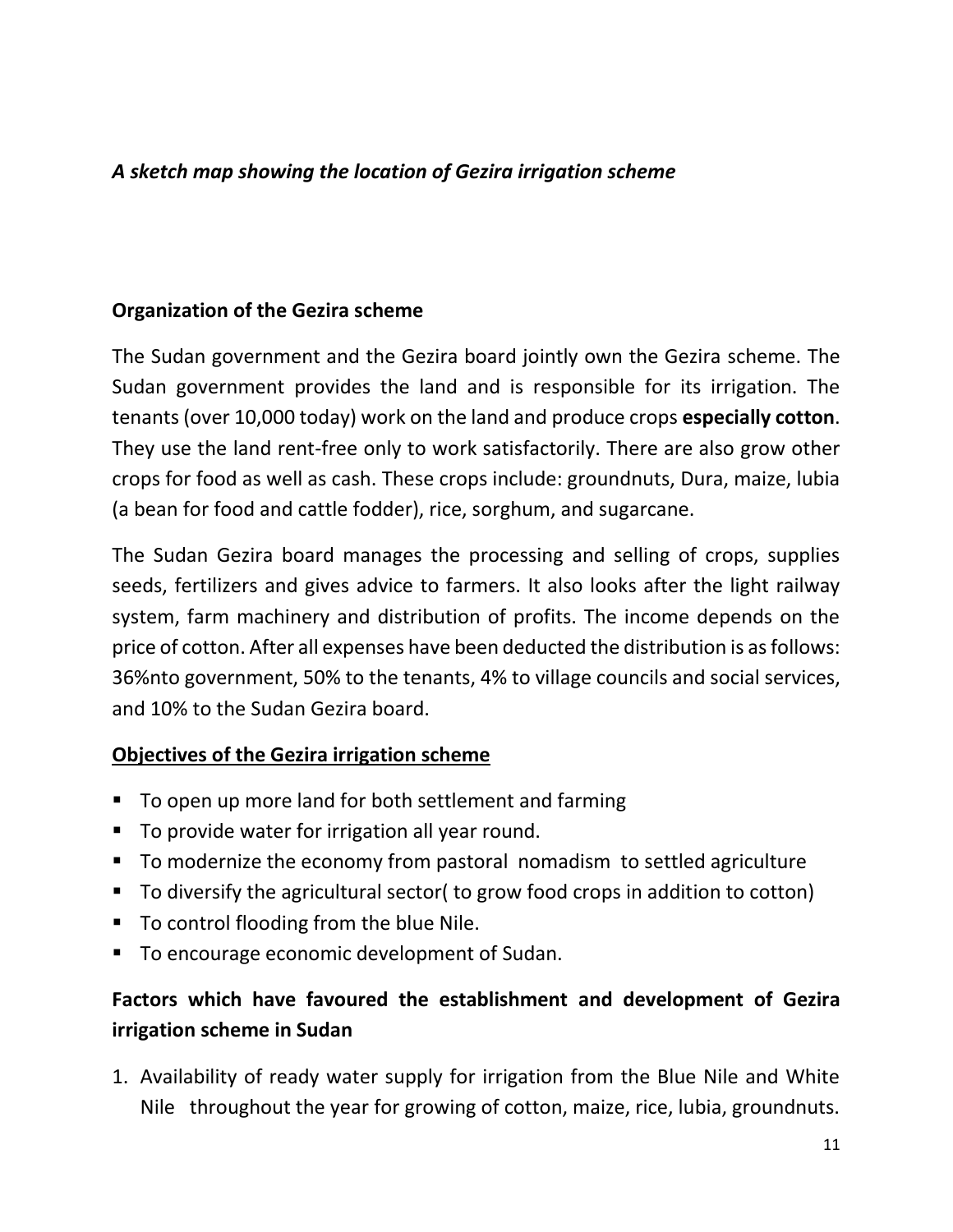- 2. The gently sloping landscape from the Blue Nile towards the White Nile, and therefore both irrigation and drainage can be done using gravity flow, hence low irrigation costs, and thus large-scale production.
- 3. The gently sloping landscape has also favoured the construction of transport network and mechanization of farming made possible such as the use of tractors.
- 4. Availability of vast/extensive land due to sparse population and hence a large expanse of land was put under irrigation farming.
- 5. Presence of fertile alluvial soils (dark brown clay soil rich in minerals) of the Gezira plain from seasonal flooding of the Nile favouring the growth of crops. However today artificial fertilizers are applied to maximize production.
- 6. The soils have high clay content and hence impervious to water sinking away and this saved the construction of water-proof lining (concrete channel) when canals were filled with water.
- 7. The land is well above the water table and so water-logging never occurs.
- 8. The arid climate of the area also favoured irrigation farming because there was no expensive clearing of bush/forests. (The arid climate necessitated use of irrigation so as to make the fertile land productive by supplementing the little unreliable rainfall for supporting the growing of crops like cotton).
- 9. Availability of cheap labour in the area to work is irrigation farming because people were already in the area cultivating poor cereals (on the mercy of rains) and herders with skinny cattle such as nomadic Dinka and Nuer.
- 10.Presence of skilled labour initially provided by the British and Egyptian experts who were used in the construction of the dams, canals, operation of machinery, grading, textile industries and ginneries.
- 11.Availability of adequate capital provided by the government and the British to set up the Gezira scheme, purchase of agricultural machinery like tractors , irrigation systems , payment of research personnel and establishment of infrastructure like labour camps ,road network.
- 12.Availability of large supply of electricity especially hydro-electric power generated by Sennar dam and Jabel Aulia dam( Roseires dam) for pumping water from the reservoirs into the canals / fields and running machines in the ginneries and textiles.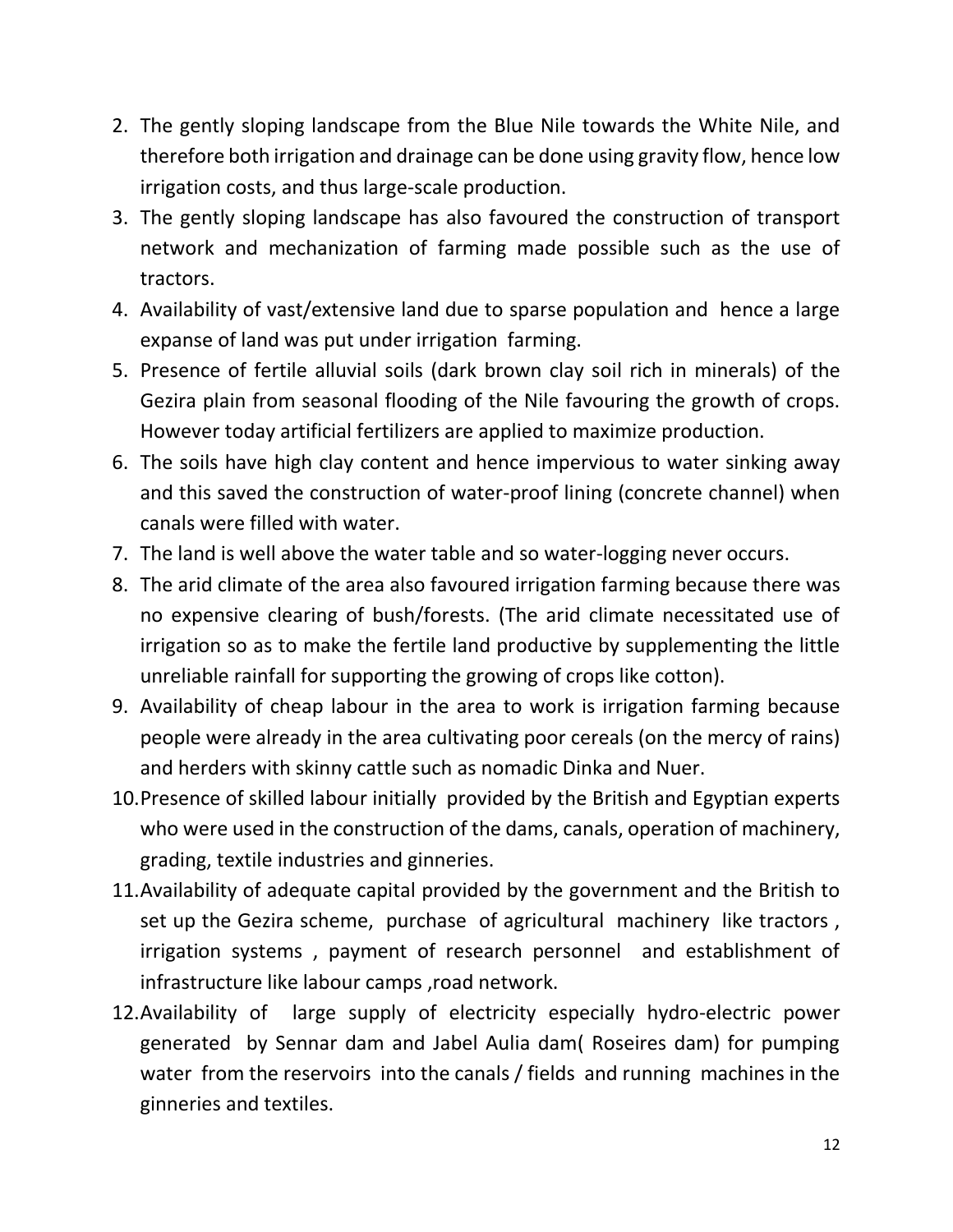- 13.Presence of improved transport infrastructure such as the railway and triangular road network. This provides accessibility to ginneries and helps in moving inputs into the fields leading to the development of the scheme.
- 14.The introduction of modern machinery such as caterpillars and tractors for digging channels and large scale cultivation; multiple seed drills for large scale planting ; also gravity flow irrigation, over-head irrigation, and tank irrigation.
- 15.Availability of ready market for crops grown both local and foreign. There are ginneries and textile industries at Khartoum, Hasa Heisa, and export markets in Germany, Italy, UK, Japan, and India.
- 16.The desire to achieve self-sufficiency in food production and reduce food imports also explains the development of large-scale irrigation in Sudan.
- 17.Supportive/ favourable government policy such as by setting up the scheme to allow people to settle down to produce food and cash crops for economic development of Sudan and establishing the necessary infrastructure.

## **Contribution of the Gezira irrigation scheme to the economy of Sudan**

- 1. Promotes agricultural modernization within the Gezira plains and throughout Sudan by enhancing highly mechanized scientific farming based on irrigation, application of fertilizers and pesticides on a large scale.
- 2. Increased production of both food and cash crops by the farmers such as cotton, lubia, maize, dura, and thus increased incomes to the farmers leading to a higher standard of living.
- 3. The scheme has promoted education and training for the people in the area such as training centres, adult education benefiting the local people to enhance farming and also improve the general welfare.
- 4. Generation of employment opportunities to many people on the scheme both the skilled and the unskilled labourforce such as managers, extension offcers, hence improving the standards of living.
- 5. Promoted development of social services such as sporting and leisure facilities, educational facilities, health facilities, piped water in many areas such as Sennar, Wadi Medani, Kosti These have resulted from the revenue accruing from the Gezira scheme.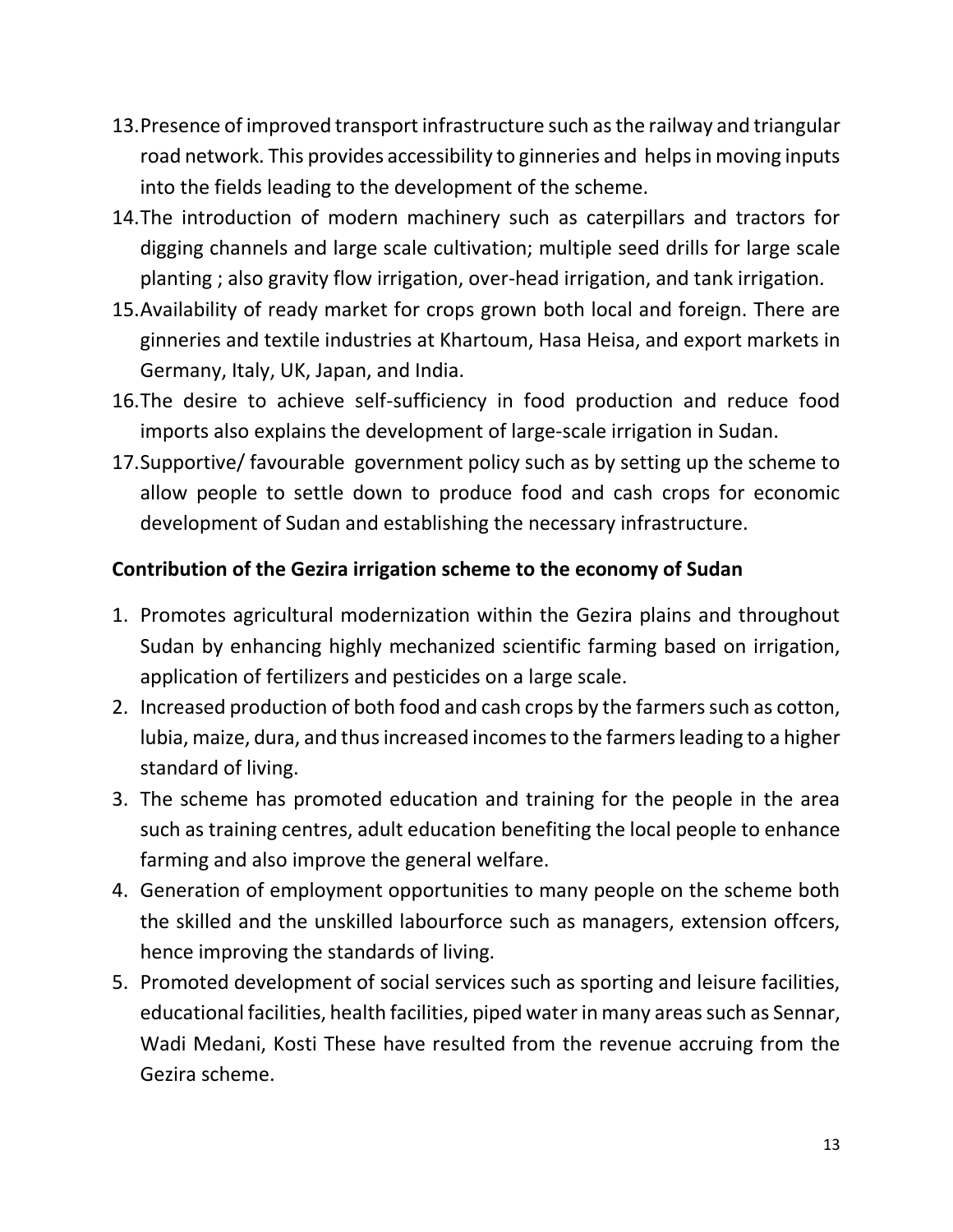- 6. Development of transport infrastructure especially within the Gezira plain for example the railway line and road net work for transporting cotton and other farm products to the factories and to the market.
- 7. Promoted development of the industrial sector for example the high quality cotton produced has promoted the growth of ginneries and textile industries, grain milling and fertilizer industries
- 8. The Gezira scheme generates foreign exchange to Sudan through the export of crops particularly cotton to the outside countries like Germany, Italy, UK, Japan, and India.
- 9. The scheme has promoted the growth of urban centres in the Gezira plains such as Wadi Medani, Kosti, Sennar, Hasa Heisa, and Al Husa Ayhisah by attracting a large population.
- 10.The Gezira scheme has also emphasized the planting of forests of eucalyptus trees and the afforestation program carries a number of benefits such as providing building wood/poles, natural beauty.
- 11.The scheme has promoted cooperation among the tenants and therefore cooperatives have been introduced for marketing the produce and advising farmers.
- 12.Promoted international cooperation between Sudan and the countries which import the products, which promotes international harmony and peace.
- 13.Diversification of the economy hence reducing over dependence on a few sectors like mining.
- 14.Promotion of the tourism sector due to irrigation canals and farmlands, hence generating foreign currency.

## **Shortcomings of the Gezira irrigation scheme**

- 1. Silting of the irrigation canals since irrigation water deposits its suspension material in them and regular dredging is quite costly.
- 2. Salination due to the high rates of evaporation in the Gezira scheme and this has limited plant root growth, limiting yields of crops like cotton and sugarcane.
- 3. The reservoirs are shallow leading to flooding of farmlands and this has increased the spread of pests and diseases such as Bilharzia.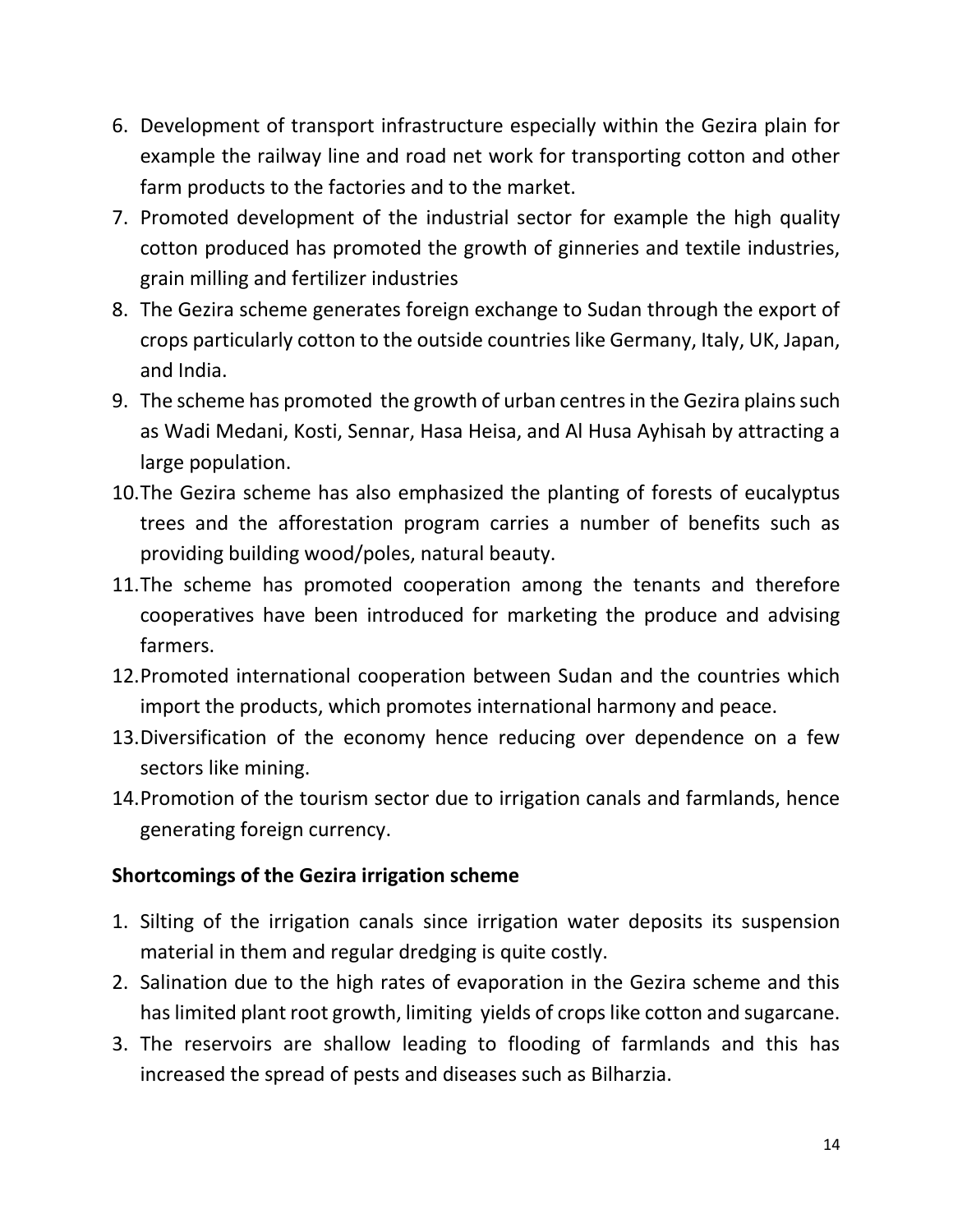- 4. Displacement of people as land was being set aside for the scheme such as Dinka and Nuer nomads who used to graze their animals in the area.
- 5. The Gezira scheme was very expensive to undertake such as high costs of establishing farmlands, irrigation channels, dams, plus high costs of maintaining the irrigation scheme.
- 6. Industrial—related problems such as pollution from the ginneries, textiles, grain milling at Omdurman, Khartoum, and Wadi Medani.
- 7. Urban—related problems such as slum growth, alcoholism, robbery in the urban centers which have developed like Barakat, Sennar, Omdurman.

## **Problems facing the Gezira irrigation scheme**

- 1. Silting of the irrigation canals and man-made lakes, leading to the flooding of farmlands. Reservoirs are shallow resulting into the flooding of crop fields.
- 2. Excessive evaporation due to hot temperatures leading to increased soil salinity in the central valley and thus poor yields.
- 3. It has encouraged the spread of waterborne diseases such as bilharzia in the central valley due to stagnant water.
- 4. Soil exhaustion due to over cropping leading to low land productivity.
- 5. Over use of farm chemicals fertilizers and pesticides leads to pollution of rivers and thus creating health problems.
- 6. Irrigation farming encourages the spread of water weeds such as rhizomes which compete with the crops and thus low yields.
- 7. High costs of production / maintaining the irrigation projects such as constant dredging of the canals; and this reduces the profit levels.
- 8. Fluctuations in water flow along the rivers during the dry season which leads to low yields.
- 9. Growth of weeds such as rygenis which compete with the crops and thus reducing yields / increases the costs of production.
- 10.Shortage of labour on the irrigation farmlands, which limits the agricultural activities.
- 11.Fluctuations in the prices of the crops grown on the world market, leading to fluctuations in incomes.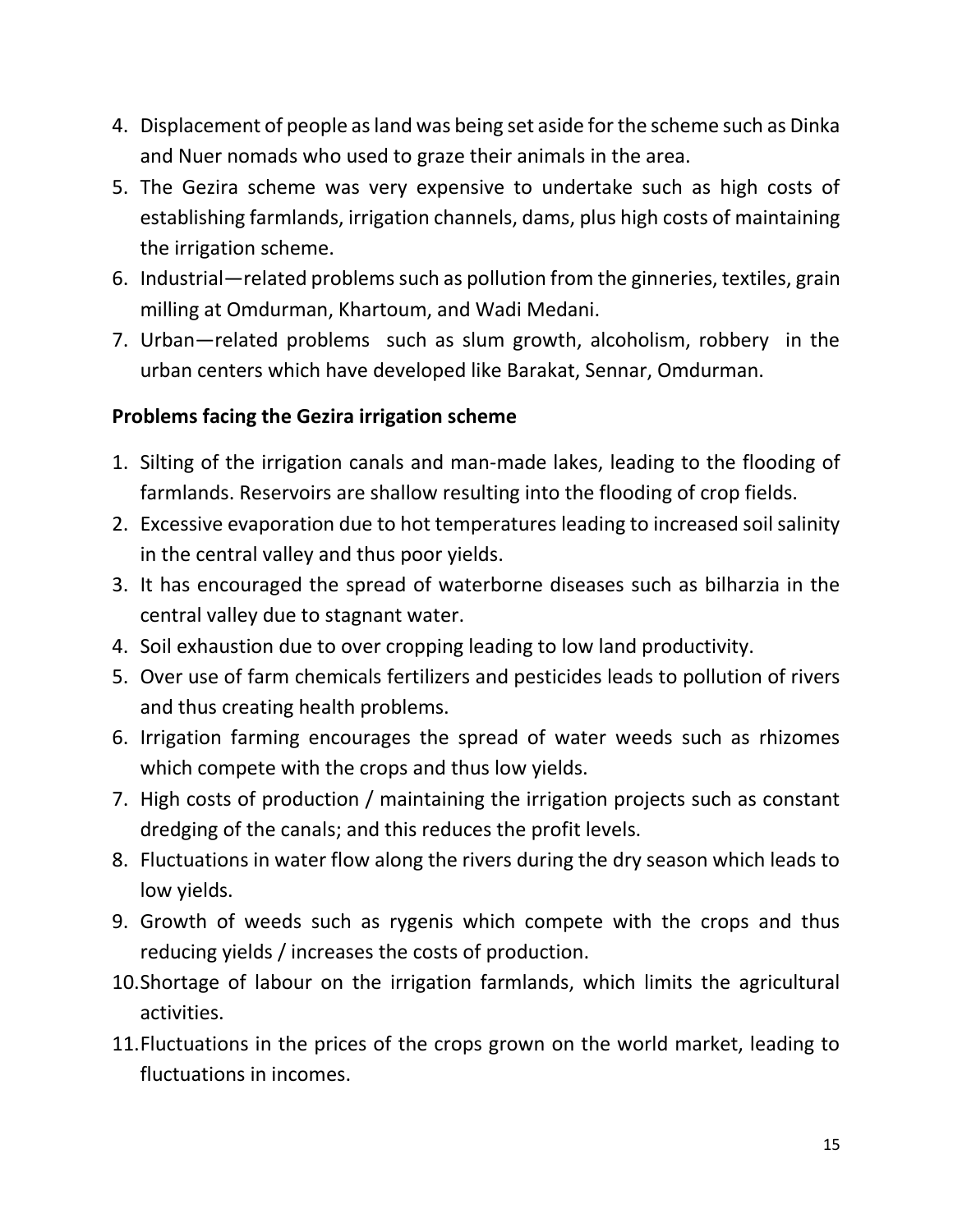**Note**: Other irrigation schemes in Sudan include:

- Kenana sugar scheme (south of Sennar)
- The Rahad river scheme (for mainly cotton, grounds nuts , dura, maize and vegetables)
- Danazin scheme.

## **IRRIGATION FARMING IN EGYPT**

More than 90% of Egypt is desert, which is divided into two by the Nile River. The Nile Valley and delta are main centres of settlement and cultivation. Less than 10% of the land area is suitable for cultivation and hence the need for irrigation.

## *A sketch map of Egypt showing irrigated areas*

## **Conditions favouring irrigation farming in Egypt**

- 1. The area is arid/ receives low and unreliable rainfall necessitating irrigation farming. More than 90 % of Egypt receives less than 250mm of rainfall.
- 2. Presence of extensive/ large/ vast and cheap land to establish the irrigation farms due to the low population.
- 3. Low incidence of pests and diseases due to hot temperatures which supports growth of crops.
- 4. Relatively flat landscape/ gently sloping landscape in the central valley which allows the use of machines like tractors on the farms and allowing irrigation under gravity flow.
- 5. Large/ constant supply of water for irrigation from the Nile river and the large oases such as Baharia, Farafra, Dakhla ; and lagoons especially in the Nile delta.
- 6. Presence of well-drained and fertile alluvial soils deposited during flooding to support the growing of crops.
- 7. Large supply of skilled labour to work on the irrigation farms such as drivers, harvesters and managers.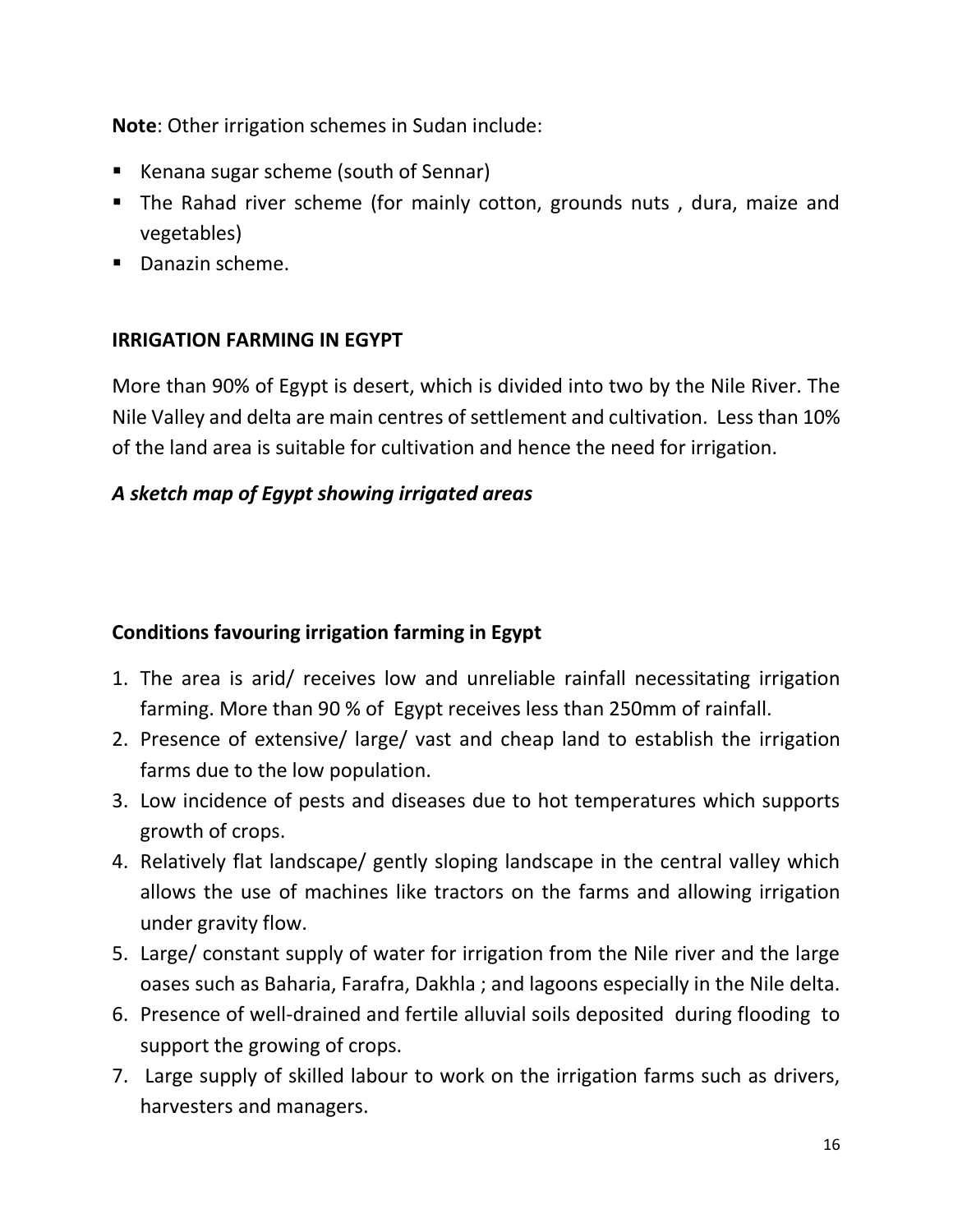- 8. Modern technology employed on the farms such as refrigerated trucks, cold rooms, construction of canals.
- 9. Presence of modern transport network by railway, road, air, foe easy marketing and distribution of crops to market centres.
- 10.Large sums of capital to invest in irrigation farming such as purchasing farm machinery, chemicals, and fertilizers.
- 11.Large/Ready market for farm produce within the urban centres of Egypt and other countries.
- 12.Supportive/ positive government policy towards irrigation farming through giving tax incentives and encouraging farm research.
- 13.Formation of cooperatives which reduce the costs of production such as through collective buying of farm inputs.

## **Contributions of irrigation farming to the economy of Egypt**

- 1. It has increased the production of both food and cash crops and this improves incomes / improves the quality of life.
- 2. Promotion of infrastructural development such as dams, roads, railway, and canals intended for easy movement, irrigation.
- 3. Generation of foreign exchange through the exportation of the some cash crops such as cotton to other countries, which increases export earnings.
- 4. Generation of more employment opportunities to the people, which improves their standards of living.
- 5. Promotion of industrial development by providing raw materials such as such as textiles using cotton, grain milling using grains.
- 6. Generation of government revenue through taxation of farming companies and workers' incomes, and the revenue is used to provide social services.
- 7. Facilitated diversification of the economy hence avoiding over dependence on a few sectors/ as an alternative foreign exchange earner.
- 8. Strengthened international relations between Egypt and other countries which import its farm products such as UK, Germany, and USA, which promotes further trade/ capital inflow.
- 9. Promoted growth of urban centres such as Cairo, Qena, Asyut, Aswan; and associated facilities such as recreation, hospitals, and educational facilities.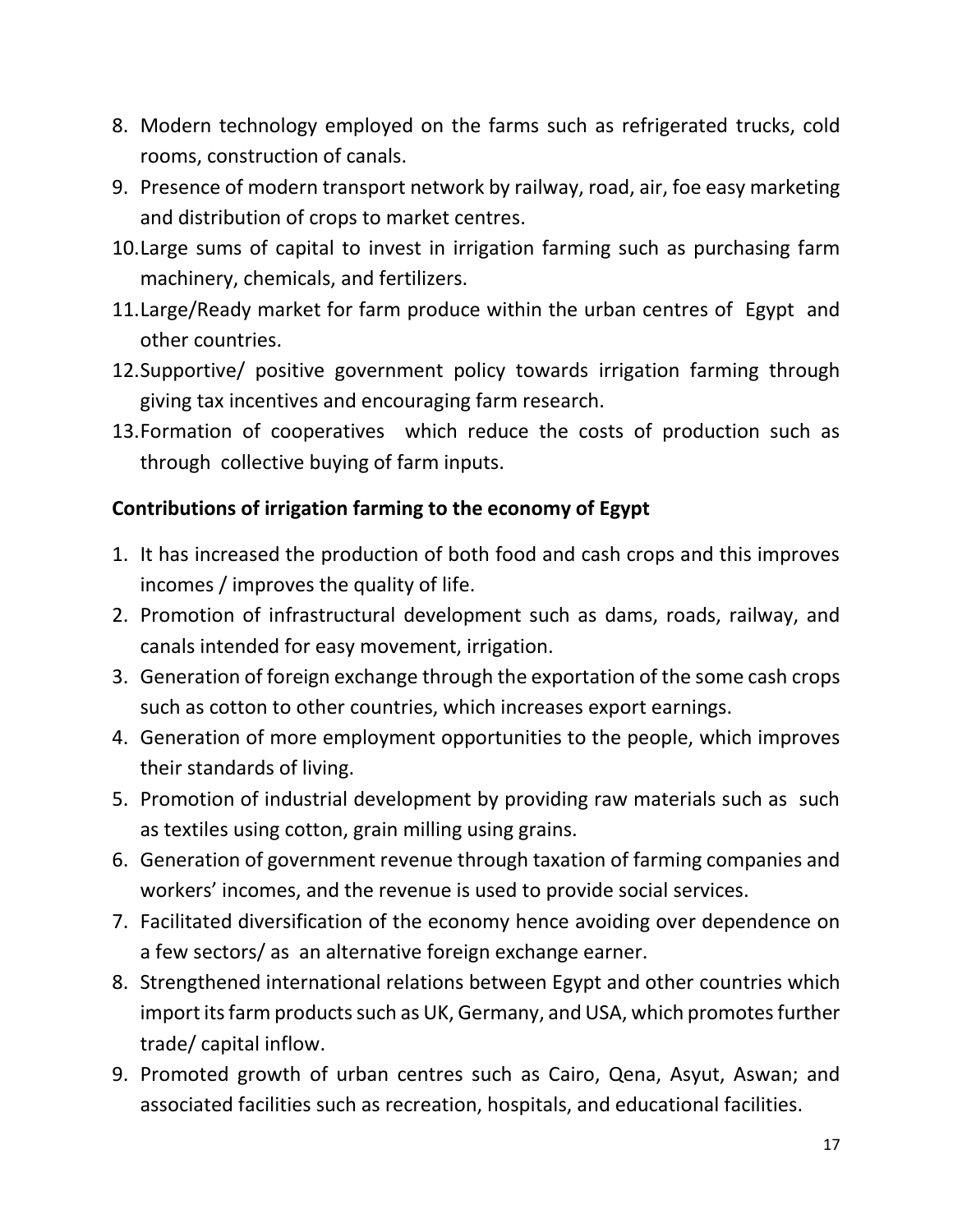- 10.Promotion of crop research which develops new varieties of canes, experiments with pests and disease control, soil improvement and fertilizer application techniques.
- 11.Promotion of tourism development since the irrigation schemes attract many tourists, which brings in foreign currency to the country.
- 12.The schemes have enabled the provision of water for both domestic and industrial use.
- 13.Irrigation farming has converted wasteland into productive use.

## **Problems resulting from/ Shortcomings of the irrigation scheme**

- 1. *Silting of the irrigation canals* as irrigation water deposits its suspension material in them. Regular dredging is necessary which is quite costly.
- 2. *Irrigation has led to salination* (increased saltiness of the soil) due to the high rates of evaporation in the irrigation scheme and this limits plant growth which in turn has limited yields.
- 3. *Some reservoirs are shallow leading to flooding of farmlands* and this has increased the spread of pests and diseases such as Bilharzia; which undermines the standards of living.
- 4. *Displacement of people as land was being set aside* for the scheme such as the nomads who used to graze their animals in the area. it was also costly to relocate such people.
- 5. *The scheme was very expensive to undertake* such as high costs of establishing farmlands, irrigation channels, dams, pumps plus high costs of maintaining the irrigation scheme—hence straining the government budget.
- 6. *Irrigation encourages environmental pollution such as from* the chemicals used in controlling crop pests and diseases and the emission of fumes and disposal of wastes from the processing factories.
- 7. *Urban—related problems* such as slum growth, alcoholism, robbery, gambling and these problems are very costly to eradicate.
- 8. By encouraging settlement in the formerly dry areas, *irrigation has created a problem of land scarcity.* Today there is competition for land between farmers and industrialists.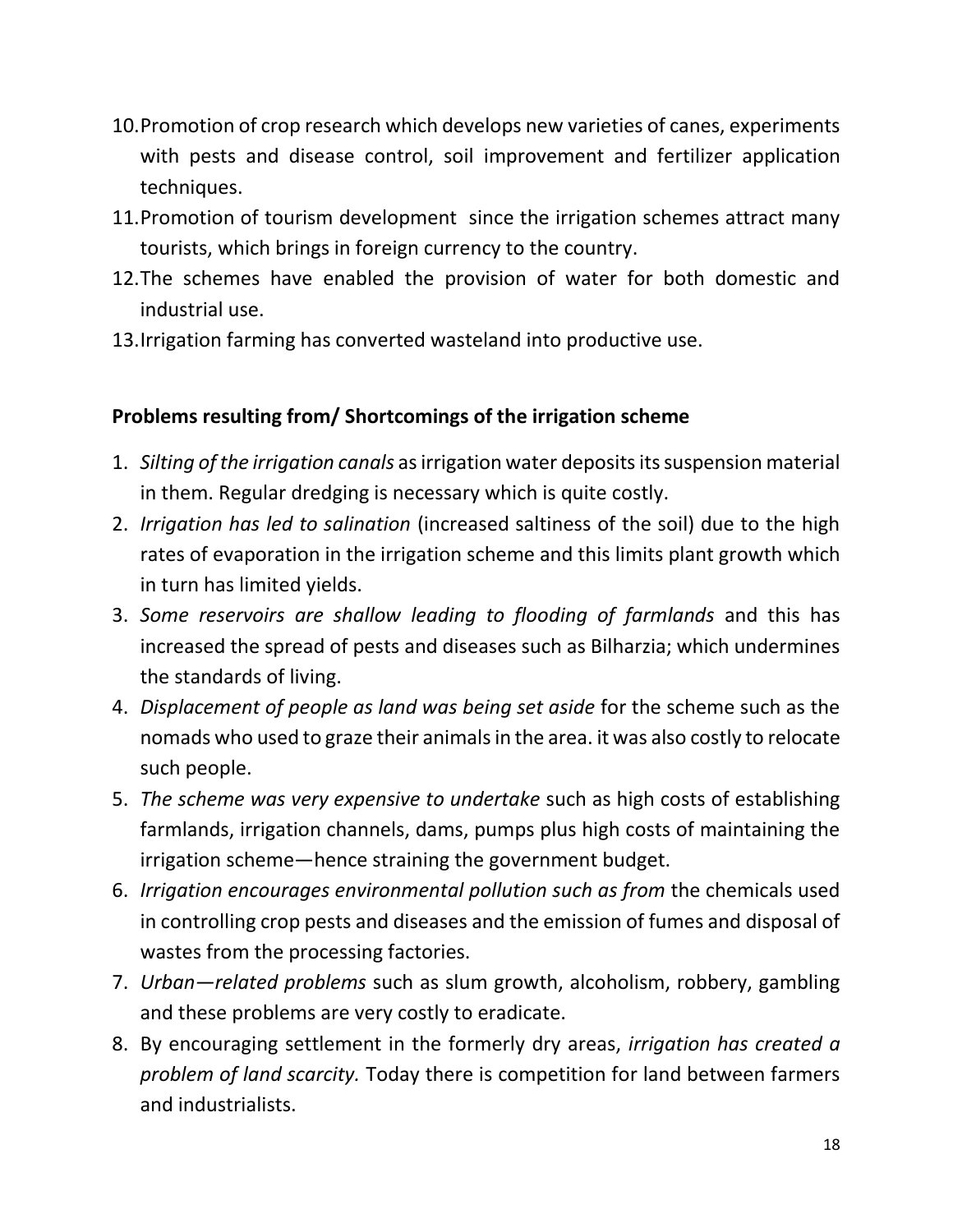## **Problems facing irrigation farming in Egypt**

- 1. Excessive evaporation due to hot temperatures leading to increased soil salinity in the central valley and thus poor yields.
- 2. It has encouraged the spread of waterborne diseases such as bilharzia in the central valley.
- 3. Soil exhaustion due to over cropping leading to low land productivity.
- 4. Over use of farm chemicals fertilizers and pesticides leads to pollution of rivers and thus creating health problems.
- 5. Irrigation farming encourages the spread of water weeds such as rhizomes which compete with the crops and thus low yields.
- 6. High costs of production / maintaining the irrigation projects such as constant dredging of the canals
- 7. Fluctuations in water flow along the rivers during the dry season which leads to low yields.
- 8. etc

## **Steps taken to improve irrigation farming in Egypt**

- 1. Construction of water reservoirs to supply water for irrigation.
- 2. Reclaiming of dry land for crop farming to increase production.
- 3. Extension of canals and aqueducts to transfer water to the farms.
- 4. Practicing mixed farming to encourage interdependence between crops and livestock.
- 5. Specialization of farming activities and thus increase in the quality of output.
- 6. Constant dredging of canals to allow efficient flow of water for irrigation.
- 7. Carrying out market research / international cooperation to widen the export market for farm output.
- 8. Increasing research into better yielding, fast maturing and disease resistant varieties.
- 9. Hiring labour during the peak periods such as harvesting.
- 10.Formation/ strengthening of cooperatives to easily acquire loans to expand the farms.
- 11.Controlling weeds using herbicides and thus increasing the farm yields.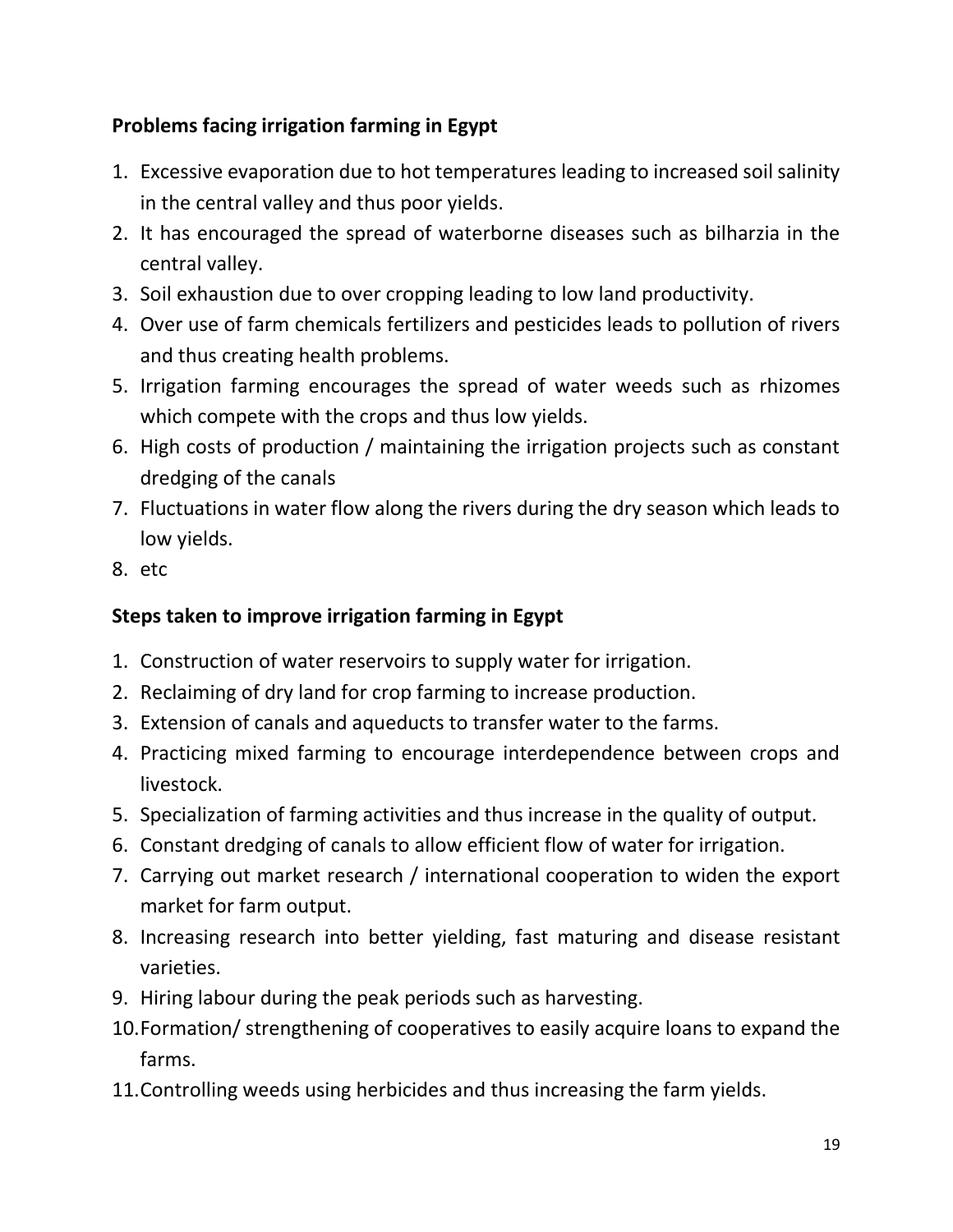12.Intensive cultivation to increase the yields and thus offset the high costs of irrigation.

#### **IRRIGATION FARMING IN SENEGAL**

River Senegal forms the boundary between Mauritania and Senegal, which are West African, countries bordering the Atlantic coast. In this area, annual rainfall is about 400mm or less. However, most of the northern areas are in a desert. Therefore because of river, there was need to establish irrigation schemes to increase food production. The major schemes are the Richard toll scheme and the delta scheme. The major crops grown are maize, tomatoes, sorghum, sweet potatoes, sugar canes, millet, rice, cucurbits, and beans.

#### *A sketch map of the Richard Toll irrigation scheme in Senegal*

#### **Conditions favouring irrigation farming in Senegal**

- 1) The area is semi-arid/ receives low and unreliable rainfall necessitating irrigation farming.
- 2) Presence of extensive/ large/ vast and cheap land in the area to establish the large irrigation farms.
- 3) Low incidence of pests and diseases due to hot temperatures which supports growth of crops.
- 4) Relatively flat landscape/ gently sloping landscape which allows the use of machines like tractors on the farms and also allowing irrigation under gravity flow.
- 5) Large/ constant supply of water for irrigation from river Senegal and its tributaries like Doue, and Taoue
- 6) Presence of fertile alluvial and silt soils deposited in the area due to annual flooding to support the growing of crops.
- 7) Availability of large sums of capital provided by the government to construct canals, pumping stations and crop farms.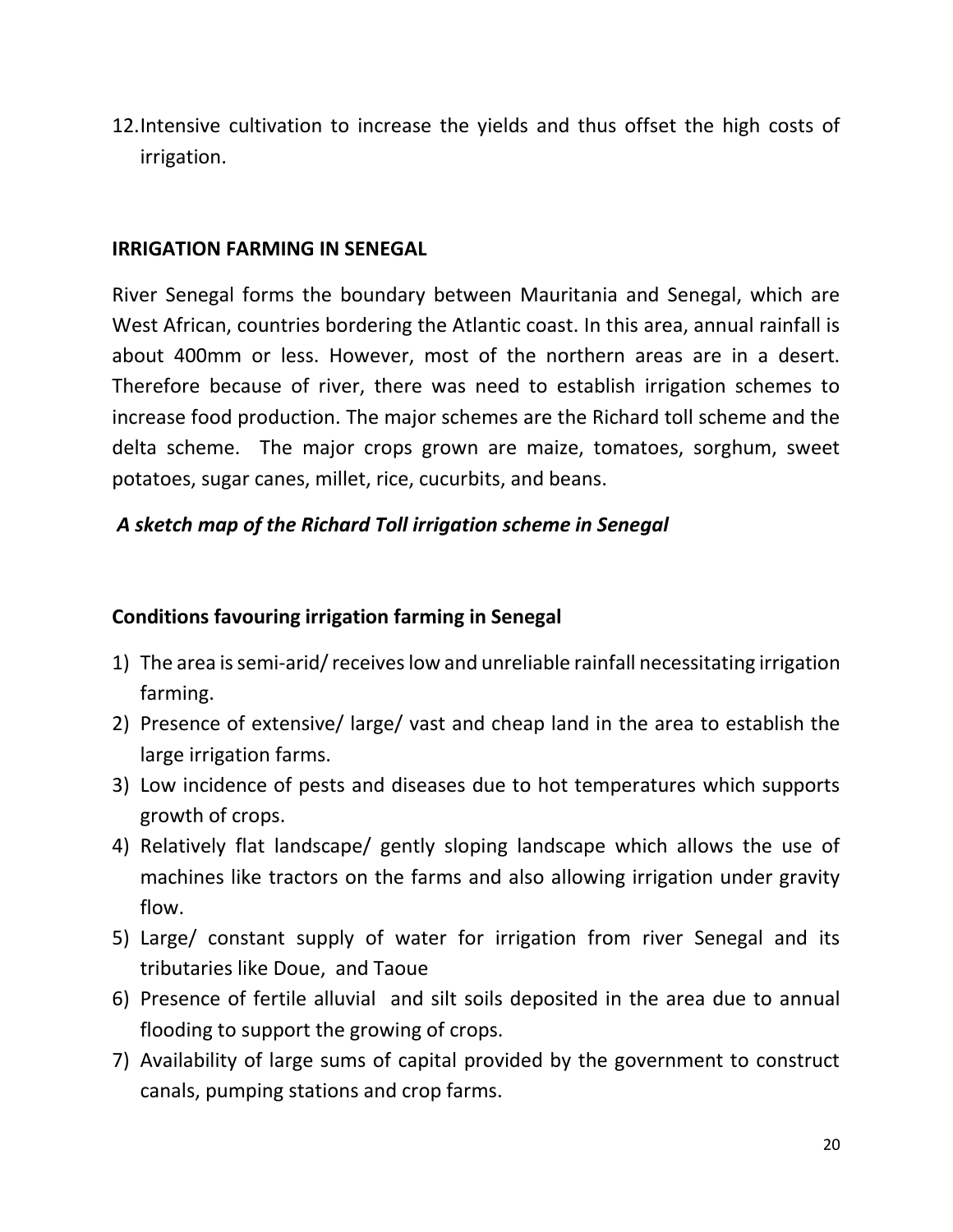- 8) Large supply of skilled labour to work on the irrigation farms such as drivers, harvesters and managers.
- 9) Modern technology employed on the farms such as use of tractors for farming, construction of canals.
- 10) Presence of modern transport network by railway, road, air, foe easy marketing and distribution of crops to market centres.
- 11) Large sums of capital to invest in irrigation farming such as purchasing farm machinery, chemicals, and fertilizers.
- 12) Presence of a large market for farm produce within the urban centres of Senegal, and other countries like Gambia, Mauritania among others.
- 13) Supportive/ positive government policy towards irrigation farming through giving tax reductions and encouraging farm research.

## **THE AWASH VALLEY AUTHORITY IN ETHIOPIA**

This was established by the Ethiopian government to transform an arid area into an agriculturally productive area. The valley through which the Awash River flows stretches for about 1200 km long from the mountains of Addis Ababa to Lake Abe on the Djibouti border in the Danakil desert. In this area rainfall varies year to year between 250mm and 750mm and this area was formerly devoted almost entirely to nomadic pastoralism.

This project consists of various schemes which are:

- a) Wonji scheme mainly for sugar canes
- b) Malka- Amibara scheme for cotton, maize, tobacco, vegetables
- c) Tendaho scheme in the Danakil desert for cotton.

#### *A sketch map showing the location of Awash Valley Authority*

#### **Factors which favoured the establishment of the Awash valley authority**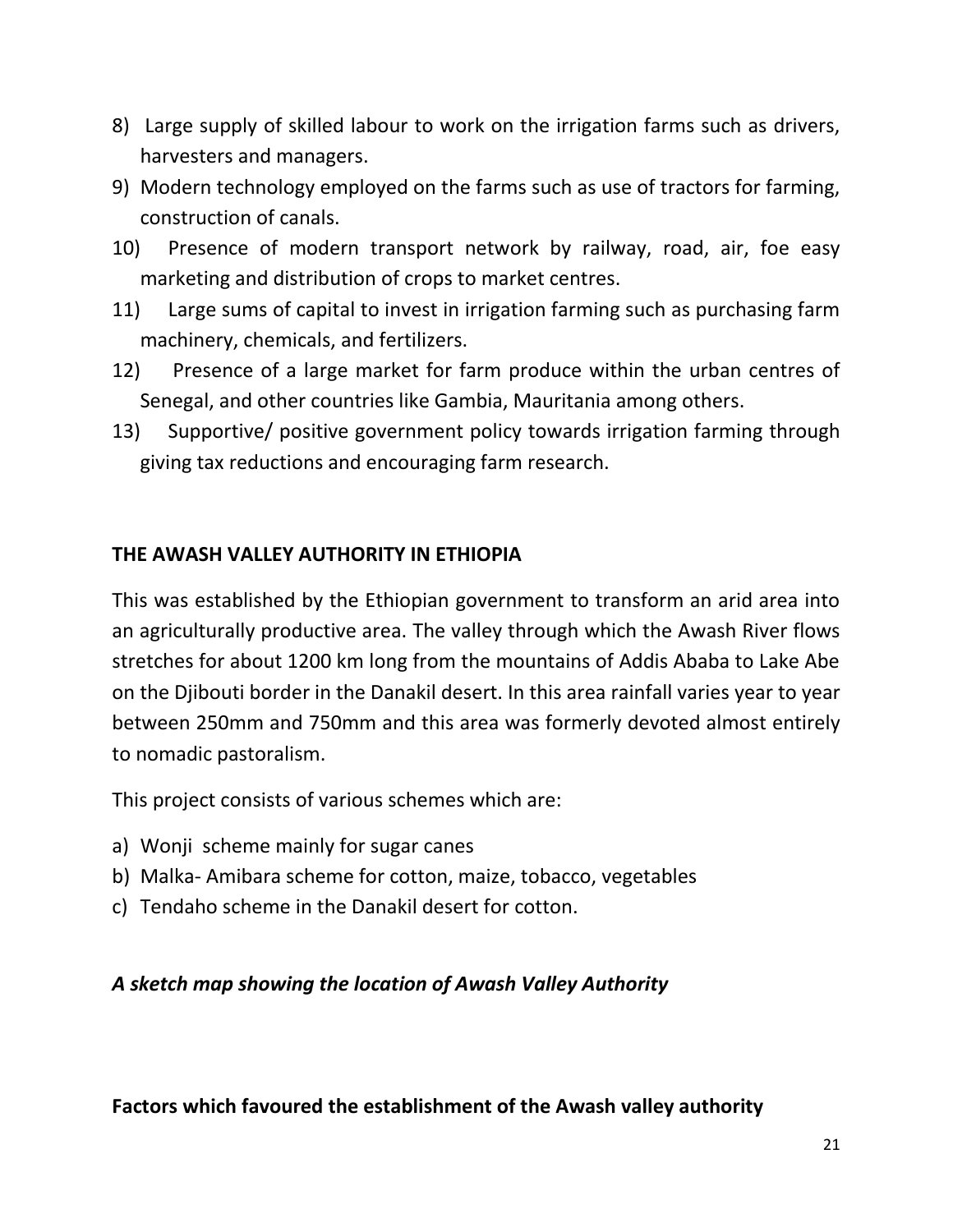- 1) The area is semi-arid/ receives low and unreliable rainfall (250-750mm per annum) necessitating irrigation farming.
- 2) Presence of extensive/ large/ vast and cheap land in the area due to the low population to establish the irrigation farms.
- 3) Low incidence of pests and diseases due to hot temperatures which supports growth of crops.
- 4) Relatively flat landscape/ gently sloping landscape in the area which allows the use of machines like tractors on the farms and also allowing irrigation under gravity flow.
- 5) The sunny arid climate that favours the ripening and harvesting of crops.
- 6) Large/ constant supply of water for irrigation from River Awash.
- 7) Presence of well-drained and fertile alluvial soils deposited during the times of flooding to support the growing of crops.
- 8) Large supply of skilled labour to work on the irrigation farms such as drivers, harvesters and managers.
- 9) Availability of modern technology employed on the farms such as construction of dams such as koka dam just north of wonji , Tendaho dam and Kesem dam and construction of canals.
- 10) Presence of modern transport network by railway, road, air, foe easy marketing and distribution of crops to market centres.
- 11) Availability of large sums of capital to invest in irrigation farming such as purchasing farm machinery, chemicals, and fertilizers.
- 12) Presence of a large market for farm produce within the urban centres like Addis Ababa and other countries.
- 13) Supportive/ positive government policy towards irrigation farming through giving tax reductions and encouraging farm research.

#### **MULTI-PURPOSE RIVER DEVELOPMENT PROJECTS IN AFRICA**

A multi- purpose project refers to a project set up to serve many purposes.

They are examples of how rivers can be fully used to yield benefits for that particular country. It involves a large and a man-made lake (reservoir) behind it.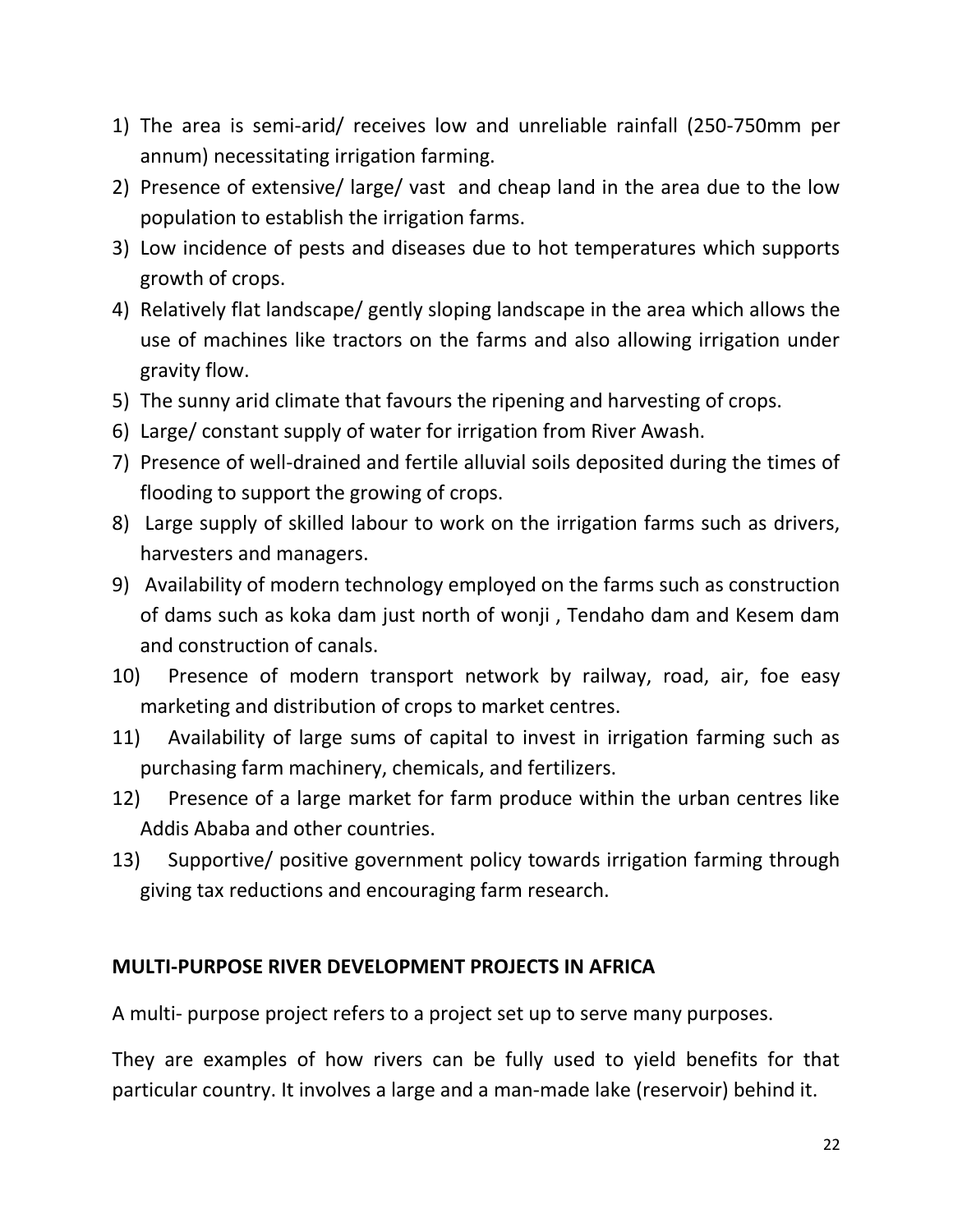Examples of multi-purpose river development projects in Africa

- 1) Aswan high dam on river Nile in Egypt.
- 2) The Volta river project( Akasombo dam)
- 3) Kainji dam on the Niger river in Nigeria
- 4) Kariba dam between Zambia and Zimbabwe on Zambezi river
- 5) Cabora Bassa dam on the Zambezi river ( Mozambique)
- 6) The Orange River scheme in South Africa.
- 7) Lesotho highlands water project.
- 8) Inga dam on Congo River in DRC.

## *A sketch map showing the major river dam projects in Africa.*

## **KAINJI DAM PROJECT (NIGER DAM PROJECT)**

The project is located in the northwestern part of Nigeria across the Niger River at Kainji. The project was opened in 1969 and lies in a remote, thinly populated and very poor part of Nigeria. The dam is 66 meters high and 55 meters long and has produced a manmade lake behind it, known as Lake Kainji (130 km long and 1300 km<sup>2</sup>).

## *A Sketch map showing the location of Kainji dam project.*

## *Objectives of the Kainji dam project*

- To generate hydroelectric power ( the main aim of building the dam)
- To control flooding of the Niger River.
- To promote irrigation, there by facilitating farming to increase food production.
- To promote the industrial sector

## *Factors which have favoured the establishment of Kainji dam project.*

1. Presence of the Niger River with large volumes of water that is, sufficient water supply to generate power.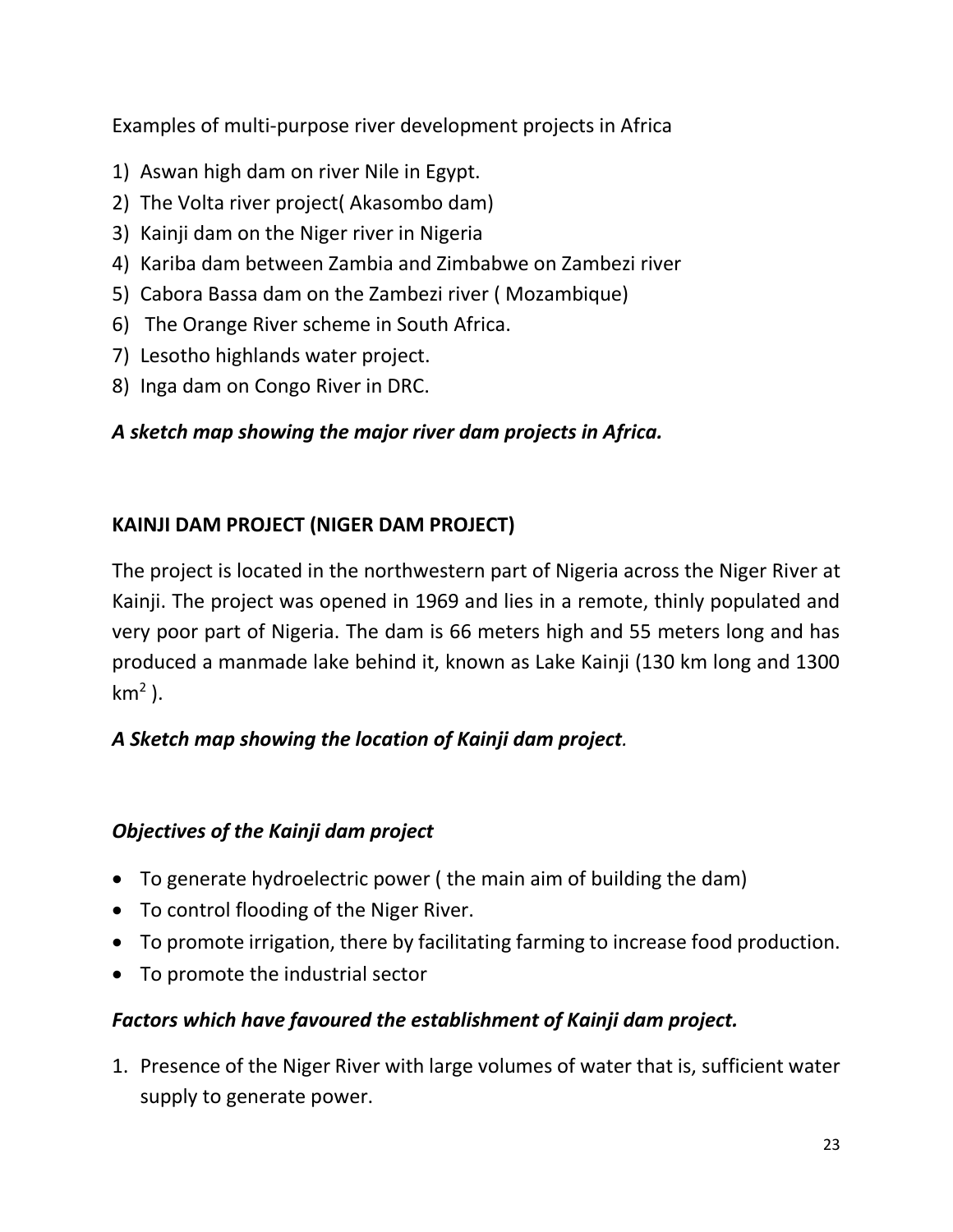- 2. Presence of waterfalls –fast flow of water to turn the turbines and generate power.
- 3. Presence of a narrow gorge at the place (that is a narrow gap as the Niger River flows through a low line of plateau)—which increases the water pressure behind the dam to generate power.
- 4. Presence of a hard basement rock which offered a firm foundation for the construction the dam.
- 5. The sparse population of the area, allowing cheap /easy compensation of the displaced people.
- 6. The need to provide hydroelectric power for domestic and industrial use. There was a large market for Hydroelectricity.
- 7. Presence of adequate/ large sums of capital for the construction of the project from the government of Nigeria World Bank, Italy, Britain, USA, Netherlands.
- 8. Presence of skilled labour used in the construction of the dam project especially from abroad and cheap labor provided by nationals.
- 9. High level of technology used in the setting up of the project such as the use of large turbines.
- 10.Supportive government policy to develop the multipurpose scheme to promote economic growth such as by mobilizing funds for the construction.

## *Contribution of the Kainji dam project to the development of Nigeria*

- 1. Generated hydroelectric power for the country. The dam produces over half of the country's generation capacity. This increases the standards of living.
- 2. Promotion of the industrial sector due to the production of the hydroelectric power to run machines in industries.
- 3. The dam has controlled flooding of the Niger River since the huge reservoir holds back a lot of water; hence better living conditions.
- 4. Generation of employment opportunities for the people of Nigeria such as at the dam and the industrial sector—hence improving the standards of living.
- 5. Fishing has been promoted by Lake Kainji behind the dam, hence increasing people's incomes.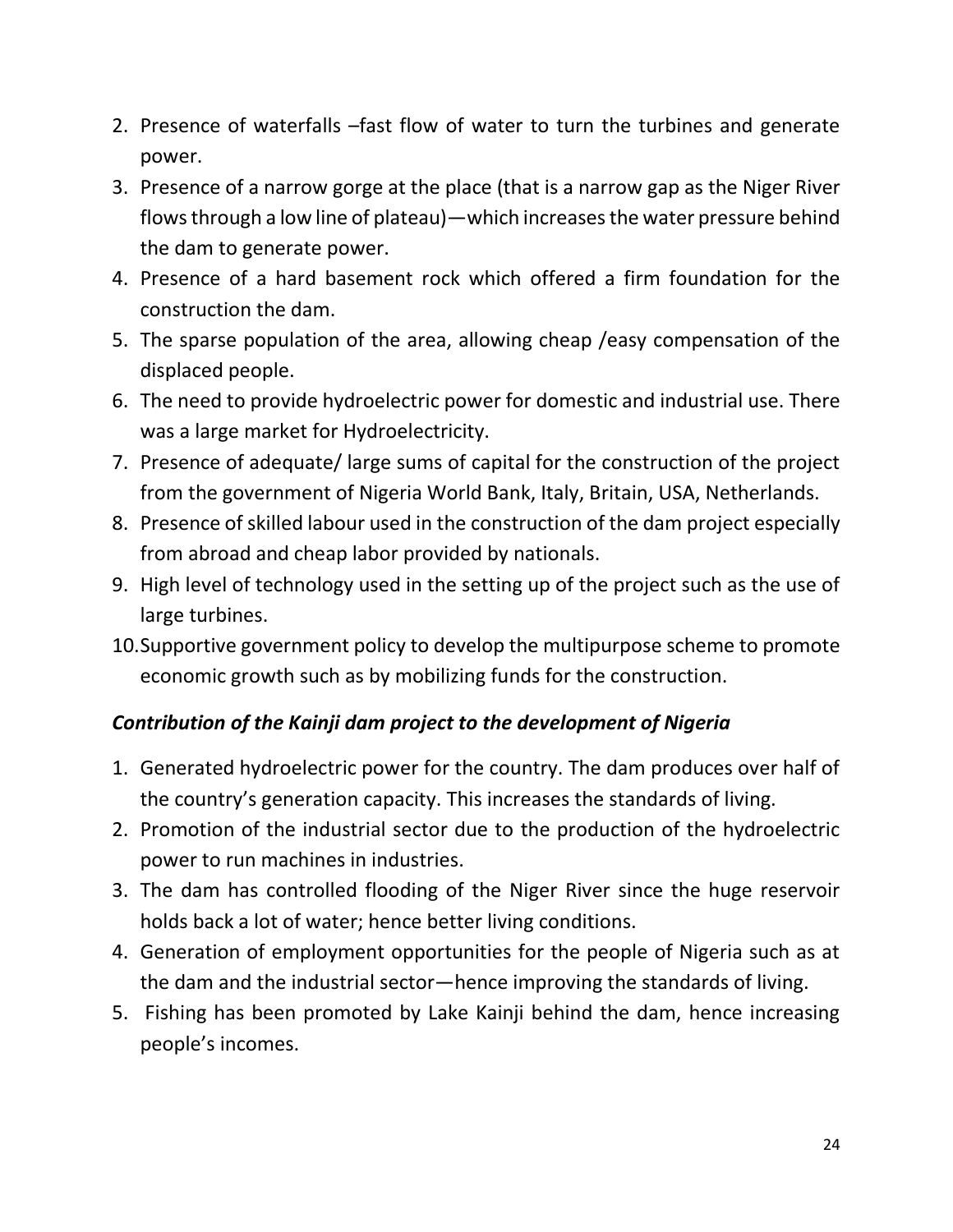- 6. The depth of the water in the reservoir has increased navigation (water transport) yet the depth of the water in the Niger up –river from Lake Kainji has also increased navigation, thus promoting trade activities.
- 7. The project has promoted irrigation farming such as the **large sugar plantation at Bacita**, rice and vegetables.
- 8. Promoting of the tourism sector since the project is a tourist attraction, and hence generating valuable foreign exchange.
- 9. Promotion of urbanization/ development of urban centres such as Yelwa is a flourishing inland port, this is associated with various facilities like banks, schools.

## *Problems created by the establishment of the Kainji dam project*

- 1. Displacement of people by the formation of the Kainji lake reservoir. Many villages were submerged and over 60,000 people were displaced, hence costly relocation.
- 2. High costs of resettling and rehabilitating the displaced people –hence increased government expenditure.
- 3. Loss of grazing land since a large area was drained by Lake Kainji.
- 4. Has led to a decline in farming activities in some parts of the Niger delta, due to loss of silt which used to maintain fertility since it now settles in the lake and yet currents are eroding its edge.
- 5. A large/vast would be cultivation land has been drowned by the reservoir lake, thus limiting farming activities.
- 6. Pollution of the environment due to development of the industries, which in reduces the quality of life.
- 7. Stagnation of water leads to easy spread of pests and diseases that is, waterborne diseases like bilharzia.
- 8. Salination causing infertile soils especially in the Niger delta zone and this limits farming activities.
- 9. The reservoir lake is a barrier to easy communication in the area, since it occupies a large area.

## *Steps being taken to solve the above problems*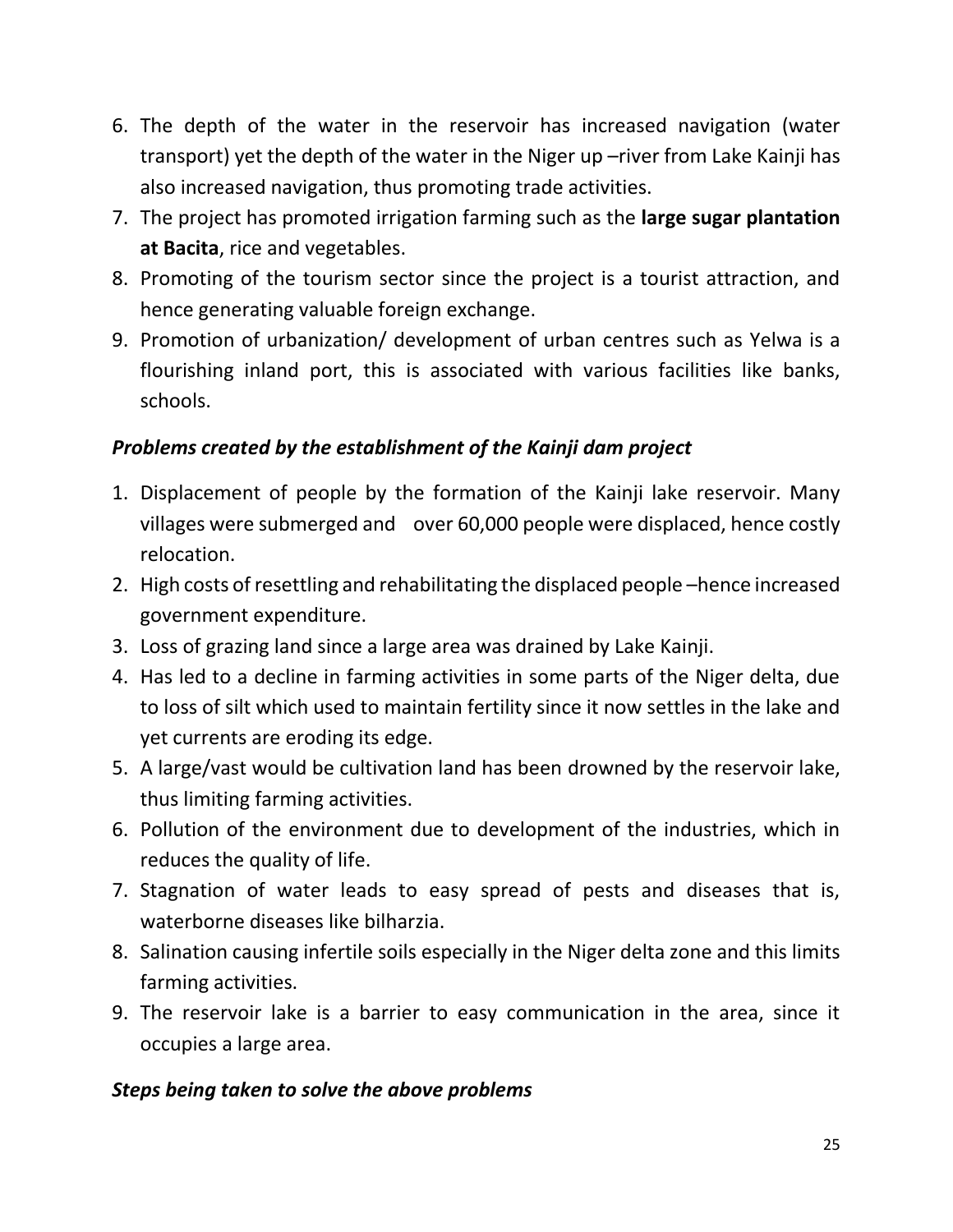- 1. Resettling of the displaced people in other areas, with careful planning.
- 2. Spraying to control pests and diseases
- 3. Treating of wastes before disposal / emphasizing environmental laws to regulate careless dumping.
- 4. Regular dredging to remove the silt from the water body.
- 5. Introducing of a ferry, lake steamers to ease communication around the lake formed.
- 6. Carrying out afforestation in other areas, to compensate for the destroyed vegetation.
- 7. Enforcing of law and order to control urban-related problems such as the high crime rate.

## **ASWAN HIGH DAM PROJECT**

This project is found in Egypt near the country's border with Sudan, and it is one of the biggest multipurpose river projects in Africa, together with Lake Nasser-the man-made lake behind the dam.

There are two dams at Aswan and both have power stations. The first dam was constructed in 1902 at Aswan to control flooding. But this was totally inadequate and in 1956 a new dam was set up south of Aswan called the **Aswan high dam**. This Aswan high dam was completed in 1970. It is 3600m long and 111m high. At the top its 40m wide and its base is almost a km wide yet it is a very strong dam. Behind the dam is Lake Nasser (500kmlong nearly 150km into Sudan).

## *A sketch map showing the location of the Aswan high dam in Egypt*

#### *Aims for the construction of the Aswan high dam*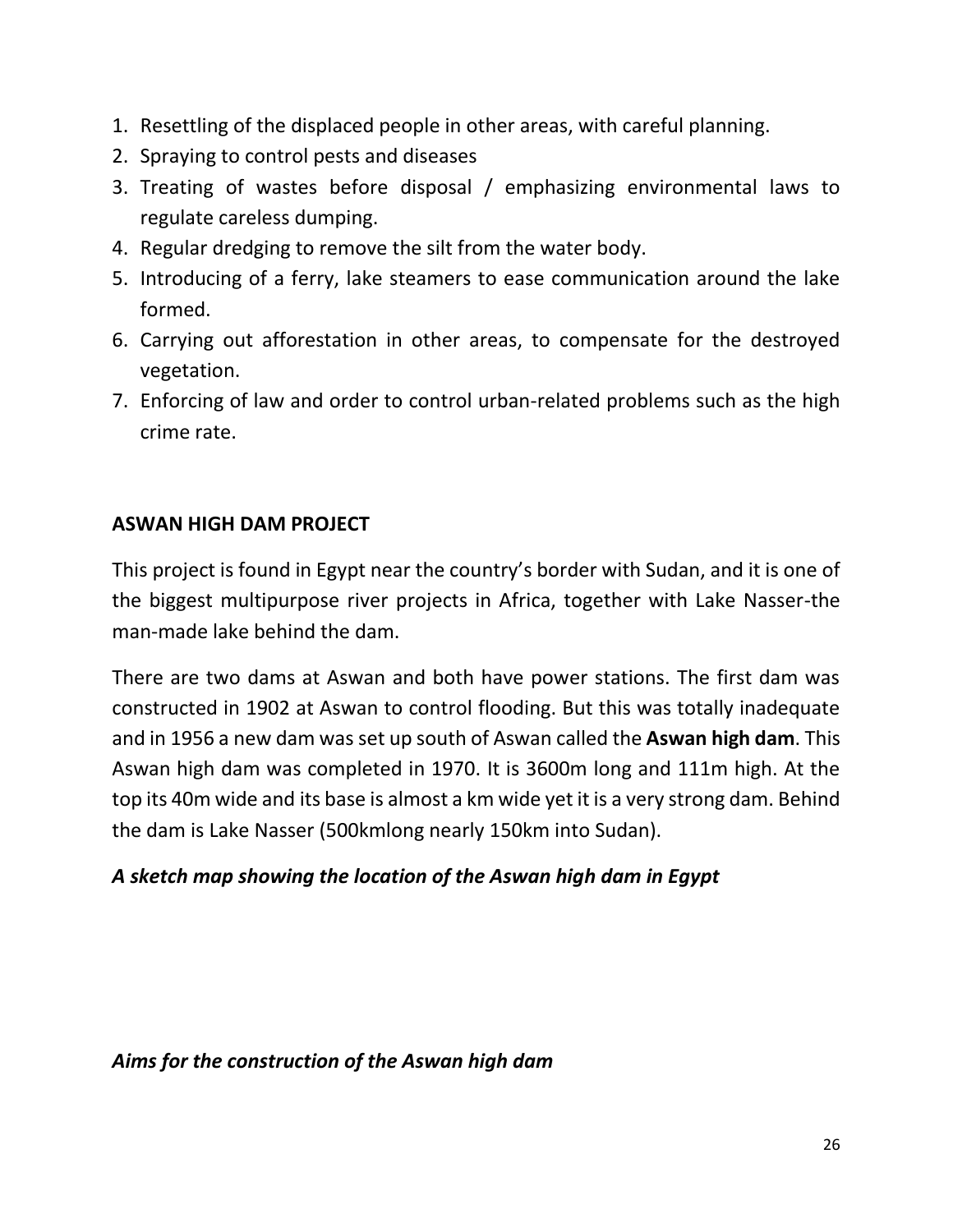- To control flooding along the Nile river ( therefore when the original dam was inadequate anew high dam was put up)
- To provide water for irrigation (since Egypt is largely a desert country).
- To generate hydroelectric power
- To create a reservoir for water supply for domestic and industrial use.
- To improve navigation by increasing the water level of the Nile river.
- To create employment for the people.

**Note:** The dam was financed Russian capital and expertise, and Egyptian labour was used in great part.

## **Factors that favoured the establishment of the Aswan high dam project**

- 1. Presence of the Nile River with large volumes of water that is, sufficient water supply to generate power.
- 2. Seasonal floods of River Nile which made it necessary to control floods by constructing a dam.
- 3. Presence of waterfalls –fast flow of water to turn the turbines for generating HEP power. ( strong head of water/ force to turn the turbines)
- 4. Presence of a narrow gorge which offered a suitable site for river damming (and also which increases the water pressure behind the dam to generate power).
- 5. Presence of a hard basement rock, which offered a firm foundation for the construction the dam.
- 6. Little and unreliable rainfall, which necessitated storing of water for use during the dry season.
- 7. Vast/ large tracts of land to accommodate the reservoir / man-made lake upstream. This is due to the sparse population of the area, allowing cheap /easy compensation of the displaced people.
- 8. The need to provide hydroelectric power for domestic and industrial use. There was a large market for Hydroelectricity.
- 9. Presence of adequate capital/large sums of capital for the construction of the project from the government of Nigeria World Bank, Italy, Britain, USA, Netherlands.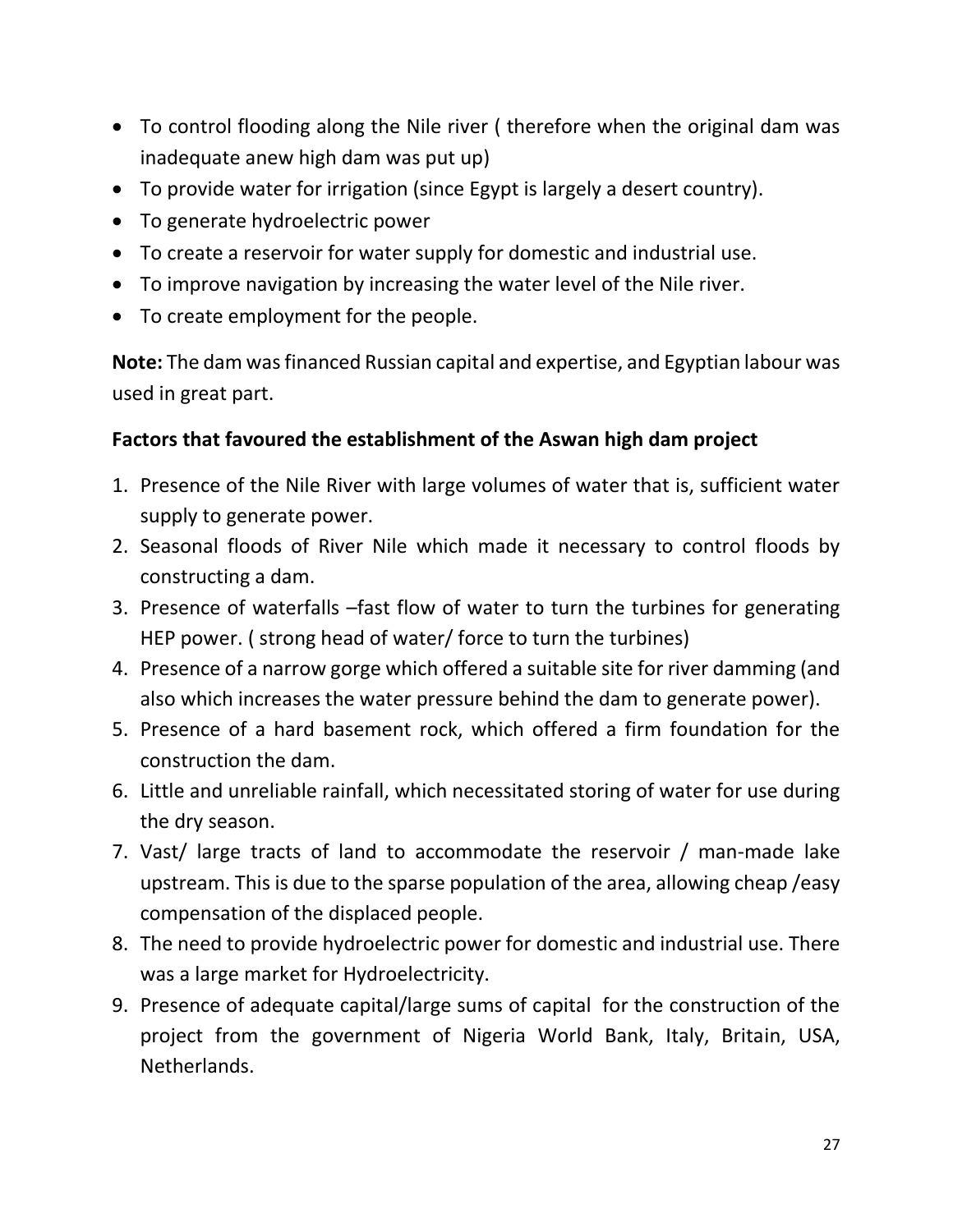- 10.Presence of skilled and unskilled/ cheap labour used in the construction of the dam project especially from abroad and cheap labor provided mainly by nationals.
- 11.High level of technology / modern technology used in the setting up of the project such as the use of large turbines to produce quality work.
- 12.Supportive government policy to develop the multipurpose scheme to promote economic growth such as by mobilizing funds for the construction and encouraging investors.

## *Benefits of the Aswan high dam*

- 1. The dam has controlled flooding of the Nile in Egypt which used to threaten life in the lower Nile, since the reservoir holds back a lot of water.
- 2. The project has promoted irrigation, hence increasing cultivable land. This has increased food and cash crop production such as rice, cotton, maize, orchards, and wheat.
- 3. Generation of hydroelectric power which has promoted a number of activities such as trade/service sector.
- 4. Promotion of industrial development due to hydroelectric power and water supply such as the aluminium plant, grain mills.
- 5. Generation of employment of opportunities to the people of the region such as at the dam, farm lands and industry—hence increasing incomes.
- 6. Promotion of tourism development and hence valuable foreign exchange. The dam, lake Nasser and irrigated farmlands are all tourist attractions.
- 7. Promotion of urbanization such as as Luxor, Qena, and Cairo, and associated infrastructural development such as banks, commercial buildings and roads.
- 8. Fishing has been developed due to presence of Lake Nasser behind the dam, hence increasing incomes of the people.
- 9. Lake Nasser and the dam also supply water for domestic and industrial use.
- 10.Diversification of the economy by developing many economic activities in the region such as farming, trade, industries—hence increasing national income.

## *Problems caused by the Aswan high dam project*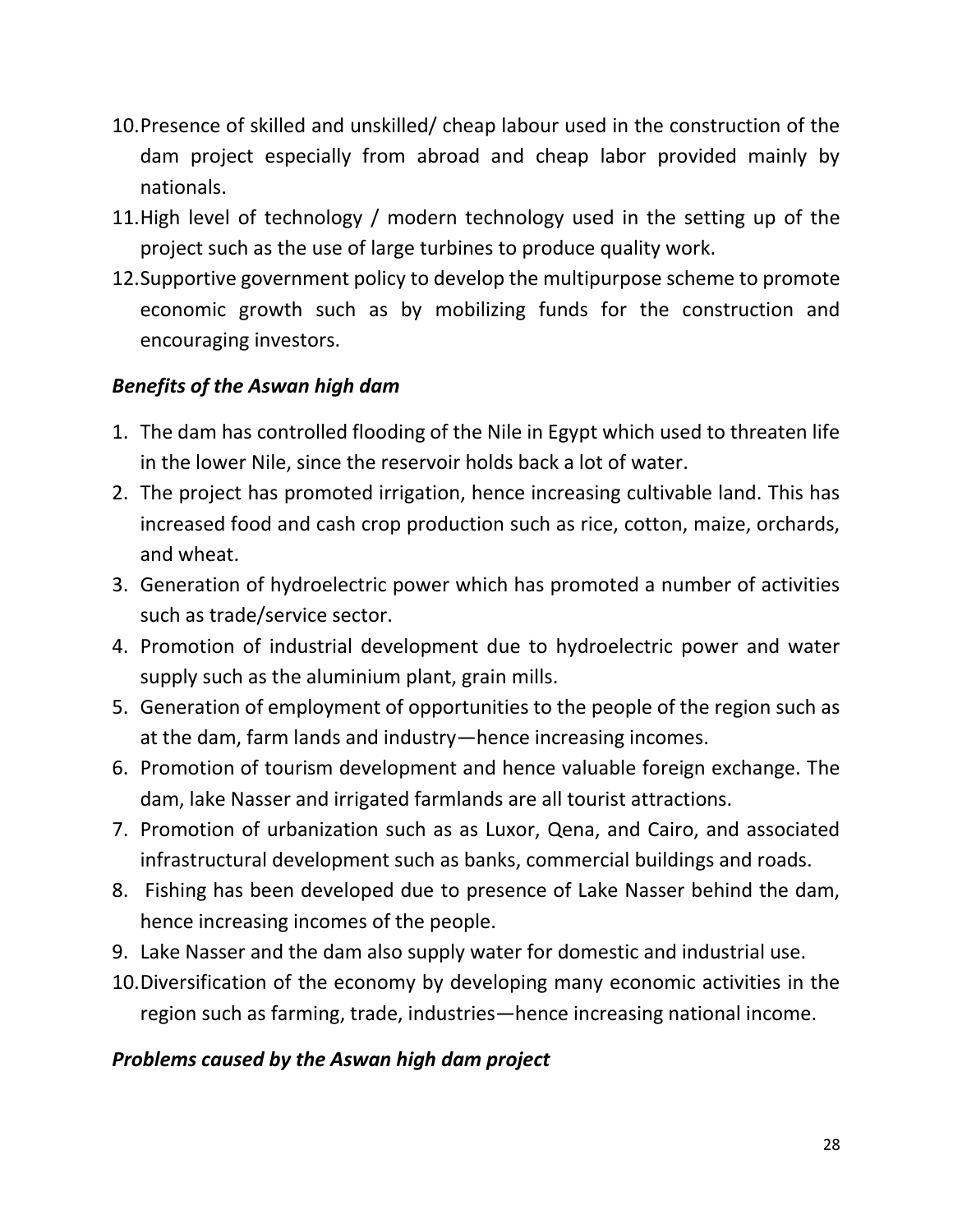- 1. Has led to the displacement of many people who used to live in the area now covered by Lake Nasser.
- 2. The project has led to expensive resettling of the displaced people (the nomads). They had to be given double hectorage of their former land/ increasing government expenditure.
- 3. Pollution of the environment due to many industries setup in the region.
- 4. It has led to a decline in farming in some parts of the upper Nile delta region, due to the loss of silt which used to maintain soil fertility as it now settles out in Lake Nasser.
- 5. Decline in fishing industry at the coast due to loss of silt deposits now settling out in the lake, which would support plankton growth.
- 6. Due to loss of water through evaporation and irrigation, the fresh water in the soil near the mouth is being replaced by salty/saline sea water and some rendered unfit for cultivation.
- 7. The extension of perennial irrigation is resulting into spread of diseases especially bilharzia due stagnant water.
- 8. The delta has reduced in size as it is not receiving significant silt deposits, and hence currents are eroding the edge of the delta, and this limits coastal/delta activities such as tourism.
- 9. Resulted into urban related problems in the developed towns such as high crime rate, traffic congestion.
- 10.The manmade lake is a barrier to communication in the area around it, since it occupies a large area.

## *Steps being taken to solve the above problems*

- 1. Resettling /re-locating of the displaced people in other areas.
- 2. Getting loans to rehabilitate the displaced people.
- 3. Treating of industrial wastes before disposal. The government is also putting up environmental laws to regulate pollution.
- 4. Applying of artificial fertilizers/ manure to increase soil fertility in the delta zone.
- 5. Regular spraying with chemicals to control water borne diseases.
- 6. Improving medical services to control water borne diseases.
- 7. De-silting of the lake and canals through regular dredging.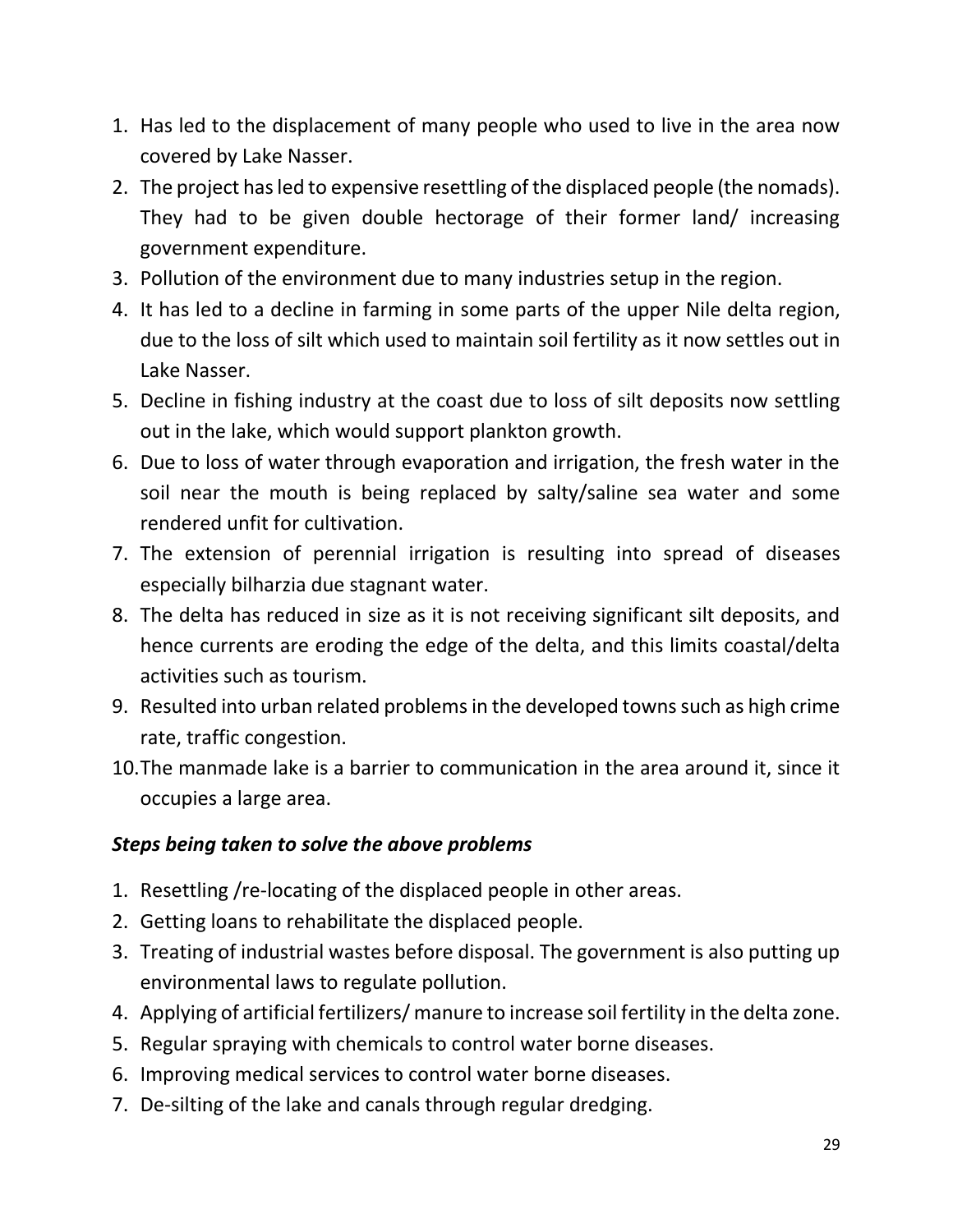- 8. Introducing of a ferry, lake steamers to ease communication around the lake formed.
- 9. Strengthening policies and law enforcement to control urban related problems.

## **THE AKASOMBO DAM PROJECT (VOLTA RIVER PROJECT)**

The Akasombo dam project was opened in 1966 and was built acrossthe Volta River where the river passes through a narrow gorge. The project was funded by Ghana, USA, Britain, and the World Bank.

## *Objectives of the Akasombo dam project*

- To generate hydro electric power especially for smelting aluminium and other industries.
- To control and regulate the flow of river Volta which was characterized by seasonal fluctuations in the water level.
- To improve inland water transport / navigation.
- To improve agriculture through providing water for irrigation.
- To store water for industrial and domestic use.
- To create a lake behind the dam to act as a fishing ground and a tourist attraction.

**Note**: The Volta dam complex includes a power dam and station on the west bank and a flood control dam and saddle dam on the east bank. Lake Volta is the manmade lake which has developed behind the dam.

Ghana has also developed other dams such as:

- Bui dam project on black Volta
- Kpong dam near Akasombo dam

## *A sketch map showing the Akasombo /Volta river project*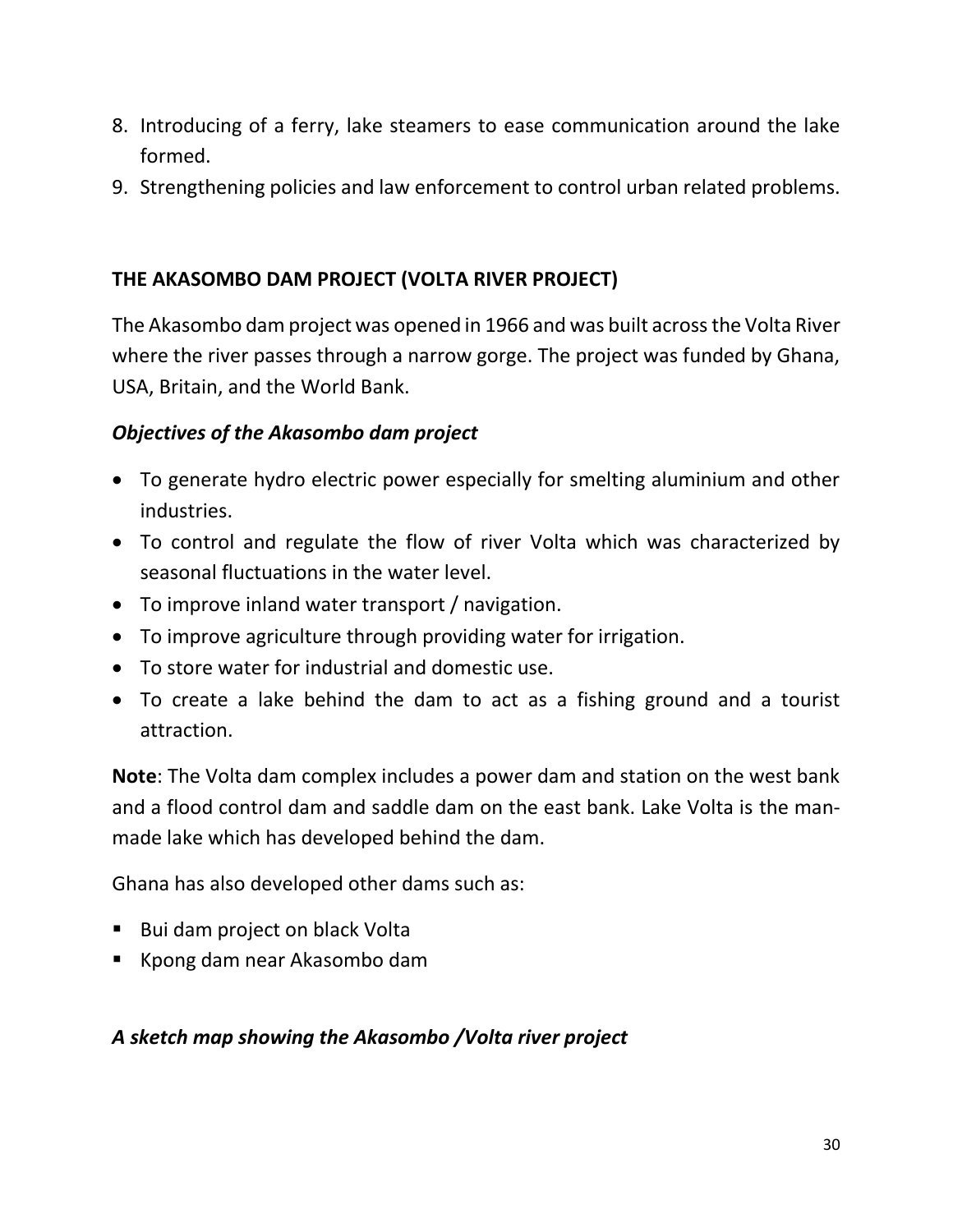## *Factors which have favoured the establishment of the Akasombo dam project*

- 1. The seasonal fluctuation of river Volta and therefore the need to regulate the flow such as controlling of flooding during the rainy season.
- 2. There was need to generate hydro electric power , to replace thermal which was consuming a lot of foreign exchange through oil imports.
- 3. Presence of a narrow gorge (deep narrow valley) for easy construction of the dam.
- 4. Presence of river falls—hence fast flow of water to turn turbines.
- 5. Presence of a hard basement rock which provided a firm foundation for the construction of the dam.
- 6. Presence of a large /extensive land behind the hills due to sparse population, which could accommodate a large reservoir behind the dam.
- 7. Presence of adequate capital to establish the dam provided by Ghana, World Bank, Britain.
- 8. High level of technology employed to put up the project, provided by especially Britain and USA; such as use of large turbines to generate power.
- 9. Presence of skilled labour used in the construction and maintenance of the dam project.
- 10.Presence of a large market for power in the area and surrounding countries, which encouraged investment in the dam project.

## *Problems resulting from the establishment of the Akasombo dam project*

- 1. Resulted into displacement of many people from their land, since many villages were drowned by the lake water.
- 2. Led to high costs of resettling the displaced people and disruption of families.
- 3. Pollution of the environment due to development of many industries such Aluminium smelting at Tema.
- 4. Resulted Loss of agricultural land since large areas were covered by the lake water.
- 5. The lake formed effectively divided Ghana into two providing a barrier to eastwest communication.
- 6. Loss of biodiversity –vegetation and animal life when setting up the dam project.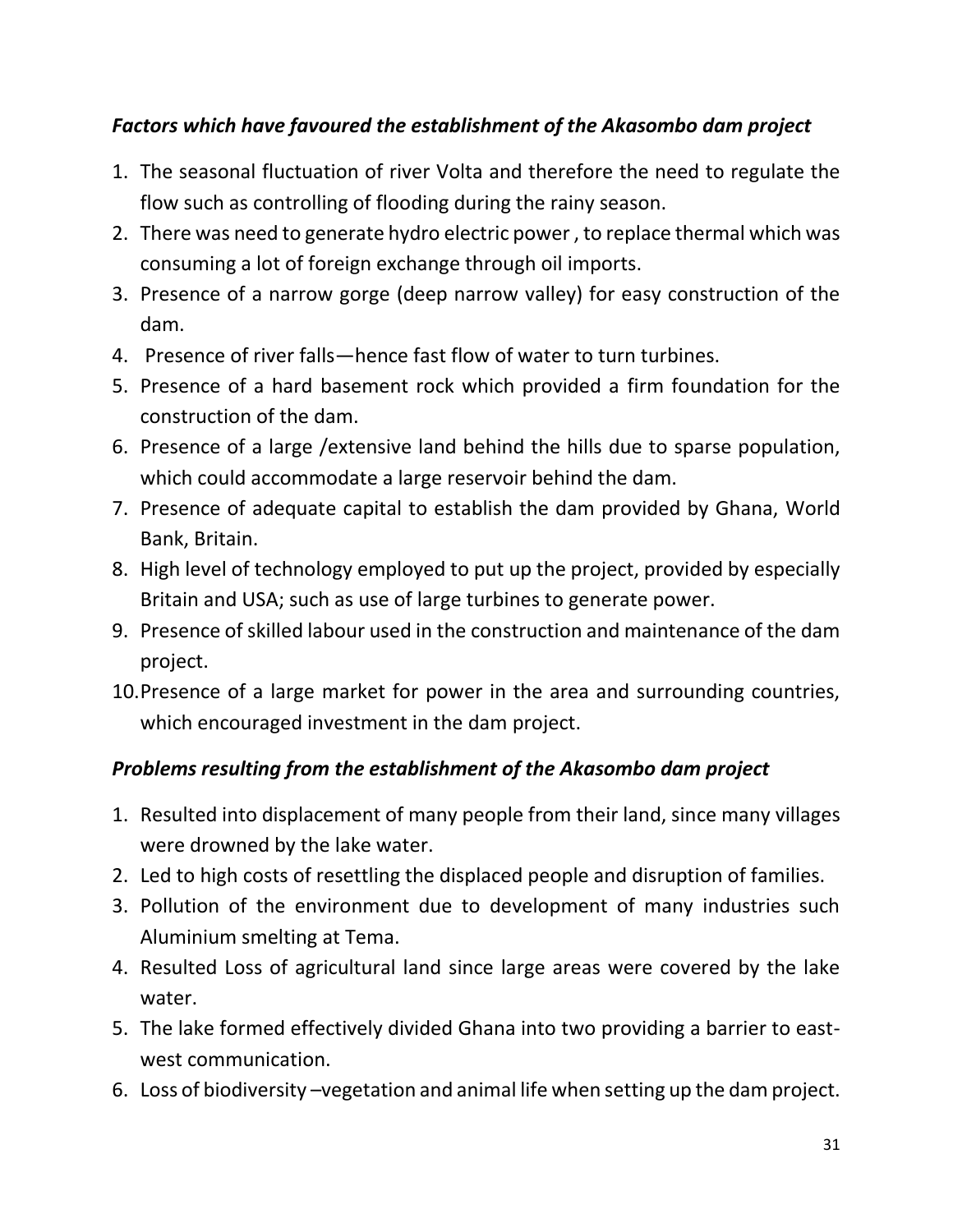- 7. Decrease in the delta size due reduced silt deposits and this negatively affects costal/ delta activities such as tourism.
- 8. Resulted into urban related problems such as slum growth, unemployment and high crime rate.
- 9. Siltation of the lake which necessitates constant dredging which is expensive.
- 10.Reduction in farming activities in the delta region due to loss of fertile alluvial soils.
- 11.Stagnation of water leading to water leading to water borne diseases such as bilharzia.

## **KARIBA DAM PROJECT**

The Kariba dam is located on the Zambia—Zimbabwe border on River Zambezi.

## *Factors which favoured the establishment of the Kariba dam project*

- 1. Presence of a permanent river with waterfalls, hence fast flow of water to turn the turbines.
- 2. High volume of water in River Zambezi, hence sufficient water supply for generating power.
- 3. Presence of a narrow gorge called Kariba—that enabled construction of the dam.
- 4. Existence of a hard basement rock which provided a firm foundation for constructing the dam
- 5. The need to control the seasonal floods of the river, by regulating the volume of water.
- 6. Presence of a wide valley to act as the reservoir for water behind the dam.
- 7. Availability of adequate capital provided by governments of Zambia and Zimbabwe to set/construct the dam.
- 8. Presence of skilled labour that helped in the construction of the dam.
- 9. Increased demand for hydro-electric power, due to growing population, the Zambian copper belt and the mines in Zimbabwe—encouraging dam construction.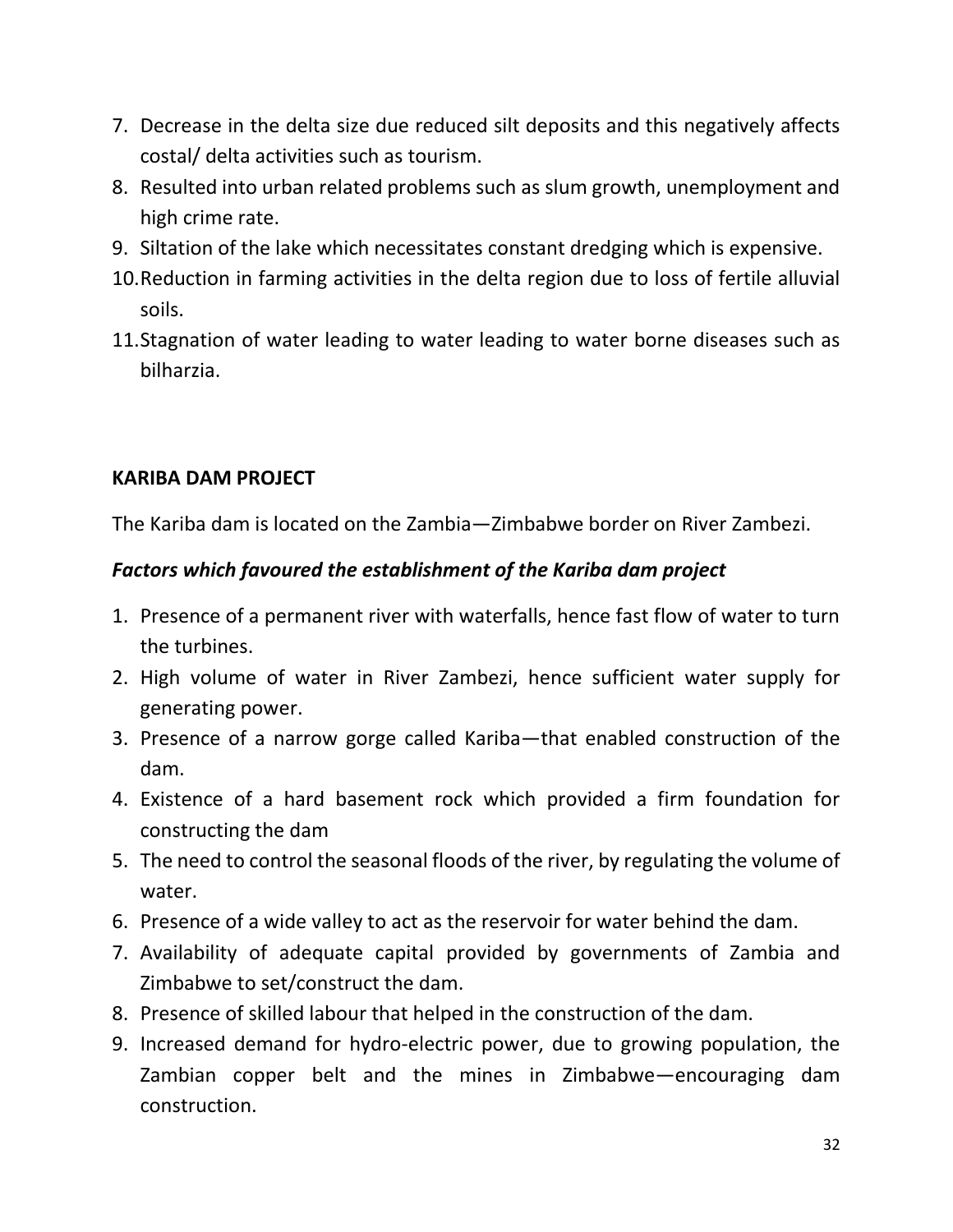- 10.High level of technology employed when constructing the dam such as the use of large turbines.
- 11.Supportive government policy towards the construction of the dam in order to develop the region such as by providing power.
- 12.Presence of raw materials such as rocks used in the construction of the dam.
- 13.Extensive/large tracts of land available for the dam project/ to be occupied by the reservoir due to low population density

## *Benefits of the construction of the Kariba dam*

- 1. Provision of adequate power for the mining industry in Zambia and Zimbabwe.
- 2. Provision of hydro electric power for industrial and domestic use.
- 3. Rive r flooding has been controlled, since a lot of water is held back in the reservoir lake.
- 4. It has provided employment opportunities to the people of the area, thus increasing incomes/ improving the standards of living.
- 5. Generation of government revenue through taxation of the dam project and workers' incomes, and hence supporting the provision of social services.
- 6. Has led to the growth of towns /urbanization such as Lusaka and Harare—with associated facilities.
- 7. It has led to the reduction in the price of energy, since it reduced the importation of coal for power.
- 8. Promotion of the tourism sector, since the project is a tourist attraction. This generates foreign exchange to Zambia and Zimbabwe.
- 9. Promoted international cooperation between the governments of Zambia and Zimbabwe, hence more trade contacts.
- 10.Lake Kariba created behind the dam has promoted fishing activities, thus increased incomes of the people.
- 11. Lake Kariba is also used for navigation /water transport—hence promoting trade activities.
- 12.Promoted environmental protection / reduced deforestation for fuel energy, since more people use hydro electricity.

## *Problems which resulted from the construction of the Kariba dam*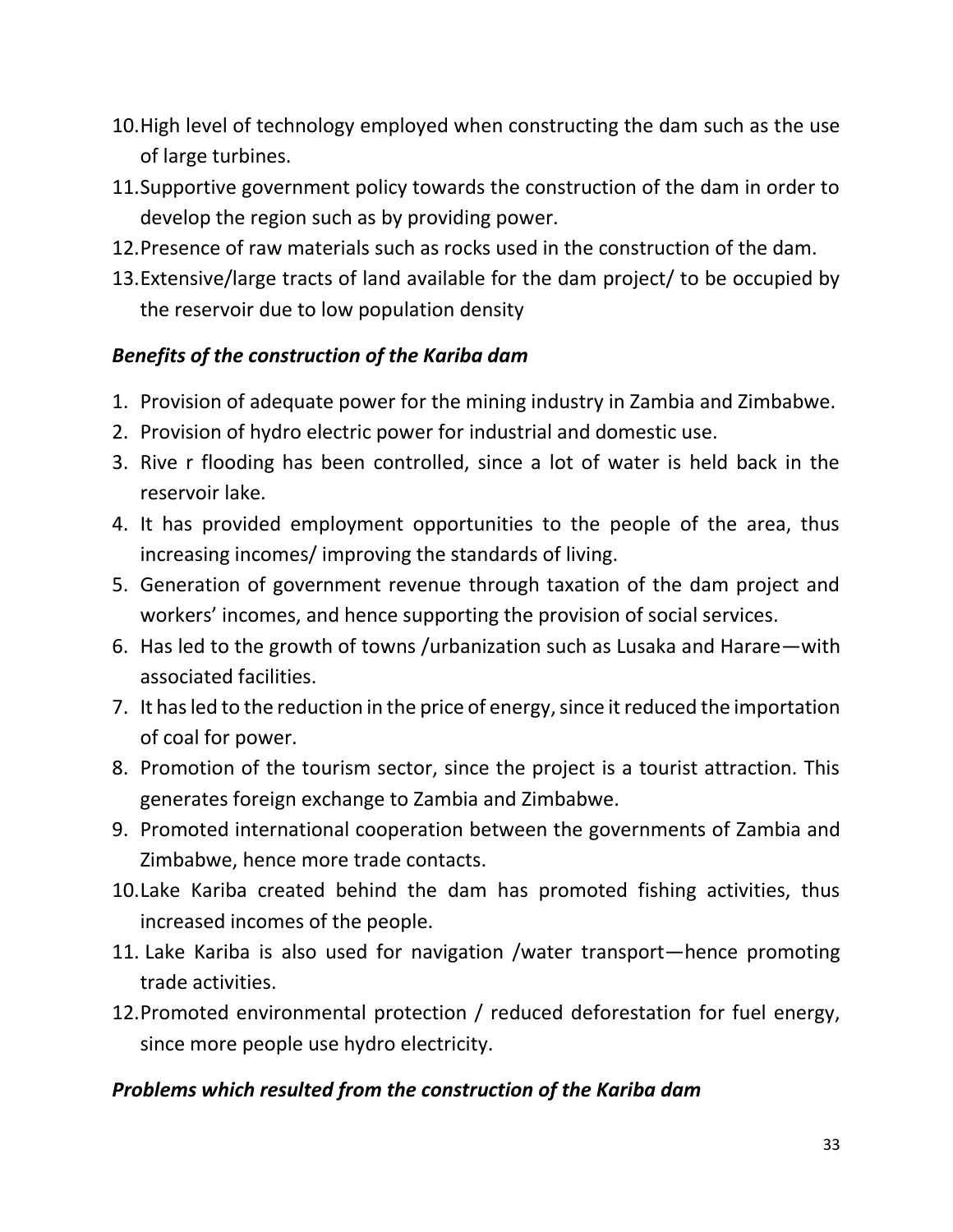- 1. Displacement of many people from their land, since a large area was downed by the lake (due to back ponding of water to form Lake Kariba).
- 2. Led to high costs of resettling of the displaced people and disruption of families.
- 3. Pollution of the environment due to the development of the industries in the area.
- 4. Led to loss of agricultural land since a large area/the valley was covered by the lake.
- 5. Resulted in urban-related problems such as high crime rate, prostitution, and slum growth.
- 6. Lake Kariba is a habitat for mosquitoes and snails which are disease causing vectors /pests.
- 7. Loss of biodiversity –vegetation and animal life when setting up the dam project.
- 8. High costs of establishment of the project, hence diverting resources from other sectors.
- 9. The lake is a barrier to communication between Zambia and Zimbabwe, since it occupies a large area.
- 10.Loss of fertile soils behind the dam/in the man-made lake, hence limiting agricultural production.

#### **CABORA BASSA DAM**

Cabora Bassa dam is located on river Zambezi in Mozambique, and it was completed in 1975.

#### *A sketch map showing the location of the Kariba dam and the Cabora Bassa dam*

#### *Factors which favoured the establishment of Cabora Bassa dam*

- 1. Presence of the Zambezi River with waterfalls/ fast flowing water to turn turbines.
- 2. The need to control the fluctuations of the Zambezi River such as controlling floods during the rainy season.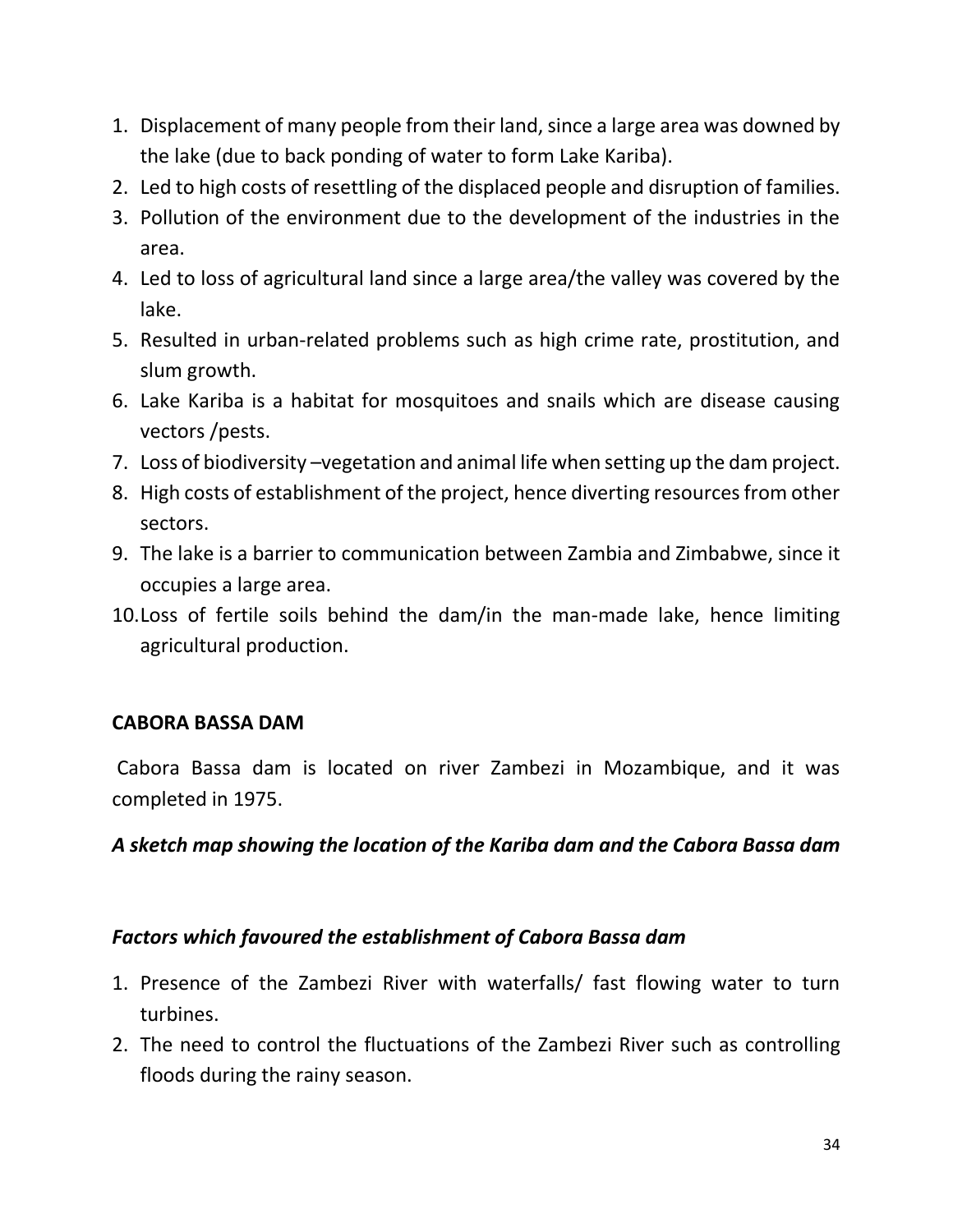- 3. Presence of a narrow gorge (called Cabora Bassa) for easy construction of the dam.
- 4. Existence of a hard basement rock which offered a firm foundation for constructing the dam.
- 5. Low population density of the area, hence availing extensive/ large tract of land to be occupied by the reservoir lake.
- 6. Availability of adequate capital to set up the dam provided by the governments of Portugal and South Africa.
- 7. Presence of a large market for hydro-electric power in South Africa and Mozambique (local and foreign)—hence encouraging the dam project.
- 8. High level of technology employed when setting up the dam such as the engineering technology to fix the turbines.
- 9. Presence of skilled labour to construct and maintain the dam project.
- 10.Presence of raw materials such as rocks used in the construction of the dam.
- 11.Supportive/favourable government policy to promote economic growth by the multi-purpose scheme such as by financing the project.

## *Contribution of the Cabora Bassa scheme to the development of Mozambique*

- 1. Provision of power for industrial and domestic use—hence better standards of living.
- 2. Hydro electricity is exported to South Africa, hence earning Mozambique foreign exchange.
- 3. Facilitated development of inland water transport by the man-made lake behind the dam—hence enabling trade activities.
- 4. Provision of water for irrigation, hence supporting crops like cotton, sugar cane, rice among others.
- 5. The man-made lake behind the dam has also promoted fishing activities, hence increasing people's incomes.
- 6. The tourism sector has been promoted, since the dam project (dam and lake) is a tourist attraction—hence generating foreign exchange.
- 7. Provided employment opportunities to the people of the area, hence increasing incomes/ improving the stanrdardsm of living.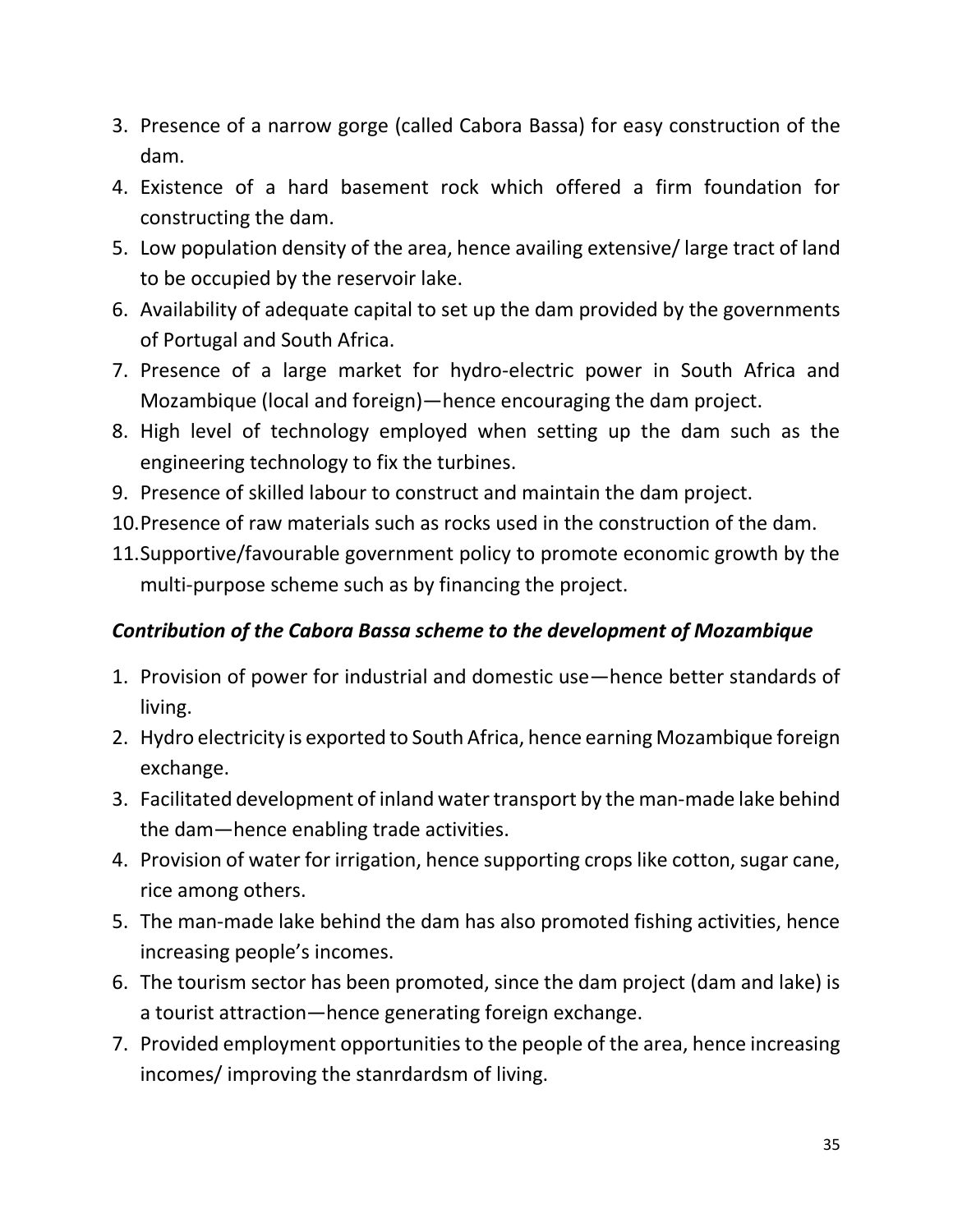- 8. Floods of River Zambezi have been controlled by the reservoir created which holds back a lot of water.
- 9. It has promoted development of towns such as Tete, Blantyre, Moatize and Zobue—with associated facilities.
- 10.Generation of government revenue through taxation of various activities supported by the dam project, and the revenue supports the provision of social services.

## **MINING IN AFRICA**

#### **MINING IN ZAMBIA**

Mining is the most important economic activity in Zambia and the dominant mineral is copper. Zambia's deposits are found in a 50km wide belt extending from Ndola–Luanshya areas north westwards to Bancroft. These deposits are continued into Zaire through Lubumbashi.

Mining started in the old mines of Roan-Antelope, Nkana, Mufulira, and Chibuluma. Copper mining is the largest customer of railway transport and power.

Other minerals in the Zambian copper belt include:

- Cobalt in Chibuluma and Nkana
- Gold and silver are removed during copper processing
- Zinc, manganese, and lead mined at Kabwe.

NOTE: other copper producing countries in Africa include: Democratic Republic of Congo, South Africa, Zimbabwe, Namibia, and Morocco.

## *A Sketch map showing the Zambian copper belt*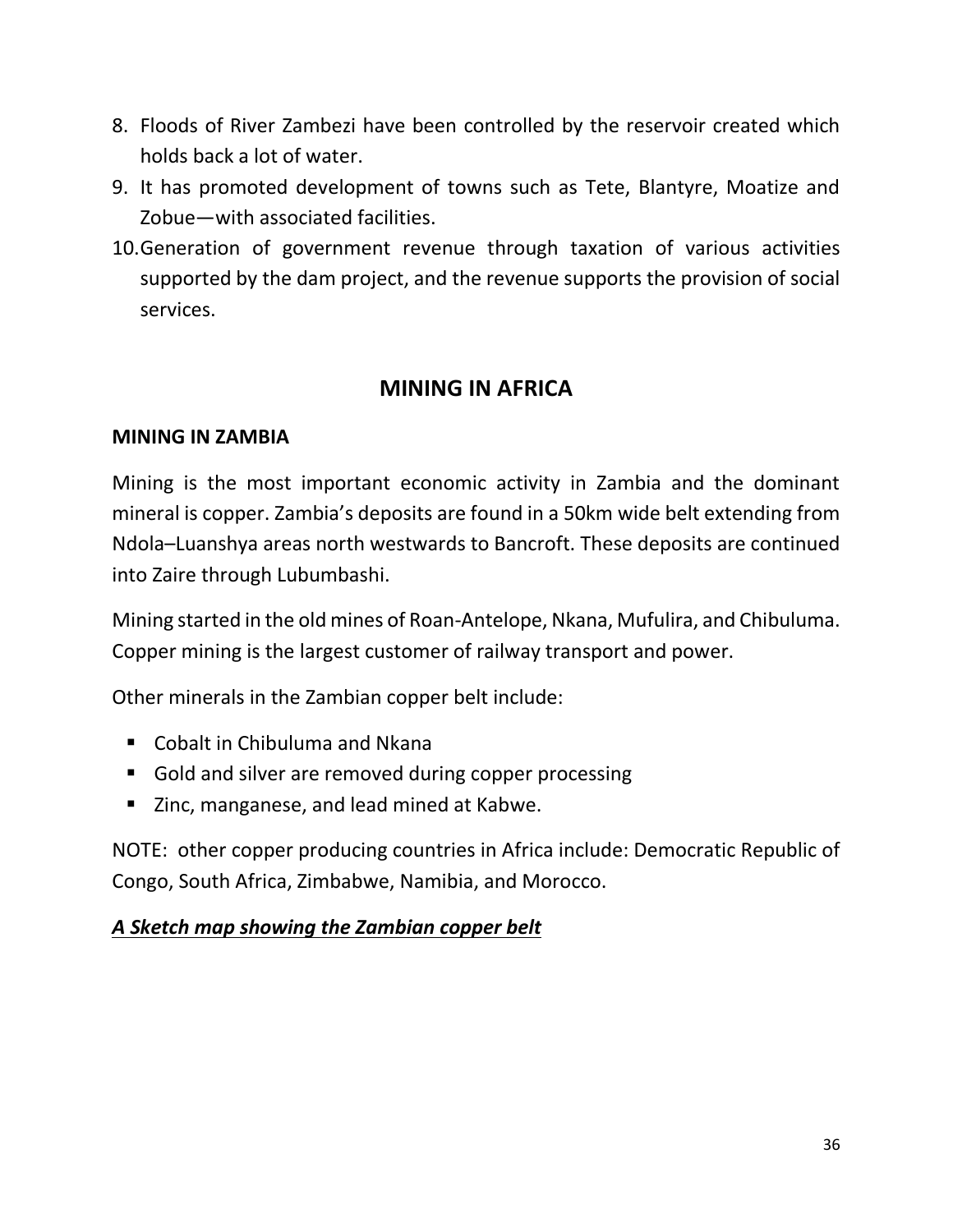## **Factors which have favoured the development of the mining sector in Zambia**

- 1. Presence of extensive/large deposits of copper. The copper belt covers 50km wide and 110 km long, hence economically viable to exploit for a long time.
- 2. Nearness of some minerals to the surface, making the use of the cheap open cast method possible.
- 3. Presence of cheap labour to work in mining sector provided by nationals, since there is no gainful employment in agriculture.
- 4. Presence of skilled labour provided by foreign companies for high quality production in refining and processing. Even local people have been trained.
- 5. Availability of large quantities of power supply necessary for processing and smelting mainly got from Kariba dam on river Zambezi and Kafue power station.
- 6. Presence of large sums of capital mainly provided by foreigners who invest money in extraction and processing of copper.
- 7. Presence of a large market for copper such as United Kingdom and Japan. Copper is used in making electrical appliances, armaments, minting coins among others. .
- 8. Improved transport infrastructure such as the completion of the Tazara railway connecting the copper belt to Dar- es-salaam port for export.
- 9. Improved technology (such as the use of caterpillars) brought in by foreign companies to increase efficiency, making mining relatively costeffective/increasing efficiency.
- 10.Supportive/positive government policy towards the mining sector. The Zambian government has a controlling interest in the mines administered by the Zambian consolidated copper mines company/corporation.

## **Methods of copper mining**

There are two types of mining used:

- **•** Open cast mining
- **Underground mining**

## **Open cast mining**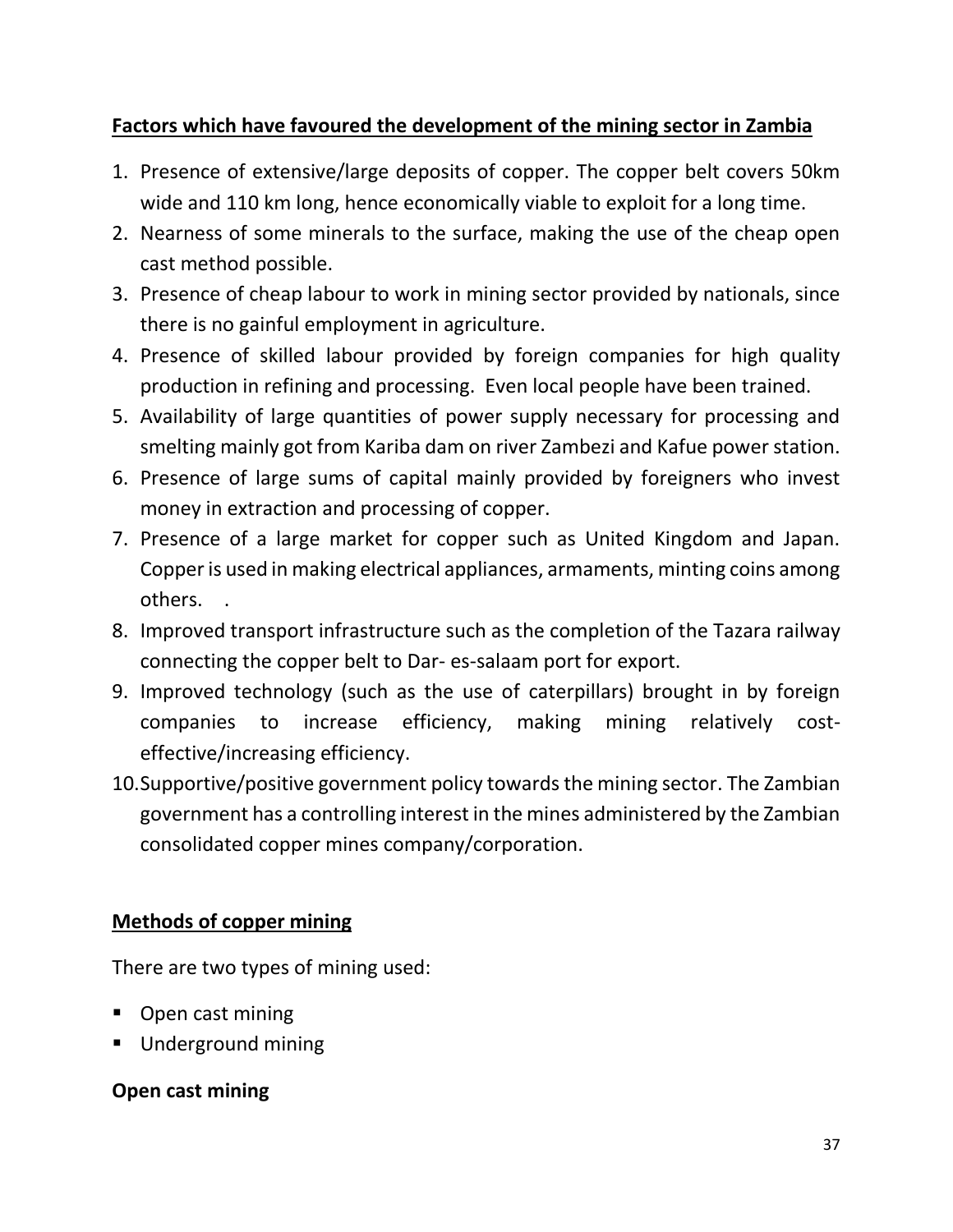This method is used when the copper ore is near the surface. The top soil is removed and the copper ore is blasted using explosives. The copper ore is then crushed to reduce the size. It is then loaded into trucks and taken to the processing plants.

Open cast mining exists at Kalengwa, Baluba, Bwana mkubwa, Nchanga mines.

## **Shaft/ underground mining**

A large part of Zambia's copper production comes from underground mines, and therefore underground/shaft mining is greatly used. Vertical shafts are dug into the ground to appropriate levels. From these, horizontal tunnels leading to the ore body are constructed. Supporters are provided from the roof to the floor of the tunnels. The copper ore is then blasted using explosives causing shattering. The ores are crushed and loaded on small wagons and taken to the vertical shaft, and lifted to the surface, and taken to processing plants.

Underground mines exist at Nchanga, Konkola, Mindola (Ndola), Mufulira, Chibuluma.

## **Uses of copper**

- Making household utensils
- Making wires for electrical equipment
- Minting of coins(money)
- Making military weapons(like bullets)
- Making machinery bearings
- Good alloy with zinc to form brass.

## **Export routes**

 Tanzam /Tazara railway –most of the copper is transported by railway to the port of dare s salaam for export.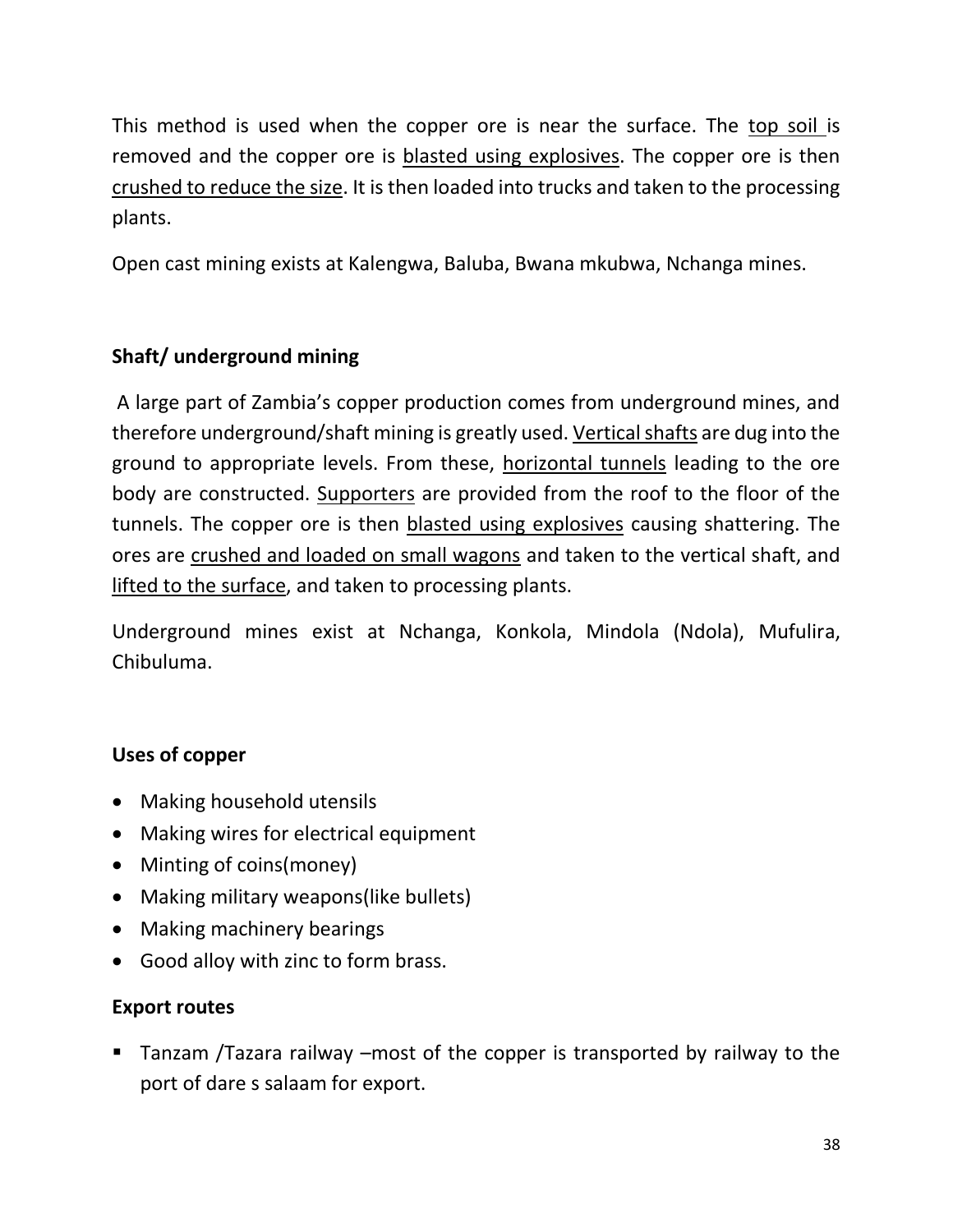- Railway to Lobito port in Angola.
- A combination of road and railway through Malawi to port Nacala in Mozambique.

The Zambian copper is exported mainly to United Kingdom, Japan, Germany, and Canada.

## **Environmental problems resulting from mining sector in Zambia**

- 1. Pollution of the environment in form of noise, dust from the mines and the discharge of toxic wastes from the copper refineries, which causes health complications.
- 2. Destruction of vegetation where minerals are being extracted and hence destroying the habitat of wild life.
- 3. Destruction of the soil structure/disfiguring of the landscape. It is also associated with soil erosion, and slides and general land degradation.
- 4. There is stagnant water in the hollows/depressions created, hence breeding of disease causing vectors. There is also flooding of the mines.
- 5. Destruction of what would be agricultural land due to large quantities of waste rock debris deposited allover covering the soil.
- 6. Influx/movement of people from rural areas to the mining centres which has also reduced agricultural production.
- 7. Displacement of people due to development of large open cast mining with less or no compensation.
- 8. Urban—related problems result such as traffic congestion, high crime rate, drug abuse.
- 9. Emergence of ghost towns where minerals are exhausted and hence the towns abandoned.
- 10.Regional imbalances in development in terms of infrastructure, since the areas without minerals are given less attention by government.
- 11.Mining accidents occur leading to loss of life and property.

## **Ways of solving the above problems**

1. Environmental laws /standards put up to control pollution of the environment.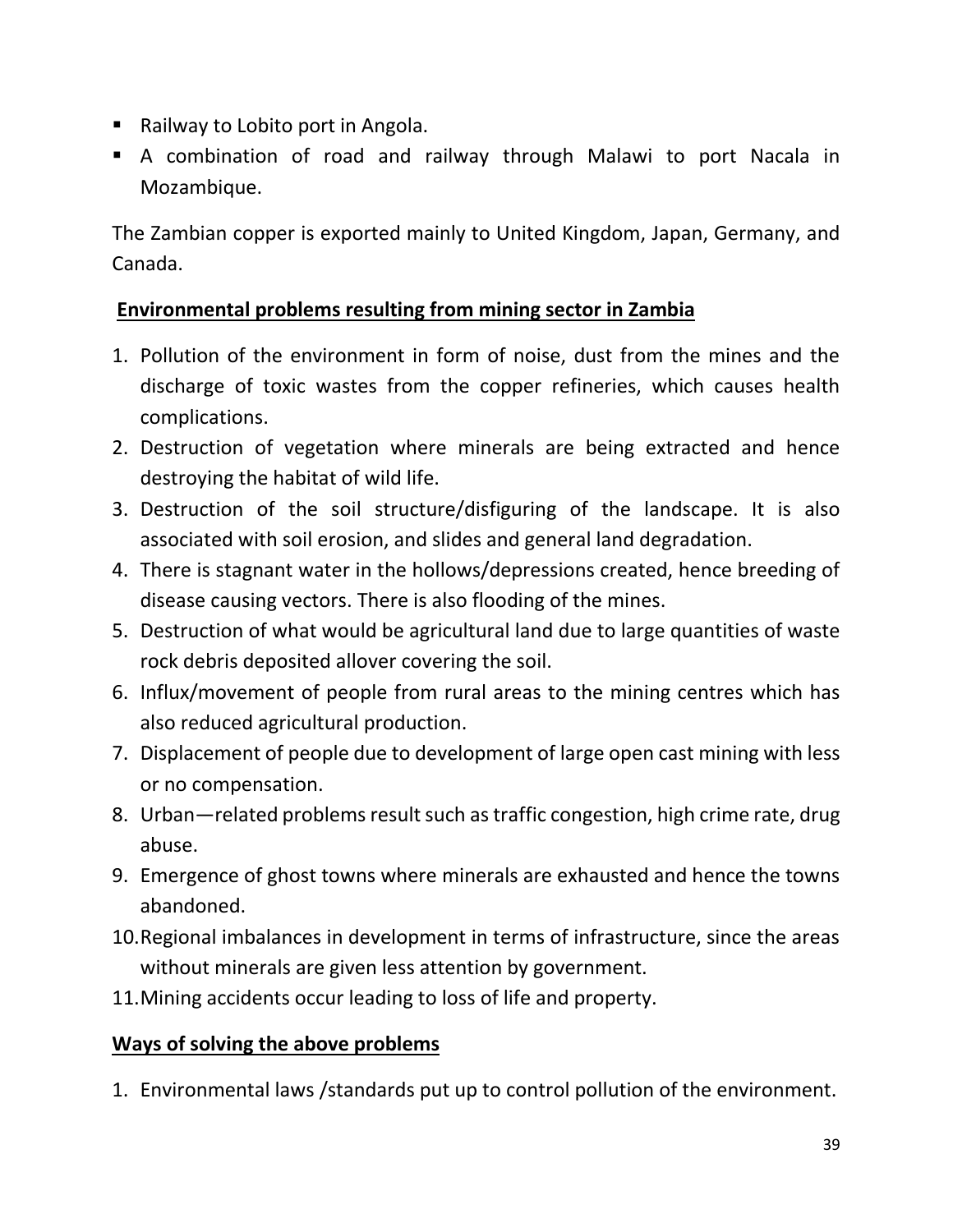- 2. Emphasizing reforestation and afforestation programmes to reduce vegetation depletion.
- 3. Refilling of the mining pits/hollows to avoid stagnant water and possible accidents.
- 4. Spraying with chemicals to kill disease causing vectors and medical treatment of the affected people.
- 5. Resettling /re-location of the displaced people elsewhere.
- 6. Strengthening urban authorities and police to control urban problems like drug abuse and high crime rate.

## **Problems faced by the miners when extracting copper**

- 1. Suffocation due to too much dust leading to diseases such as lung cancer
- 2. Flooding of the mines at times which limits their work
- 3. High underground temperatures (too much heat) unfavourable for workers.
- 4. Collapsing roofs and flying stones leading to loss of life
- 5. Noise pollution during mining reducing the quality of life.
- 6. There are too many tunnels that sometimes the miners get lost. This is compounded by darkness of the mines which affects their work.

## **Problems resulting from over dependence on one dominant export commodity (copper) in Zambia**

- 1. Price fluctuation on the world market which greatly affects the economy by leading to uncertain incomes, and this was especially during the 1970s.
- 2. Restrictive international commodity quotas which reduces the available market.
- 3. Over exploitation leading to quick exhaustion of the copper.
- 4. Neglect of other sectors of the economy such as diverting labour and funds from agriculture to copper mining.
- 5. The closure of some mines leading to the problems of unemployment.
- 6. Competition from other producing countries leading to narrow market
- 7. Competition from synthetic substitutes which also reduces the demand for copper.
- 8. Large scale exploitation of copper leads to environmental degradation such as ugly landscape created.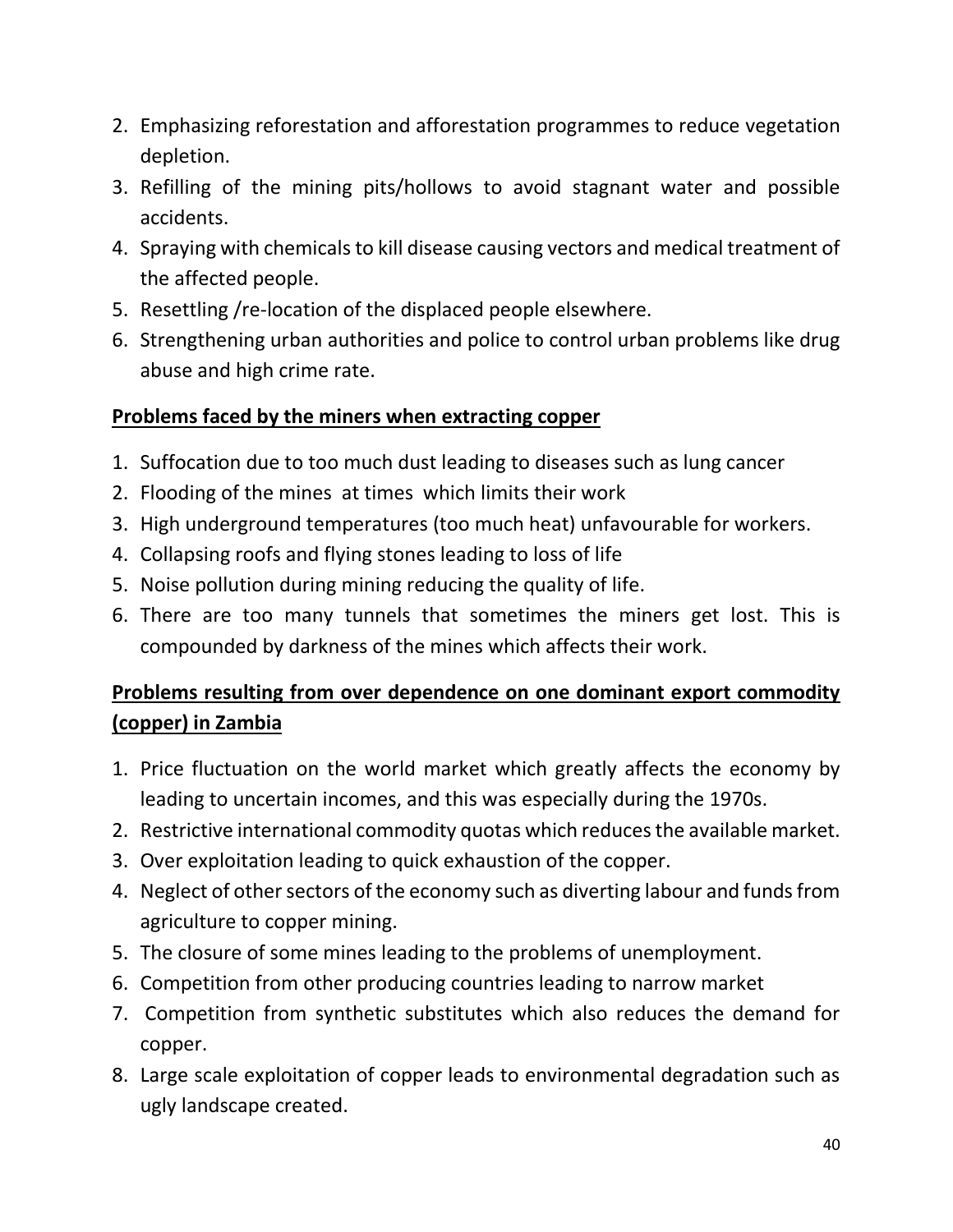## **Steps being taken to solve these problems**

- 1. Efforts of diversifying the economy such as the growing of tobacco and maize; and developing the industrial sector.
- 2. Zambia is now a member of regional and international agreements which is widening the market potential.
- 3. Improving of the processed mineral quality to the acceptable international standards to expand its market.
- 4. Importing of more food especially maize in order to supplement the available food supply.
- 5. Controlling production to reduce price fluctuations.
- 6. Opening up of new mines after the exhaustion of some old mines.

## **General Problems facing the mining industry in Zambia**

- 1. Exhaustion of some mines, since mining has taken place for long such as in Bwana Mkubwa and Roan-Antelope, this limits production.
- 2. Due to exhaustion of minerals and closure of some mines, ghost towns have emerged with redundant infrastructure.
- 3. Fluctuation of copper prices on the world market leading to uncertain incomes yet Zambia greatly depends on copper exports.
- 4. Accidents occur during mineral exploitation leading to loss of life such as due to falling rocks.
- 5. Limited power supply for the mines and this has resulted into importation of coal from Zimbabwe.
- 6. Landlockedness of Zambia with no direct and easy access to the sea. It has to export through other countries which are often in political unrest such as Zimbabwe, Angola, and DRC.
- 7. Increasing costs of mining due to increasing depth of the copper bearing rocks (seams/layers).
- 8. Profit repatriation by the foreign owned companies (such as Anglo-American company) resulting into loss of revenue.
- 9. Competition from other countries producing copper such as USA, DRC, and South Africa which limits the market for Zambian copper.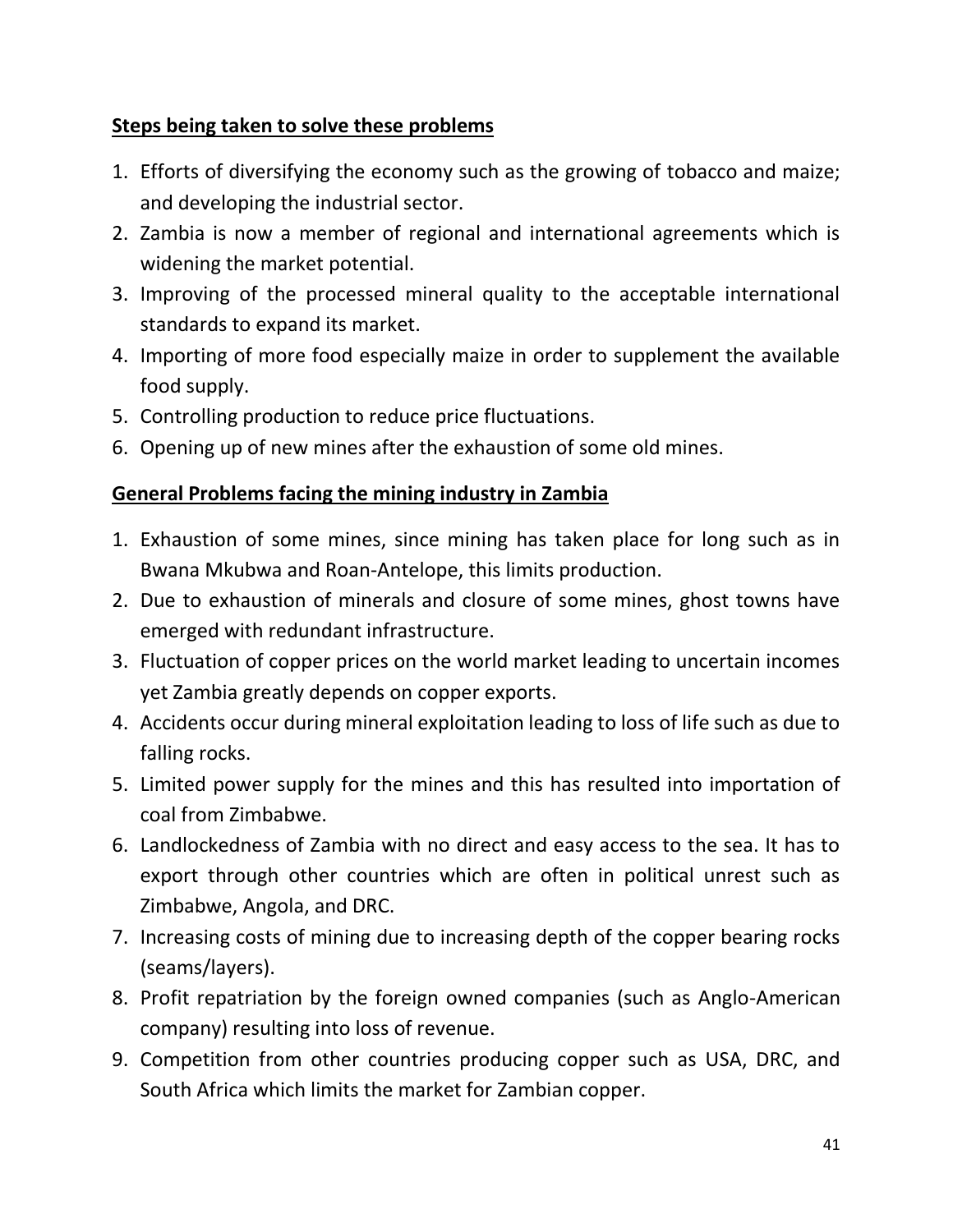- 10.Limited labour supply to work in the mines and the poor working conditions there which limits copper production.
- 11.Underdeveloped technology and use of depreciated machinery in some areas, which limits efficiency in mining sector.

## **Possible ways of solving those problems**

- 1. Opening alternative routes for copper exports.
- 2. Building political relations with the neighbors for easy exportation of copper.
- 3. Opening up new mines where some are exhausted.
- 4. Carrying out market research to widen the export market for copper.
- 5. Recruitment of labor from the neighboring counties such as Angola, DRC, Malawi to work in the mines.
- 6. Replacement of the old and outdated machinery with new modern machinery to increase production.
- 7. Emphasize processing of mineral ores into manufactured goods to minimize the effects of price fluctuations on the world market.
- 8. Pumping fresh air into the mines to reduce suffocation.
- 9. Supporting tunnels to prevent collapsing.

## *The Shaba—Zambia copper belt*

#### **MINING IN SOUTH AFRICA**

South Africa is gifted /blessed with plenty of mineral resources and the country has the most developed mining sector in Africa. Minerals mined in South Africa include: gold, diamonds, coal, iron ore, tin, manganese, platinum, uranium, chromium, phosphates, copper, asbestos, limestone, zinc, and nickel among others.

## **Gold mining**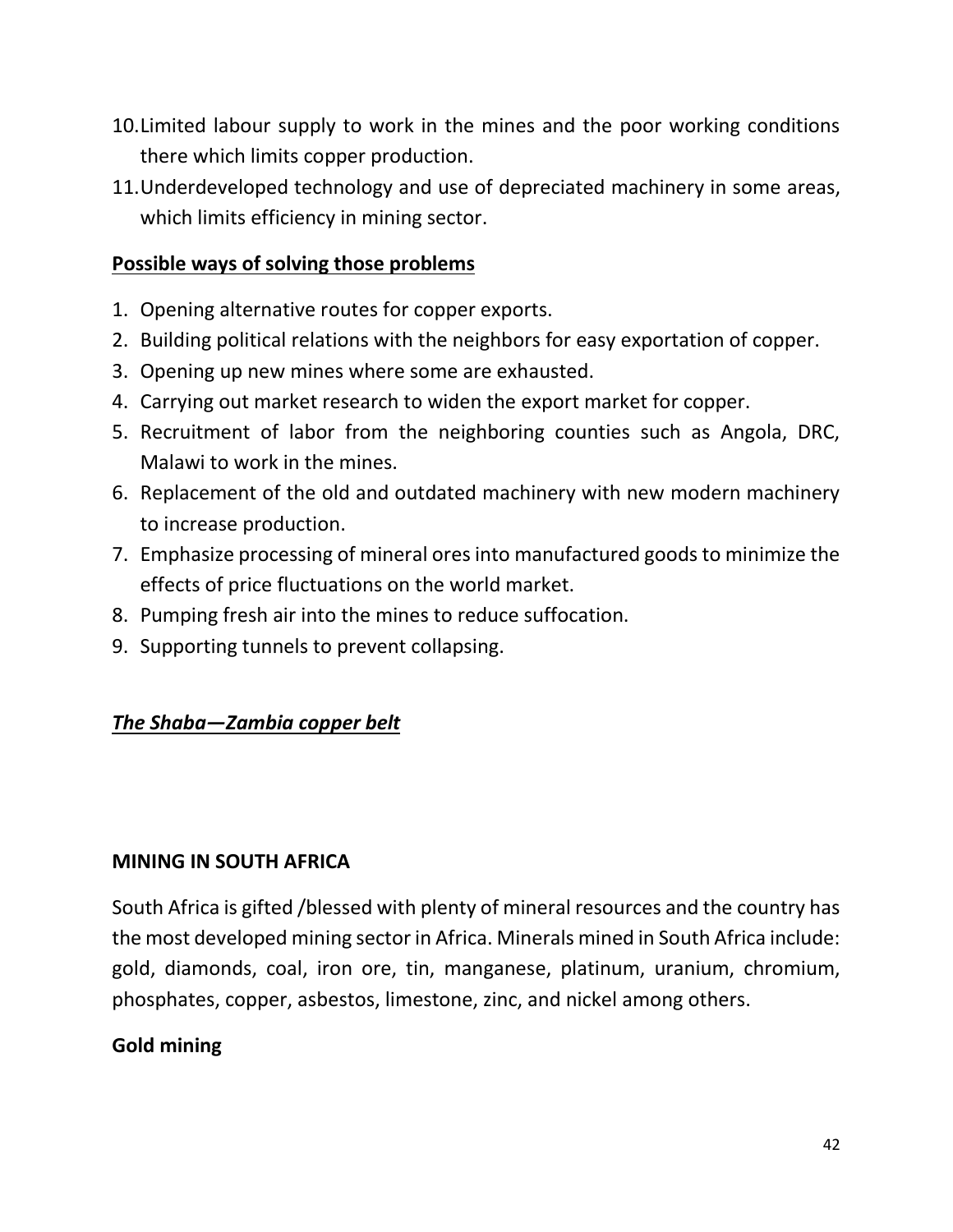Gold is a heavy, fairly soft yellow metal and easily molded. It is greatly valued by man since it is the world's money (international currency). South Africa has the world's largest known reserves of gold. Gold mining takes place on the Rand (Witwatersrand) covering parts of the Orange Free State and Transvaal.

The main gold fields of the Rand include:

- Johannesburg
- Springs
- Krugersdorp
- Klerksdorp
- Vierfontein
- Odendalsrus

Gold mining started in 1886 and many people came in to dig/exploit this precious metal and eventually big companies.

## *A sketch map showing the gold fields of South Africa*

## **Method of gold mining in South Africa**

Gold mining in South Africa is similar to copper mining in Zambia (using the underground / shaft method). The rocks which contain gold are called reefs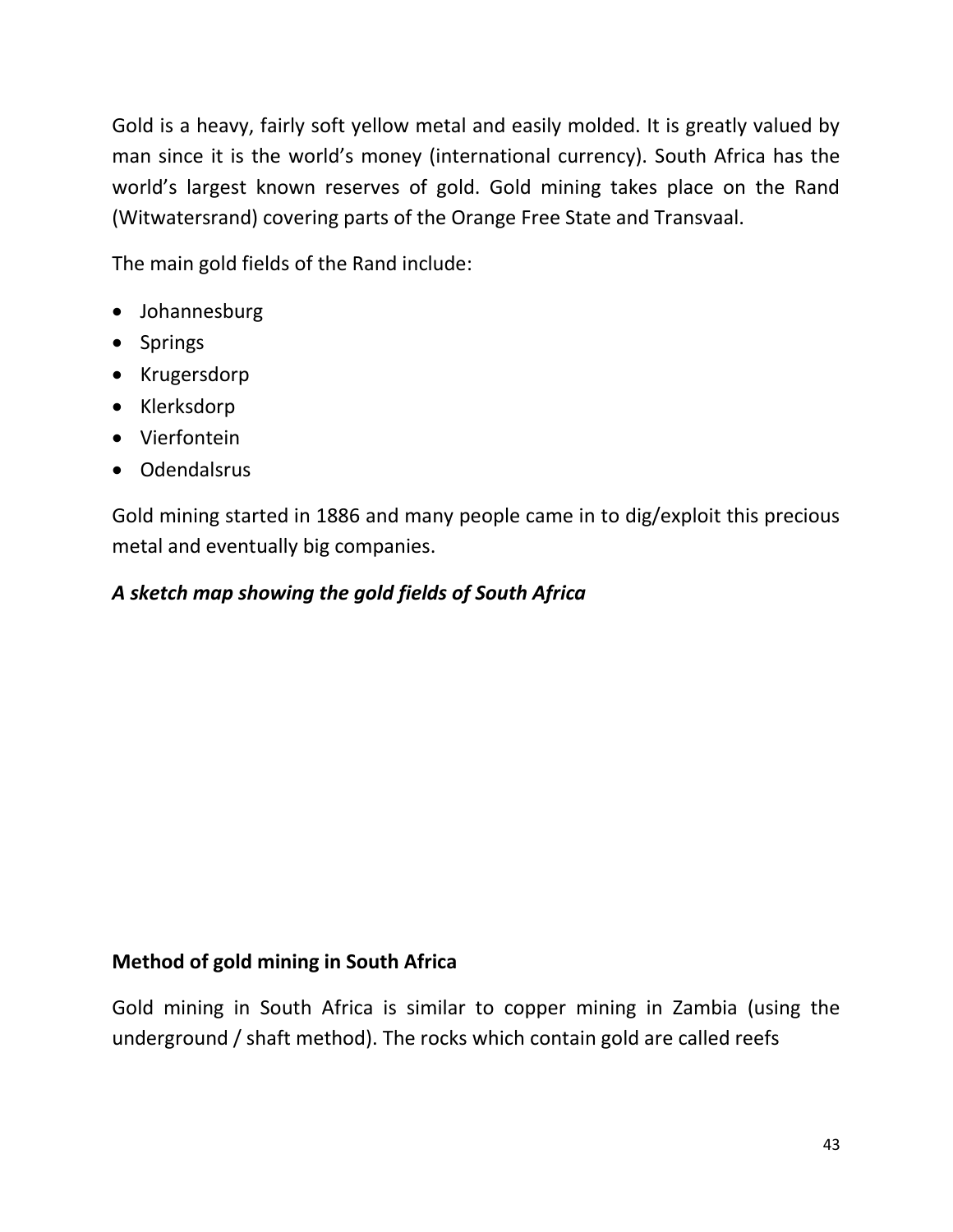#### Illustration

**NB**: The minerals which occur with gold include: uranium and silver.

Other African countries with significant gold deposits include: Ghana, Zimbabwe, and Democratic Republic of Congo (DRC).

#### **Conditions which have favoured gold mining in South Africa**

- 1. Presence of large gold reserves /deposits which encourage investment in the mining sector/making mining economically viable.
- 2. High quality of the gold mines, with gold being a very precious metal used as international currency encourages mining investment.
- 3. Presence of cheap labour to work in the mines provided by local people and migrants from neighboring countries.
- 4. Presence of skilled labour to carry out extraction and processing provided by foreigners and locally trained people.
- 5. Presence of sufficient/adequate capital to invest in the mining sector provided by foreign and local companies.
- 6. Presence of a ready market for gold both locally and internationally.
- 7. Availability of large power supply for mining and processing such as hydroelectricity, coal and oil.
- 8. High level of technology used by mining companies such as use of caterpillars, shaft /underground mining to increase production.
- 9. Efficient transport and communication system such roads and railway to transport gold to processing centres and markets.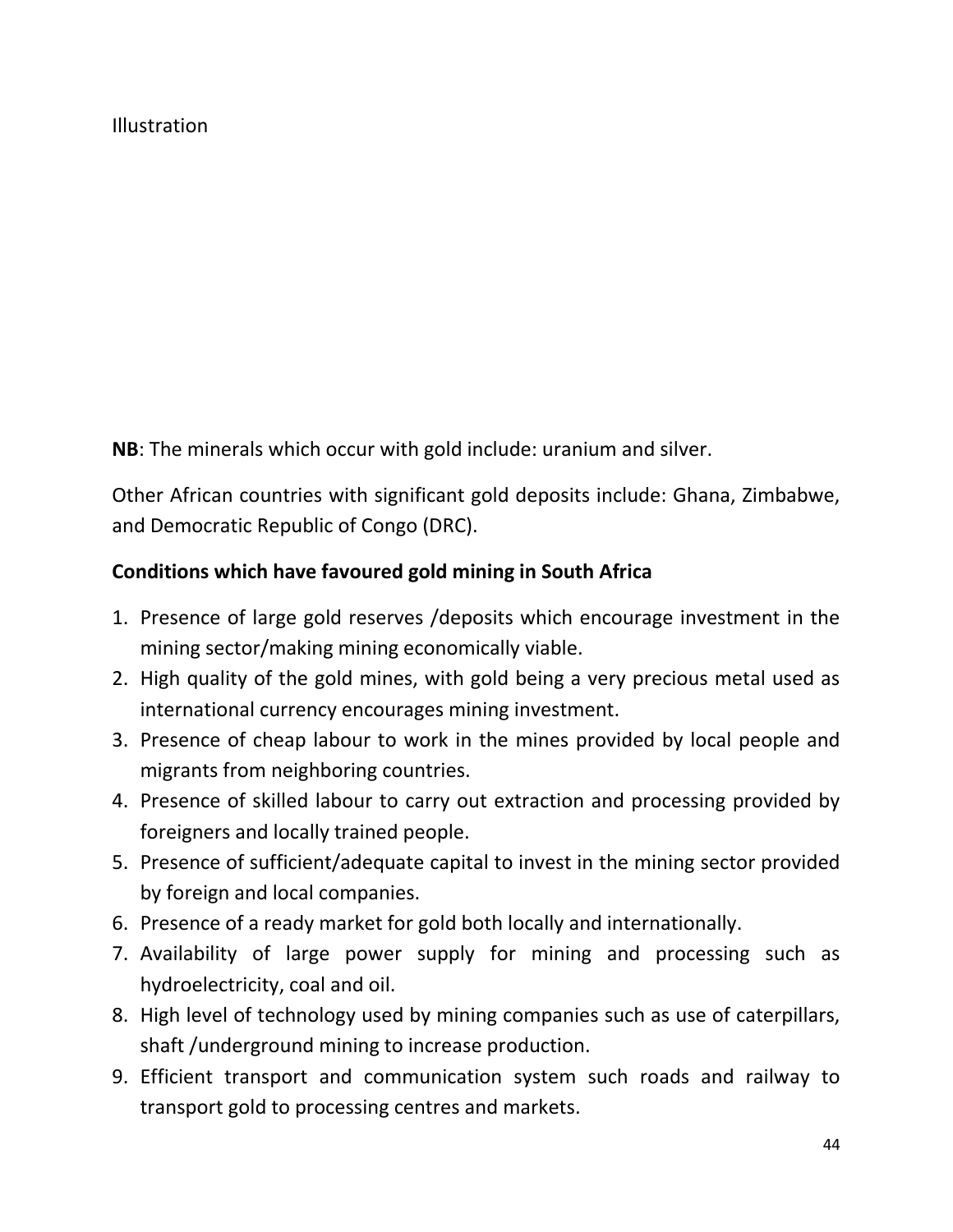- 10.Positive/supportive government policy such as encouraging local and foreign investors, controlling the mining activities.
- 11.Increased research to discover more valuable gold fields and advancing the mining technology.
- 12.Political stability of South Africa which encourages many investors in mineral exploration, extraction and processing.

## **Uses of gold**

- Mainly used in jewelry industry.
- Used in gold craft industries
- Internationally used as money and hence a medium/standard of exchange.

## **Diamond mining**

Diamonds are formed beneath the ground by great heat of volcanic activity and occur in rocks called **kimberlite**.

The leading producers of diamonds in Africa include: DRC, South Africa, Botswana, Ghana, Namibia, Sierra Leone, Tanzania, and Angola.

In South Africa diamond has the greatest deposits in **Kimberley** and **Hope town** in the Rand. Other mines include: the premier mine near Pretoria, Bultfontein, Jagersfontein, and Koffiefontein.

Most industries connected with diamonds are found in Johannesburg—with most of the diamond cutting factories plus diamond research centre.

**Note**: diamonds are a hard material, form of carbon and look like pieces of ice. When cut they glitter and shine beautifully. But they are difficult to find , mine and recover from parent rock.

## **Method of diamond mining**

Diamond mining is done using:

- Open-cast mining
- Shaft/underground mining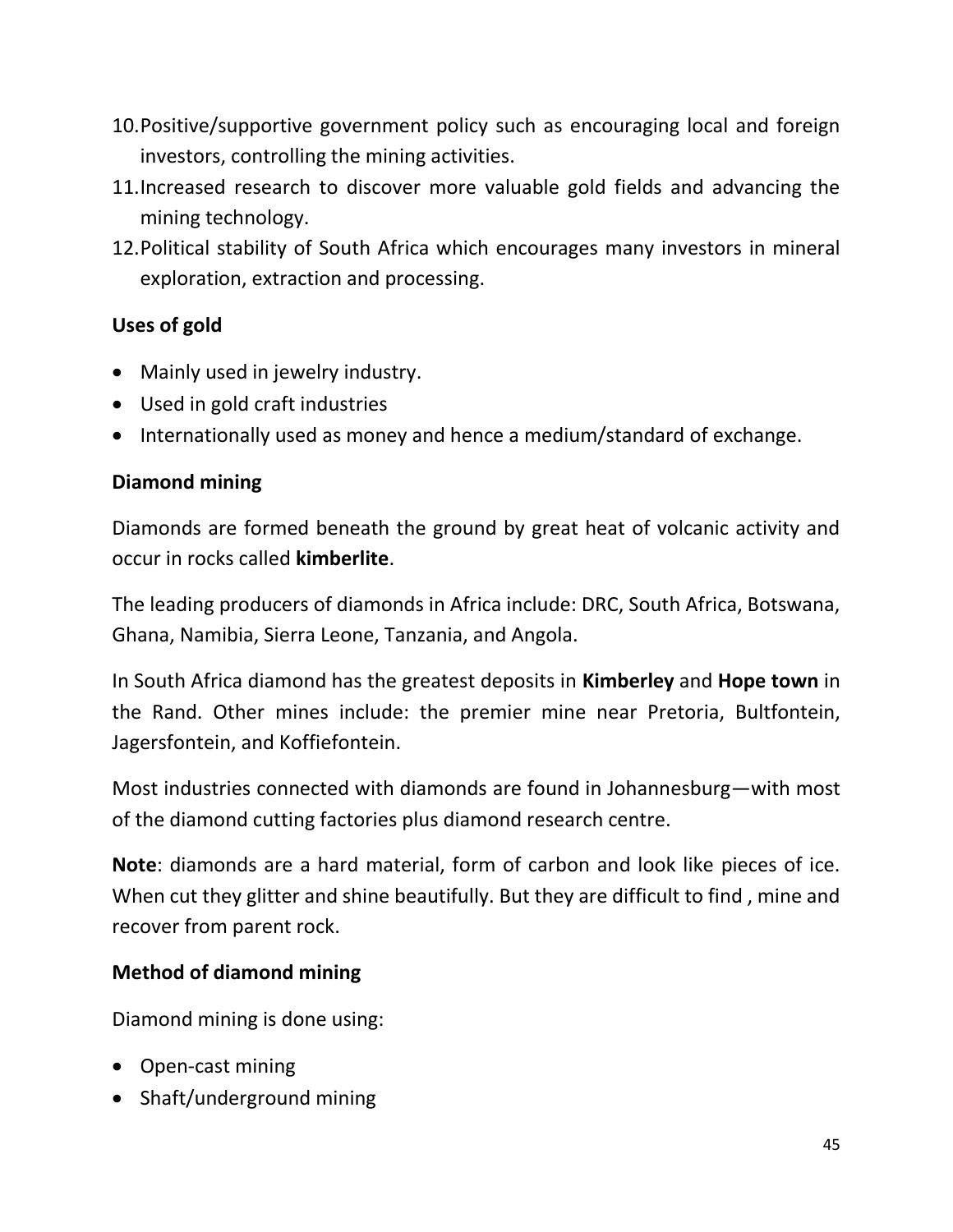South Africa also has alluvial deposits. These are found along the Vaal—Hartz— Orange valleys, in stream beds, dried up river courses and on river terraces. It is believed that these deposits were removed from their original pipes many years ago by riverine and rain-wash erosion and hence deposited. Such deposits are also located along the coastal margins in marine sands and gravels between Fort Nolloth and Walvis Bay.

Such alluvial diamonds are mined using a method called **placer or alluvial mining**. In this method a steel dredge or a gravel pump is used to dig up the alluvial deposits (waterlogged alluvium). The alluvium is mixed with a great deal of water. The mixture is rotated and in the process the lighter particles (sand, mud, dust) are washed off, leaving the heavier ores (diamonds settled down.

## *A sketch map showing the diamond fields of South Africa*

## **Uses of diamonds**

- Used in making jewelry
- Making industrial equipment like drill bits and abrasive drilling wheels.
- Cutting tools in industries
- White sparkling diamonds are cut into pyramidal gems.

## **Coal mining**

Coal is a major industrial mineral especially for iron and steel industries. It is also used to generate electricity alongside other sources of power. Southern Transvaal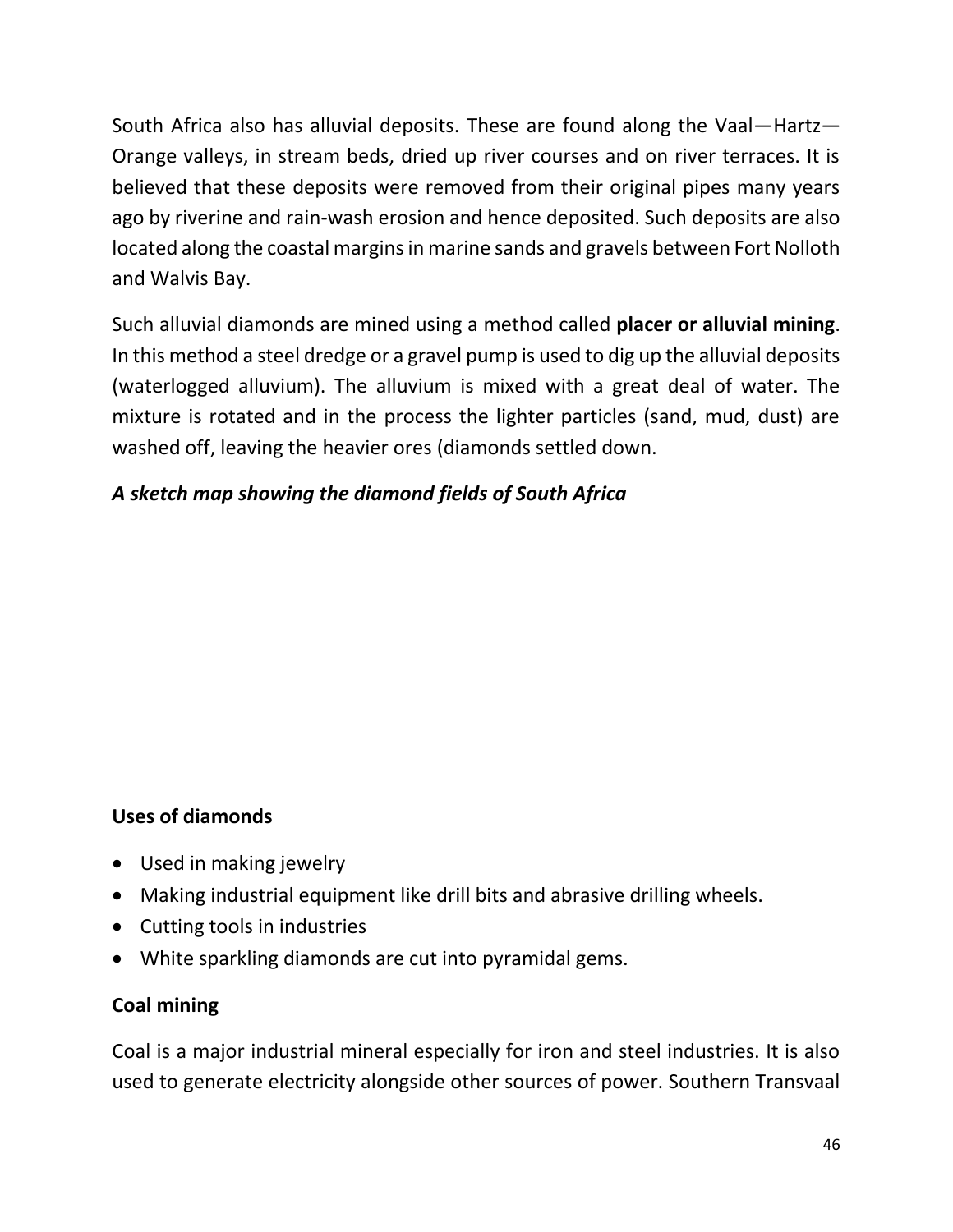is the leading coal producing state in South Africa. Huge deposits occur at Witbank and Vereeniging.

## **Iron ore mining**

Iron is possibly the most useful metal. In South Africa large deposits occur in Pretoria, Middleburg, Waterburg, Vryburg and north western Cape.

## *Problems facing the mining sector in South Africa*

- 1. Shortage of labour to work in the mines and related industries which undermines production.
- 2. Shortage of water needed in processing of minerals especially in the Rand which also limits production.
- 3. Price fluctuations of minerals on the world market leading to uncertain incomes.
- 4. Competition with other mineral producing countries like Ghana, DRC producing gold which limits the available market.
- 5. Long routes to the coast which increases the transport costs.
- 6. Labour unrest which often leads to strikes and hence limiting production. This is due to poor working conditions and racial segregation.
- 7. Accidents occur during mining leading to loss of life such as due to falling rocks.
- 8. Suffocation due to lack of fresh air and flooding of the mines which scares away many potential workers.
- 9. High costs of mining due to increasing depth of the mines.
- 10.Exhaustion of some high grade mineral deposits due to over exploitation.

## *Solutions to the problems facing the mining sector in South Africa*

- 1. Recruiting labour from neighboring countries such as Swaziland, and Mozambique to minimize labour shortage.
- 2. Construction of dams to trap water such as Vaal dam and Vaal Barrage on Vaal River. Underground sources are also tapped to minimize water shortage.
- 3. Carrying out market research in order to expand market for the minerals.
- 4. Emphasis on processing the minerals into finished goods to minimize the effects of price fluctuations on the world market.
- 5. Controlling production to reduce price fluctuations.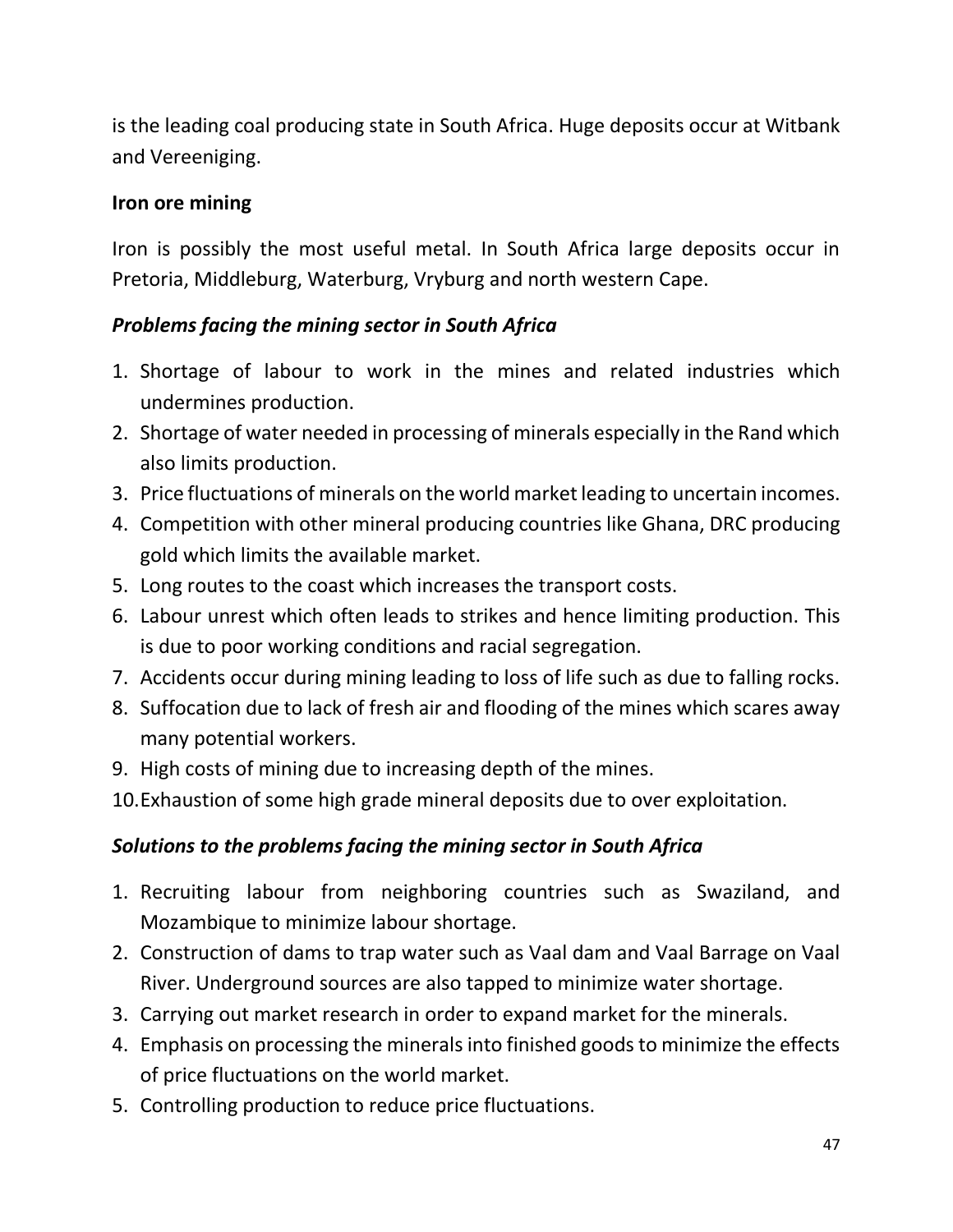- 6. Abolition of apartheid which has reduced racial segregation and labour unrest.
- 7. Emphasis on production of high value minerals such as gold and diamonds to offset the high costs of mining.
- 8. Pumping fresh air into the mines to reduce suffocation and tunnels are supported to prevent collapsing.

## **Mining in Nigeria**

Nigeria is the largest producer of oil south of the Sahara. Oil mining started in 1937, but commercial production started in 1956. Large scale oil fields / deposits exist in the Niger delta and offshore in the ocean. Refineries exist at Port Harcourt, Warri, and Kaduna.

In Nigeria many companies both domestic and foreign are engaged in the oil industry such as shell—BP, Gulf, Mobil, Texaco, Nigerian national oil corporation. Most foreign companies originate from Britain, USA, France, Italy, Japan, and Germany.

Apart from oil/ petroleum, Nigeria produces natural gas, a cheap clean industrial fuel. Other important minerals in Nigeria include:

- Iron ore at Enugu and Itakpe near Lakoja
- Coal mined at Lafia and Enugu supplying power
- Tin in Baunchi on Jos plateau

## *A sketch map showing the distribution of minerals in Nigeria*

**Note:** other countries producing oil in Africa include Libya, Algeria, Egypt, Angola, Namibia, Ivory Coast, Sudan, among others.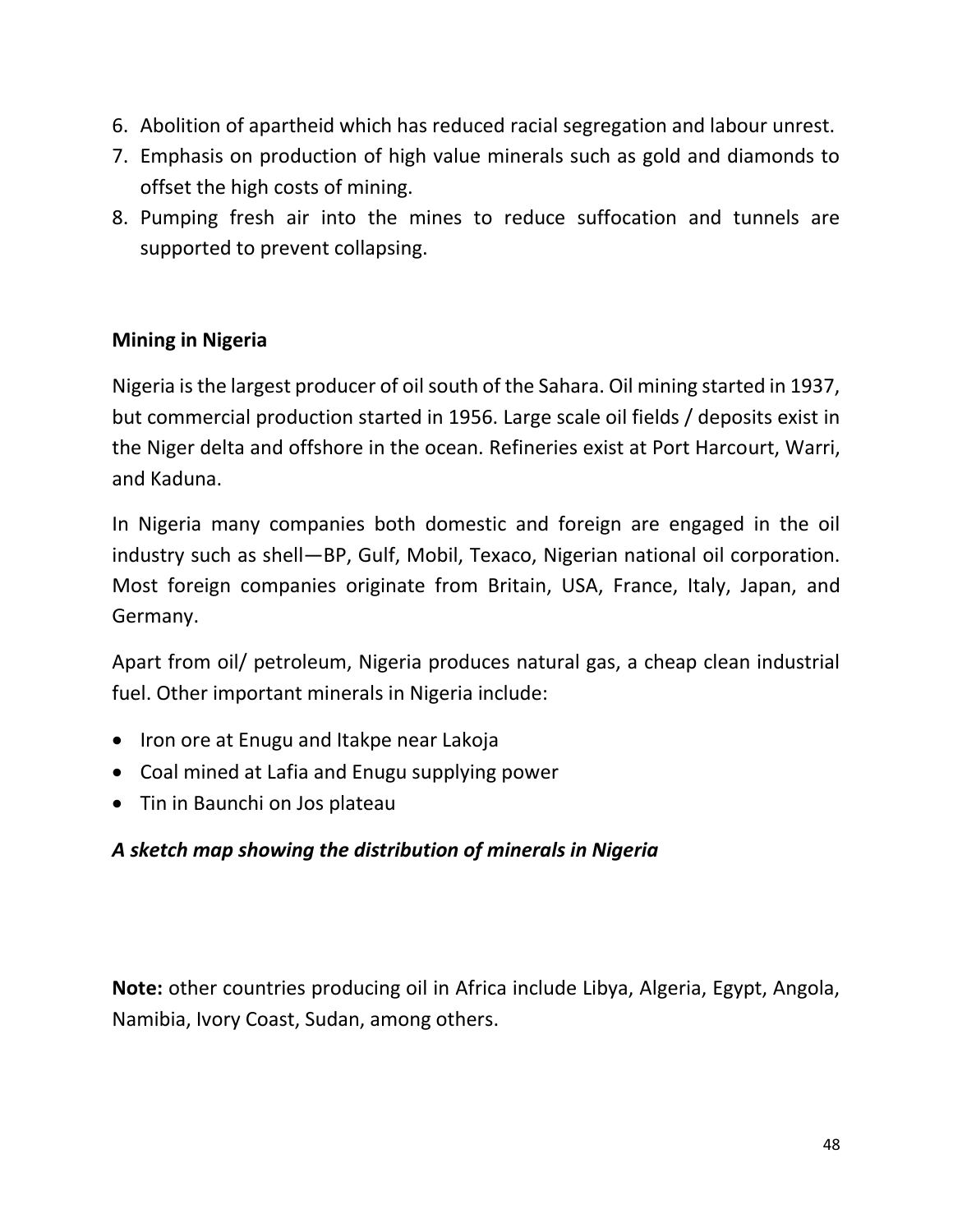## **Process of oil drilling**

- The basic equipment for oil drilling is a derrick—which is a steel tower about 40m high.
- Exploration /prospecting/survey of the oil is done and installing of the derricks/oil rigs follows.
- The derrick carries a drill stem on which steel drilling pipes are screwed /attached, having a drilling bit. The drilling bit is used to drill into/cut through the rock strata/layers to reach the oil well below.
- Lubricating mud is pumped into drilling pipe to lubricate the bit and to bring up rock samples.
- Once the bit reaches the oil stratum/layer, crude oil rushes out by natural pressure or pumped out to the surface using oil pumps if natural pressure is weak.
- The oil is then transported through pipes, fuel tankers, trucks to the refinery.

## *Illustration*

## **Transportation of oil**

(a) Pipe lines

This is the cheapest and most efficient way of transporting oil. The initial cost in laying the pipes is high but cheap in the longrun and simple to operate and maintain.

(b) Tankers

These are special cargo vessels designed to carry oil only.

(c) Oil trucks

These are more used for important delivery of the refined oil.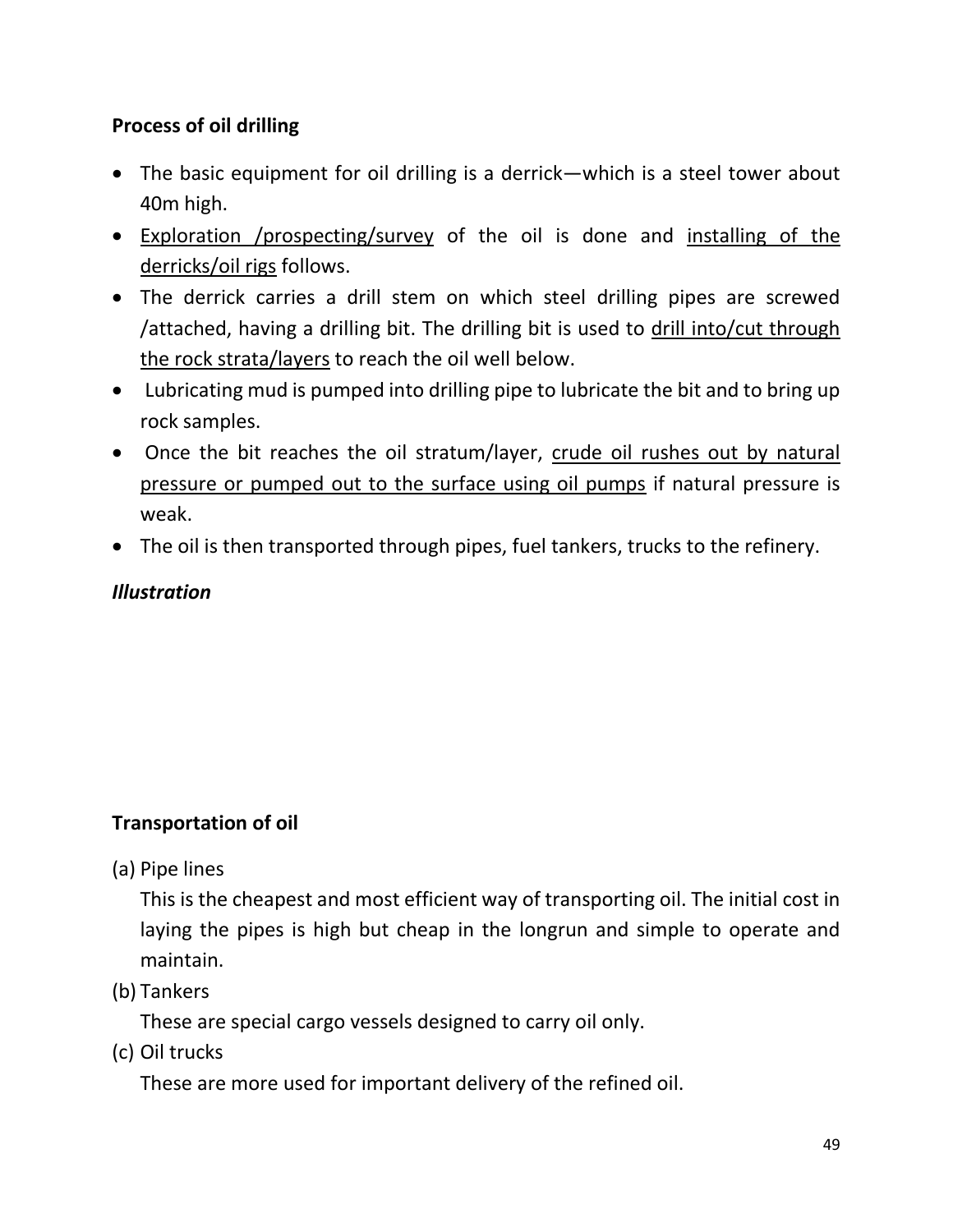## **Marketing of oil**

Oil from African countries (like Nigeria) is exported to countries like USA, United Kingdom, Italy, France, Germany and Belgium. Nigeria became a member of OPEC (Organization of petroleum exporting countries) in the late 1970s.

## **Uses of oil/ petroleum**

- 1. Providing fuel for transport vehicles, airplanes, ships, railway transport
- 2. Used to generate thermal electricity used in industries, homes, and institutions
- 3. Oil is a lubricant in vehicles, machinery and other appliances (Greece, engine oil)
- 4. Used in making plastics, fertilizers, insecticides, drugs, perfumes, detergents, acids, synthetic rubber and fibres
- 5. Making tar (Asphalt),
- 6. Making gases , and spirits

## **Problems of over depending on crude oil as an export**

- 1. Price fluctuations leading to unstable incomes
- 2. Over exploitation of crude oil leading to quick exhaustion
- 3. Closure of some mines leading to problems of unemployment.
- 4. Over production leading to a fall in prices and low incomes
- 5. Competition from other producing countries leading to narrow market
- 6. Restrictive international commodity quotas reduce market hence low export earnings
- 7. Neglect of other sectors hence limited resource base
- 8. Competition from alternative sources of energy which limit income/ market
- 9. Large scale exploitation leads to environmental degradation such as by disfiguring the landscape.

#### \***Factors which have favoured the development of the mining sector in Nigeria**

1. Presence of large reserves of minerals in the country. For example large reserves of oil at Oloibiri, port Harcourt and offshore deposits.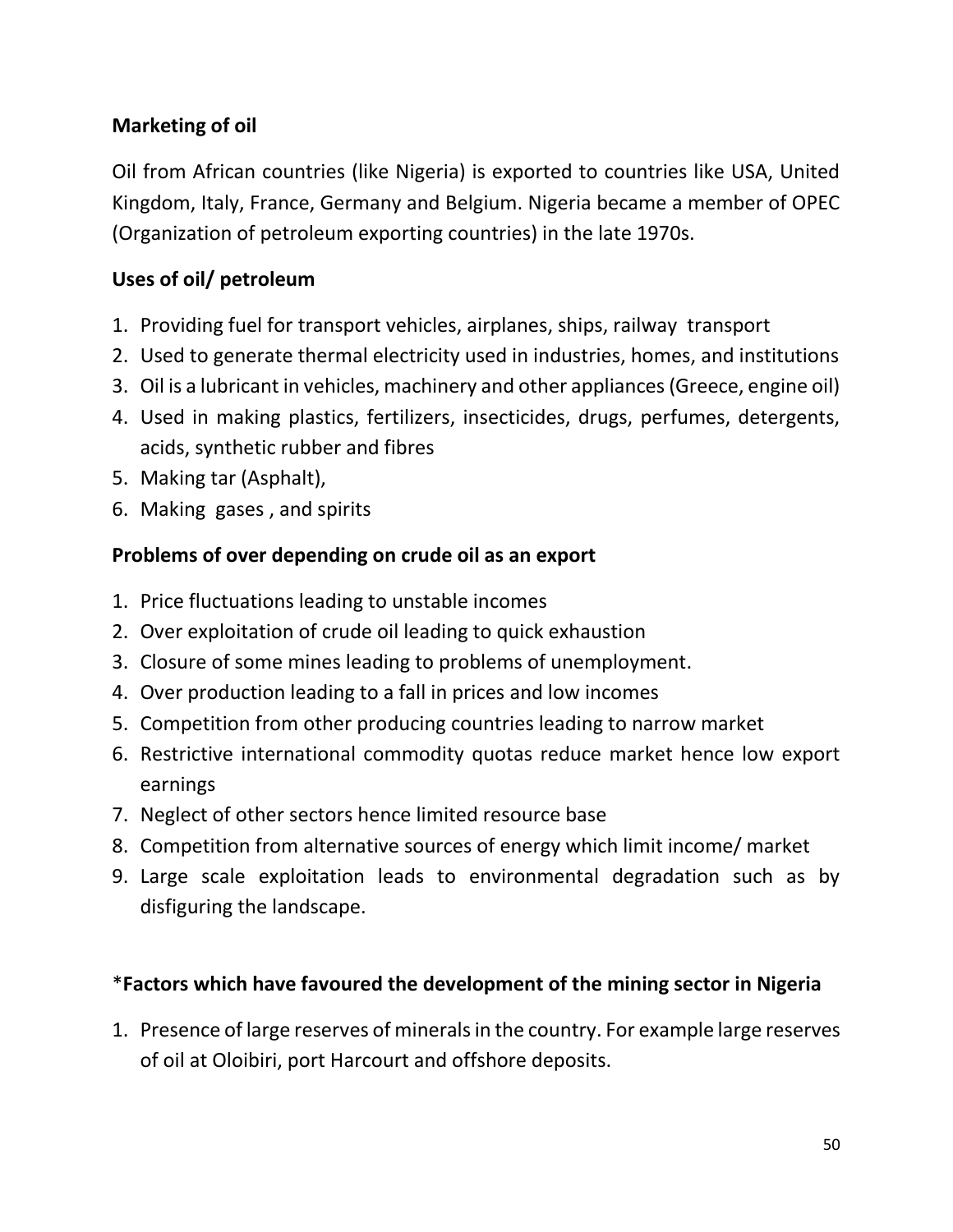- 2. Presence of adequate capital to invest in the mining sector such as oil drilling, oil refining—provided by local and foreign investors.
- 3. Large supply of skilled and semi-skilled labour to work in the mining sector, brought in by the foreign companies and those trained locally such as engineers , geologists
- 4. High level/improved technology employed in mining such as oil drilling pipe technology and refining technology.
- 5. Presence of a large market, both domestic and foreign. Nigeria mainly exports oil to USA, United Kingdom, Italy, France and the rest of Africa.
- 6. Efficient transport system. Nigeria is not landlocked and is lucky to have oil reserves at the coast which minimizes the transport costs to export markets.
- 7. Large quantities of power in form of hydro-electric power at Kainji dam on Niger River, oil and natural gas to support the mining industry.
- 8. The setting up of various processing industries such as the port Harcourt refinery, at Warri, and Kaduna, to increase the quality of output.
- 9. Positive/ supportive government policy such as encouraging many companies to invest in the mining sector.
- 10.Nigeria is also strategically located reasonably close to the markets in Western Europe, USA and South America which leads to easy exportation.

## **Problems resulting from oil mining (negative effects of mining sector)**

- 1. Pollution of the environment, involving water, air and noise pollution from the mines and processing industries.
- 2. Results into underdevelopment of rural areas. Distant people have been attracted to the mining areas, hence neglecting rural activities like agriculture.
- 3. Dereliction of land, disfiguring of the landscape where mining has taken place. After exhaustion of minerals, wasteland is left behind.
- 4. Profit repatriation by the foreign—owned companies such as shell, Texaco. These send profits back to their home countries.
- 5. Resulted into income inequalities. High wages are paid to workers in the sector unlike other sectors.
- 6. Results into regional imbalance in development, in terms of infrastructure. Mining zones are more developed than other areas.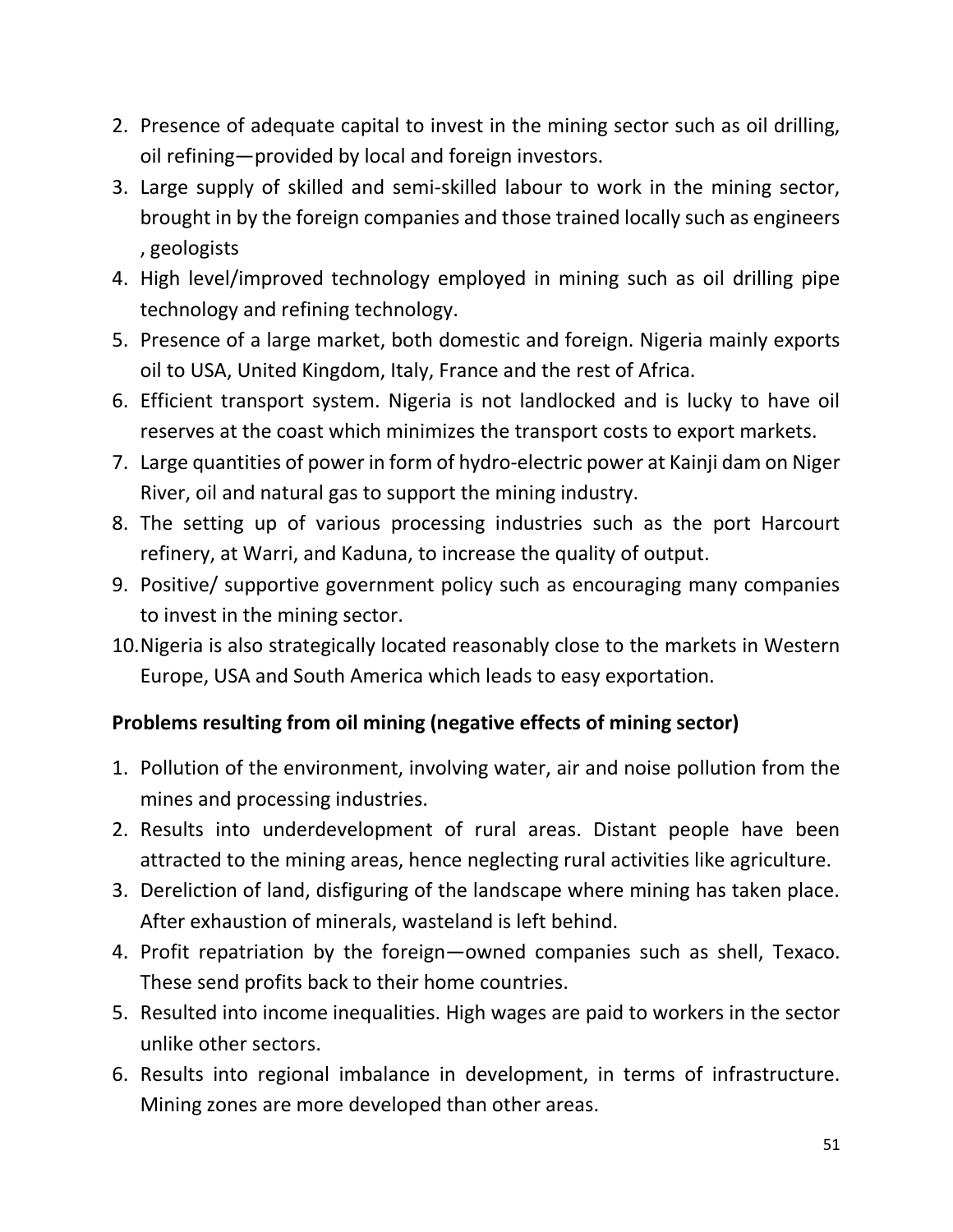- 7. Urban—related problems such as unemployment, high crime rate, slum growth, among others.
- 8. Results into destruction of vegetation when clearing mining sites which has damaged the landscape and water sources.
- 9. Displacement of people from areas where minerals (oil wells) were discovered, with les or no compensation.

## **MINING IN LIBERIA**

Liberia has large quantities of iron ore and is currently the world's  $10<sup>th</sup>$  largest iron ore exporter. Other minerals but of little economic importance include diamonds.

Deposits of iron ore exist at: Wologisi Mountains near Voinjama, Bie hills on the border with Sierra Leone, Bomi hills.

#### *A sketch map of Liberia showing the location of iron ore deposits*

#### **Conditions which have favoured iron ore mining in Liberia**

- 1) Presence of large reserves /deposits of iron ore which encourage investment in the mining sector/making mining economically viable. (estimated about one billion tonnes)
- 2) High quality of the iron ore which encourages mining investment by large companies.
- 3) Presence of cheap labour to work in the mines provided by local people and migrants from neighboring countries.
- 4) Presence of skilled labour to carry out extraction and processing provided by foreigners and locally trained people.
- 5) Presence of large sums of capital to invest in the mining sector provided by foreign and local companies.
- 6) Presence of a ready market for gold both locally and internationally.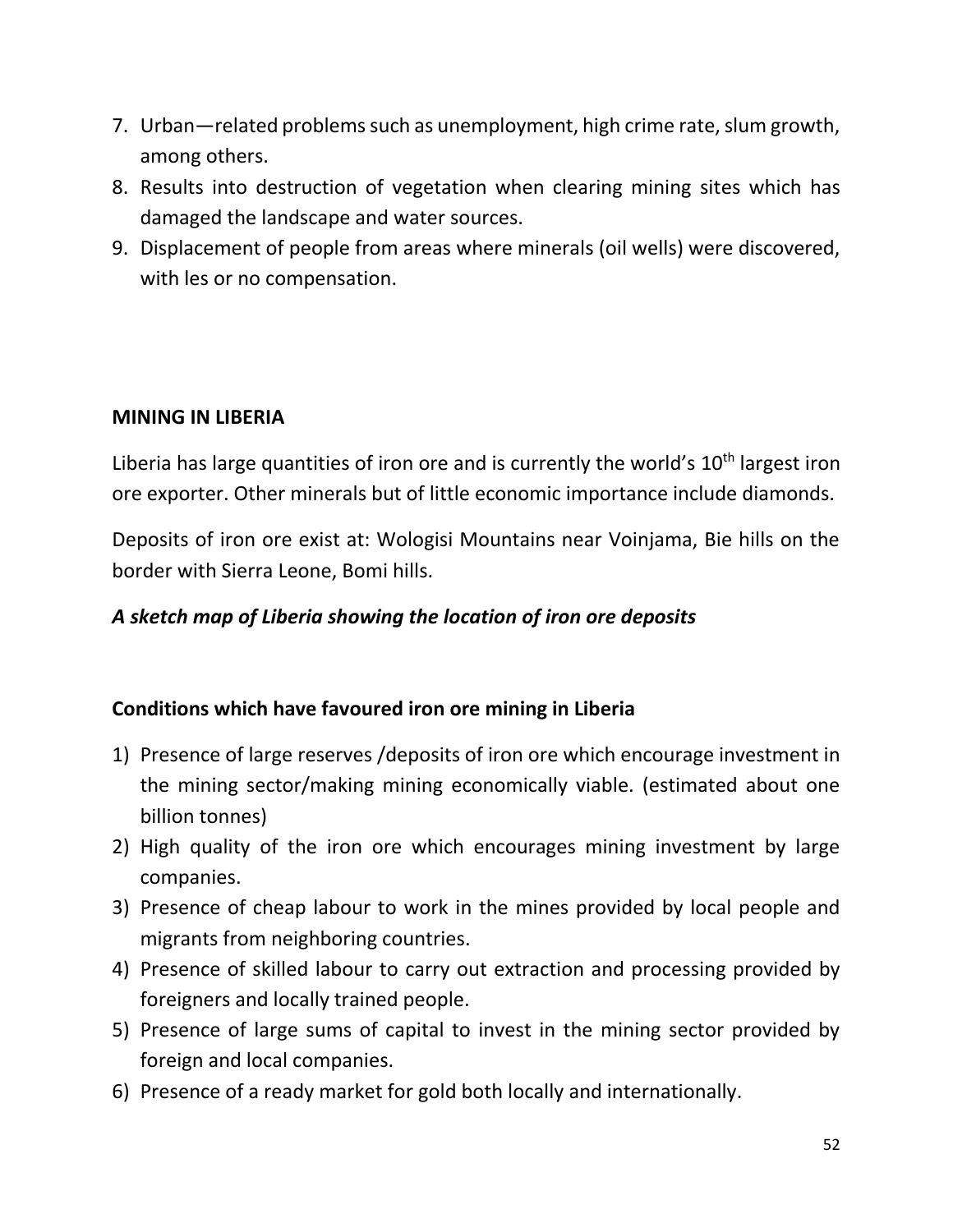- 7) Availability of large power supply for mining and processing such as hydroelectricity, coal and oil.
- 8) High level of technology used by mining companies such as use of caterpillars, shaft /underground mining to increase production.
- 9) Developed transport and communication system such roads and railway to transport iron ore to the coast for marketing.
- 10) Positive/supportive government policy such as encouraging local and foreign investors, controlling the mining activities.
- 11) Increased research to discover more valuable gold fields and advancing the mining technology.

*Note:* The mining of iron ore is done by open cast method where it near the surface and underground mining method for that iron ore deep underground.

The most productive of Liberia's iron ore fields is run by LAMCO (Liberian American Swedish Minerals Company) on the western slopes of the Nimba mountains).

*Marketing of iron ore.* Liberia has no iron and steel industries and iron ore is exported mainly to Germany, USA, Netherlands, France, Belgium, and Japan.

Other countries in Africa producing iron ore include Zimbabwe, Swaziland, Sierra Leone, Nigeria, Mauritania, Angola, Guinea, Ivory Coast, South Africa and Egypt.

## *Challenges facing the mining sector in Liberia*

- 1) Shortage of skilled labour to work in the mines and related industries which undermines production.
- 2) Price fluctuations of minerals on the world market leading to uncertain incomes.
- 3) Competition with other iron ore producing countries Zimbabwe, Swaziland, Sierra Leone, Nigeria, Mauritania, South Africa which limits the available market.
- 4) Accidents occur during mining leading to loss of life such as due to falling rocks.
- 5) Exhaustion of some high grade mineral deposits in some regions due to over exploitation.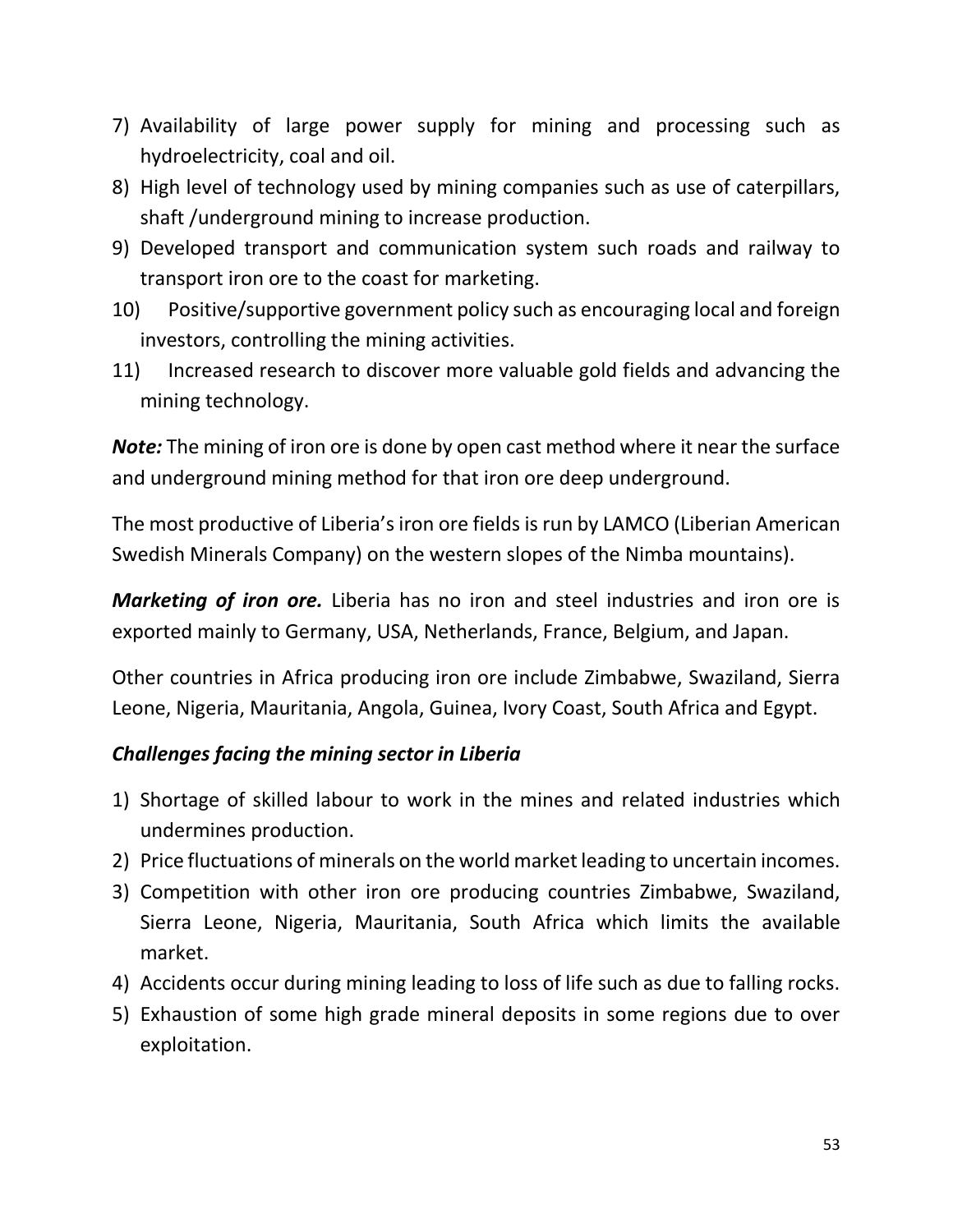- 6) Over dependence on foreign companies such as American companies in exploiting iron ore, which leads to profit repatriation and hence limiting further investment in mining.
- 7) Iron ore deposits occur in hilly areas making the development of transport routes difficult.
- 8) Inadequate capital to invest in the mining sector, which undermines the quality and quantity of production. High costs are involved in exploiting, setting up railway lines and developing processing centres.
- 9) High costs of mining due to increasing depth of the mines.
- 10) Continuous heavy rainfall which makes iron ore turn into mud during the rainy period.
- 11) Political instability in the country in the recent past characterized by civil wars.

## *Steps taken to improve the mining sector in Liberia*

- 1) Campaign for national security to increase the confidence of mining investors.
- 2) Opening up new deposits such as the Wologosi mountain ranges in western Liberia and the Bie mountain range in north eastern Liberia.
- 3) Use of the conveyor belts to transport the ore down the hills to the railhead.
- 4) Recruiting labour from neighboring countries to minimize labour shortage.
- 5) Carrying out market research in order to expand market for the minerals.
- 6) Controlling production to reduce the effects of price fluctuations.
- 7) Emphasis on production of high value minerals such as gold and diamonds to offset the high costs of mining.
- 8) Attraction of more foreign investors to invest in the mining sector such as American companies.

#### **MINING IN EGYPT**

Egypt is located in North Africa and is Libya's eastern neighbor. It also has large oil deposits. Oil was first discovered in the delta region and later in the western desert.